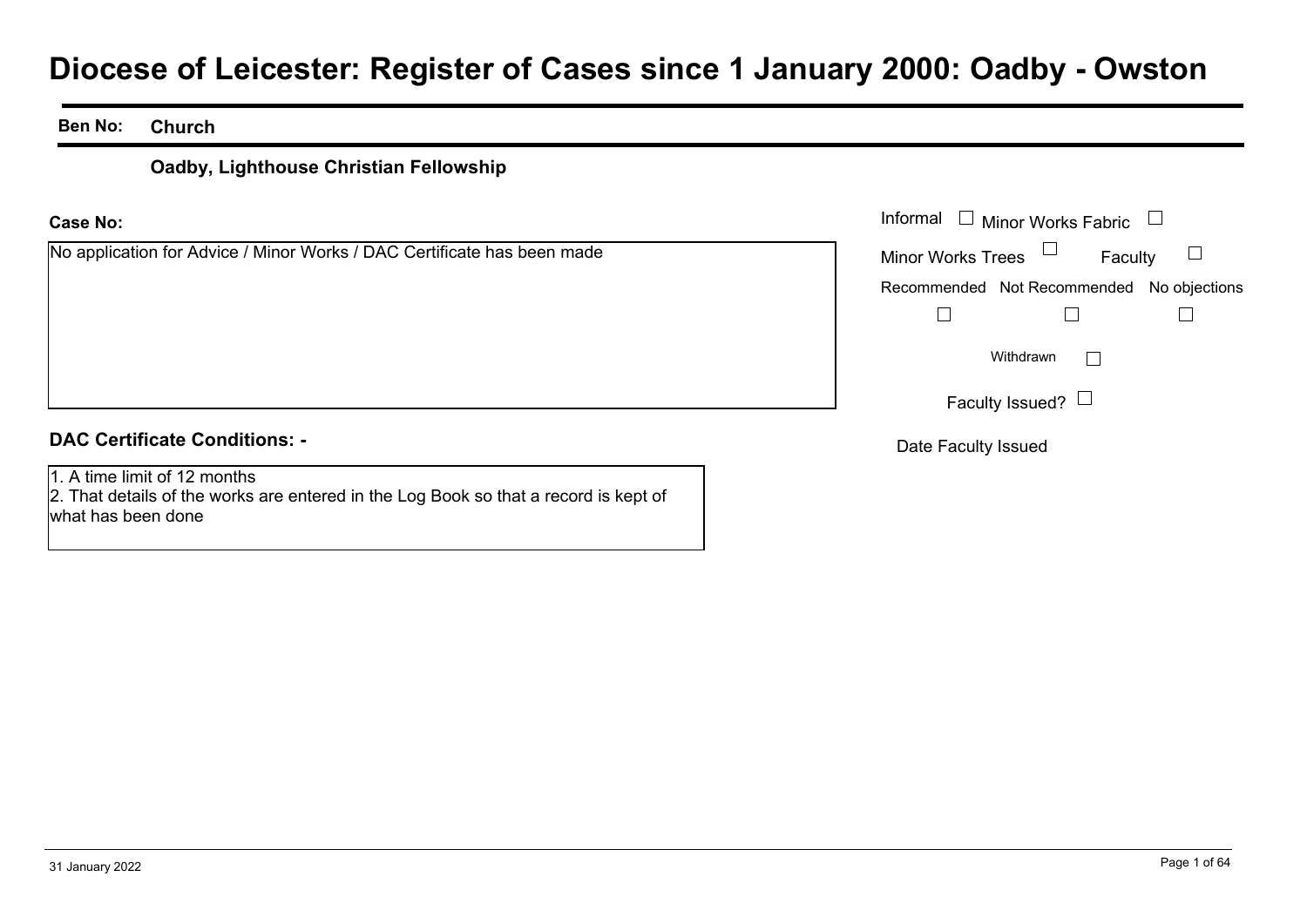**10407Oadby, St Paul**

### **L110/2000Case No:** Informal

1. Provision of disabled toilet and refreshment area 2. Re-positioning of font and provision of liner to Font

**DAC Certificate Conditions: -**

1. A time limit of 12 months 2. That the font be re-lined with polished bronze

| Informal                                  | $\Box$ Minor Works Fabric |         |  |
|-------------------------------------------|---------------------------|---------|--|
| <b>Minor Works Trees</b>                  |                           | Faculty |  |
| Recommended Not Recommended No objections |                           |         |  |
|                                           |                           |         |  |
|                                           | Withdrawn                 |         |  |
|                                           | Faculty Issued? $\Box$    |         |  |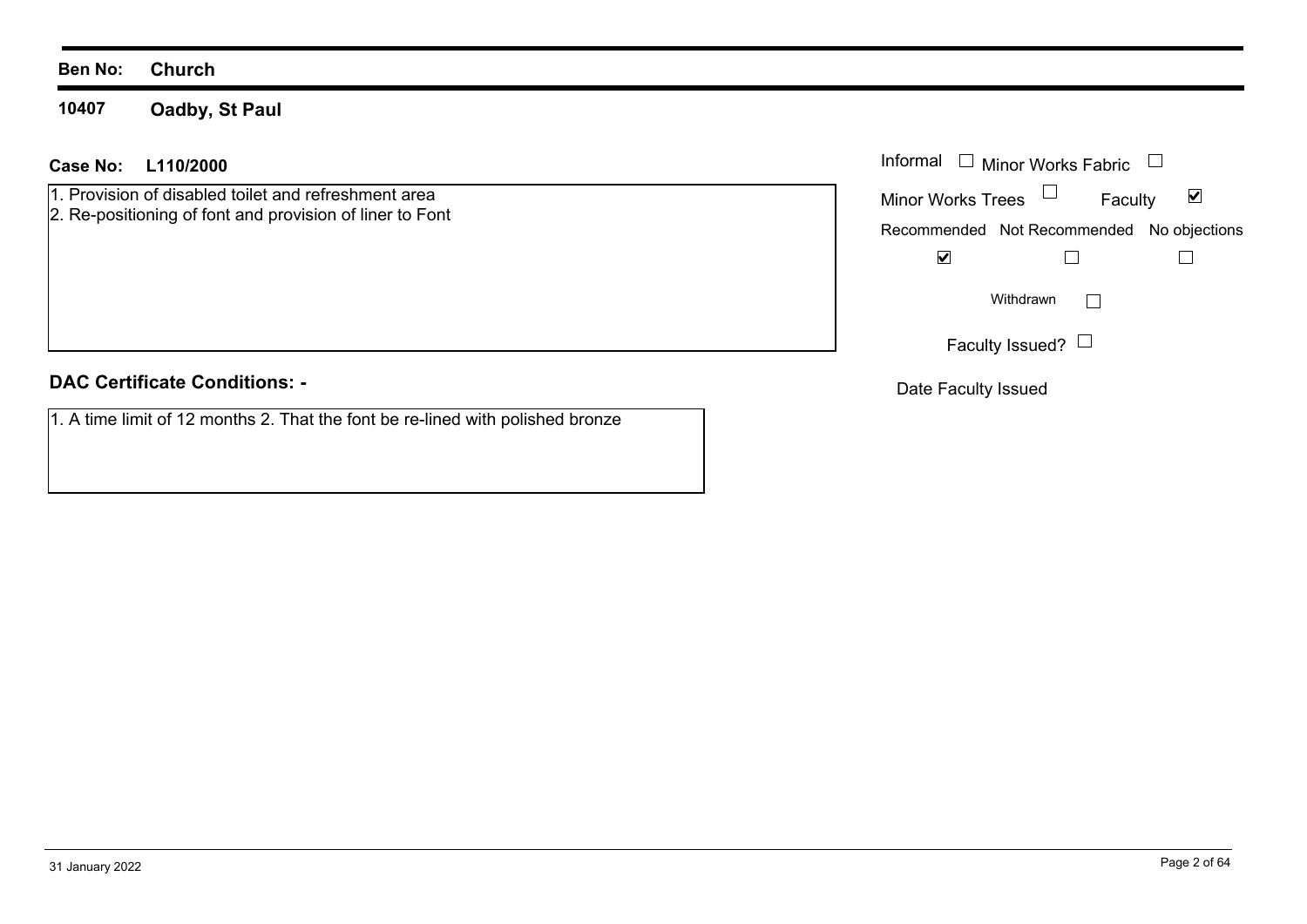| <b>Case No:</b><br>L080/2003                                                                                                                                                                                                                                                                                                                                                                                                                                                                                                                                                                                                                        | Informal $\square$<br>Minor Works Fabric                                                                                                                                                |
|-----------------------------------------------------------------------------------------------------------------------------------------------------------------------------------------------------------------------------------------------------------------------------------------------------------------------------------------------------------------------------------------------------------------------------------------------------------------------------------------------------------------------------------------------------------------------------------------------------------------------------------------------------|-----------------------------------------------------------------------------------------------------------------------------------------------------------------------------------------|
| 1. Re-furbishment of the church including re-placement of small doors and windows with UPVC,<br>replacing of eaves gutters, new projecting eaves, fascias and soffits in UPVC<br>2. Repairs to flashings, slates, re-pointing and timber fascia and soffits to entrance<br>3. Re-furbishment of toilet facilties including installation of new fittings and fixtures, re-decoration etc<br>4. Internal re-decoration and re-furbishment of vestry, sanctuary, church hall, small hall, kitchen, small<br>chapel/meeting room and entrance foyer<br>5. Installation of carpet in sanctuary<br>6. Provision of new fittings and appliances in kitchen | Minor Works Trees<br>$\blacktriangledown$<br>Faculty<br>Recommended Not Recommended No objections<br>$\blacktriangledown$<br>⊔<br>Withdrawn<br>$\mathbb{R}^n$<br>Faculty Issued? $\Box$ |
| <b>DAC Certificate Conditions: -</b>                                                                                                                                                                                                                                                                                                                                                                                                                                                                                                                                                                                                                | Date Faculty Issued                                                                                                                                                                     |
| 1. A time limit of 12 months                                                                                                                                                                                                                                                                                                                                                                                                                                                                                                                                                                                                                        |                                                                                                                                                                                         |
| <b>Case No:</b><br>L136/2004                                                                                                                                                                                                                                                                                                                                                                                                                                                                                                                                                                                                                        | Informal ⊠ Minor Works Fabric $\Box$                                                                                                                                                    |
| Re-roofing as per specification and drawings                                                                                                                                                                                                                                                                                                                                                                                                                                                                                                                                                                                                        | Minor Works Trees<br>$\blacktriangledown$<br>Faculty<br>Recommended Not Recommended No objections<br>$\blacktriangledown$<br>Withdrawn<br>$\mathbb{R}^n$<br>Faculty Issued? $\Box$      |
| <b>DAC Certificate Conditions: -</b>                                                                                                                                                                                                                                                                                                                                                                                                                                                                                                                                                                                                                | Date Faculty Issued                                                                                                                                                                     |
| 1. A time limit of 12 months                                                                                                                                                                                                                                                                                                                                                                                                                                                                                                                                                                                                                        |                                                                                                                                                                                         |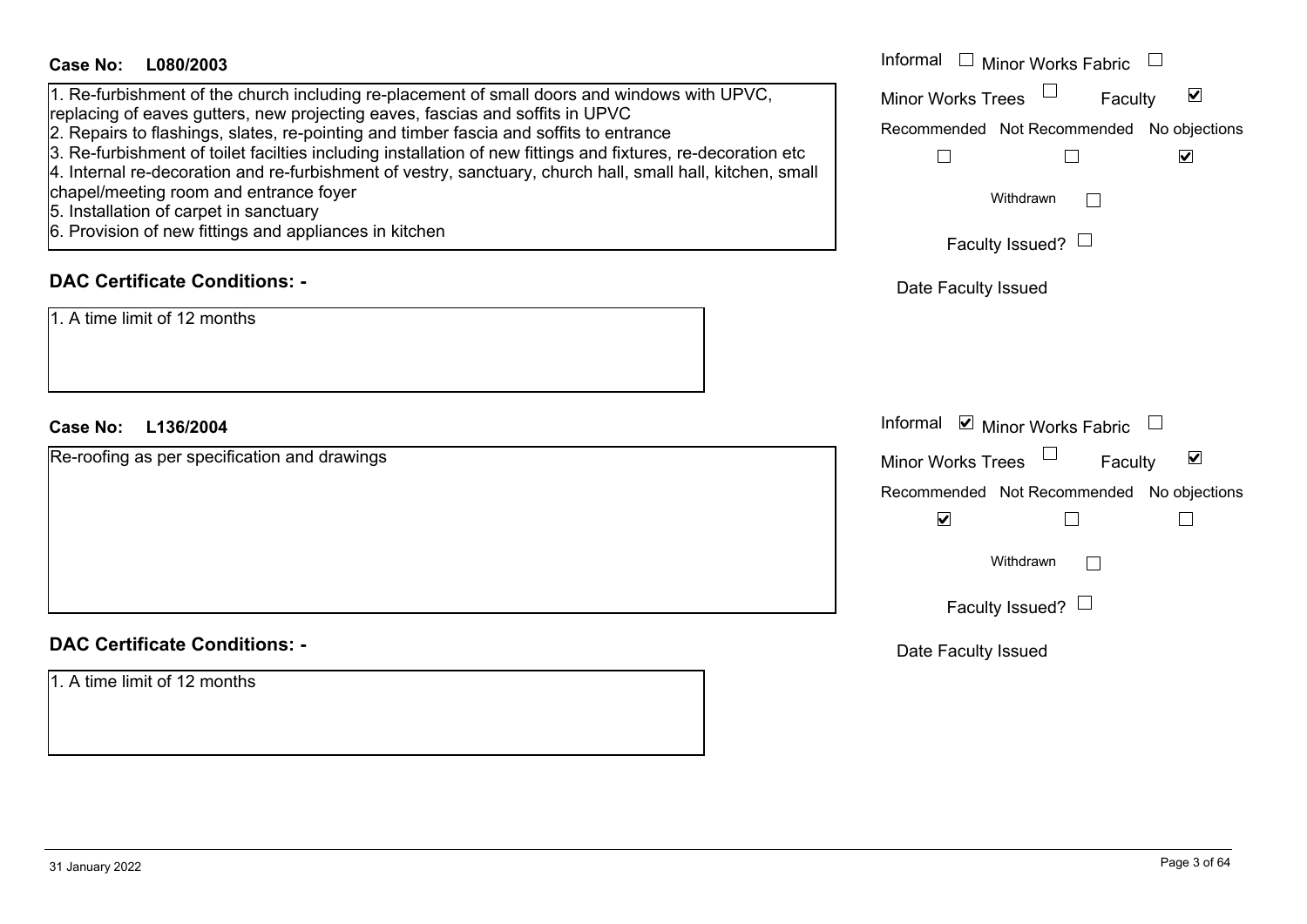| <b>Case No:</b><br>L018/2006                                                                               | Informal □ Minor Works Fabric                        |
|------------------------------------------------------------------------------------------------------------|------------------------------------------------------|
| Major refurbishment project including: -                                                                   | Minor Works Trees<br>$\blacktriangledown$<br>Faculty |
| 1. Heating<br>2. Lighting                                                                                  | Recommended Not Recommended No objections            |
| 3. Re-decorating                                                                                           | $\blacktriangledown$<br>$\Box$<br>$\Box$             |
| 4. Sanctuary carpet<br>5. Refurbishment of toilets                                                         |                                                      |
|                                                                                                            | Withdrawn                                            |
|                                                                                                            | Faculty Issued? Ø                                    |
| <b>DAC Certificate Conditions: -</b>                                                                       | Date Faculty Issued<br>02/06/2006                    |
| 1. A time limit of 12 months                                                                               |                                                      |
|                                                                                                            |                                                      |
|                                                                                                            |                                                      |
| L017/2010<br><b>Case No:</b>                                                                               | Informal □ Minor Works Fabric ⊠                      |
| <b>Alterations to Boiler Room</b>                                                                          | $\Box$<br>Minor Works Trees<br>$\Box$<br>Faculty     |
|                                                                                                            | Recommended Not Recommended<br>No objections         |
|                                                                                                            | $\blacktriangledown$<br>$\Box$<br>$\mathbb{L}$       |
|                                                                                                            | Withdrawn<br>$\Box$                                  |
|                                                                                                            |                                                      |
|                                                                                                            | Faculty Issued? $\Box$                               |
| <b>DAC Certificate Conditions: -</b>                                                                       | Date Faculty Issued                                  |
| 1. That details of the works are entered in the Log Book so that a record is kept of<br>what has been done |                                                      |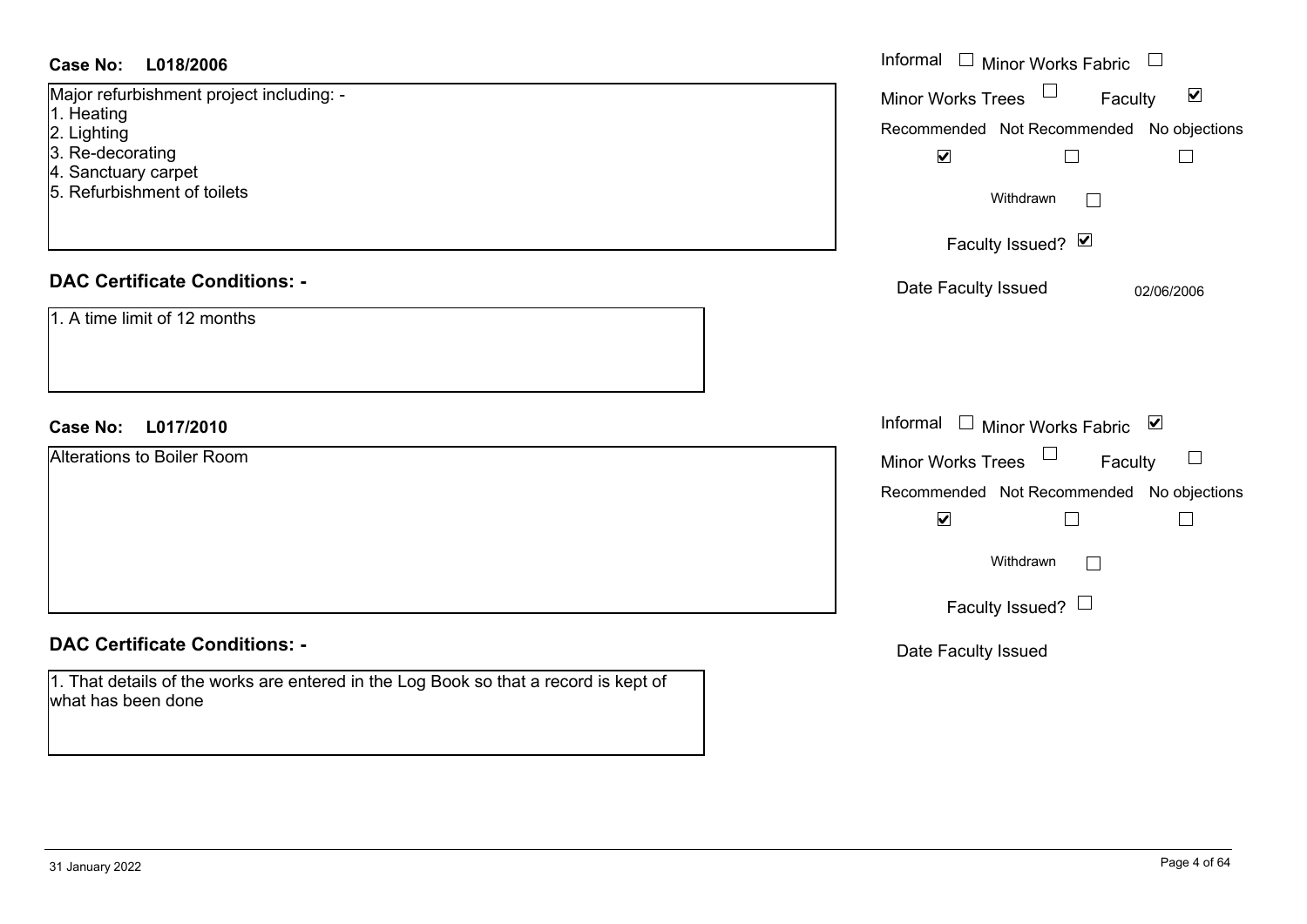| <b>Case No:</b><br>L203/2014                                                                                                                                                                                                                                                                                                                                                                                                                                                                                                                                                                                | Informal $\Box$ Minor Works Fabric<br>⊻                                                                                                                                   |
|-------------------------------------------------------------------------------------------------------------------------------------------------------------------------------------------------------------------------------------------------------------------------------------------------------------------------------------------------------------------------------------------------------------------------------------------------------------------------------------------------------------------------------------------------------------------------------------------------------------|---------------------------------------------------------------------------------------------------------------------------------------------------------------------------|
| Installation of: -<br>1. 3 metre electrically powered Screen on the east end wall left of the central cross<br>2. Full-width frame (with cladding to match ceiling) to render screen invisible when retracted<br>3. Replacement of existing video-projector in Sanctuary with Cello 20' LED<br>4. Installation of 21' 'slave' monitor for use by the preacher<br>5. Re-location of existing Sanctuary data-projector to the Barnabas Centre<br><b>DAC Certificate Conditions: -</b><br>1. A time limit of 12 months<br>2. That details of the works are entered in the Log Book so that a record is kept of | $\Box$<br>Minor Works Trees<br>Faculty<br>Recommended Not Recommended No objections<br>$\blacktriangledown$<br>Withdrawn<br>Faculty Issued? $\Box$<br>Date Faculty Issued |
| what has been done<br>3. That the PCC should install the new projector as a first stage and only install the                                                                                                                                                                                                                                                                                                                                                                                                                                                                                                |                                                                                                                                                                           |
| <b>Case No:</b>                                                                                                                                                                                                                                                                                                                                                                                                                                                                                                                                                                                             | Informal □ Minor Works Fabric ⊠                                                                                                                                           |
| Replacement of broken front doors                                                                                                                                                                                                                                                                                                                                                                                                                                                                                                                                                                           | Minor Works Trees<br>Faculty<br>Recommended Not Recommended No objections<br>$\blacktriangledown$<br>Withdrawn<br>$\Box$<br>Faculty Issued?                               |
| <b>DAC Certificate Conditions: -</b>                                                                                                                                                                                                                                                                                                                                                                                                                                                                                                                                                                        | Date Faculty Issued                                                                                                                                                       |
| 1. That details of the works are entered in the Log Book so that a record is kept of<br>what has been done                                                                                                                                                                                                                                                                                                                                                                                                                                                                                                  |                                                                                                                                                                           |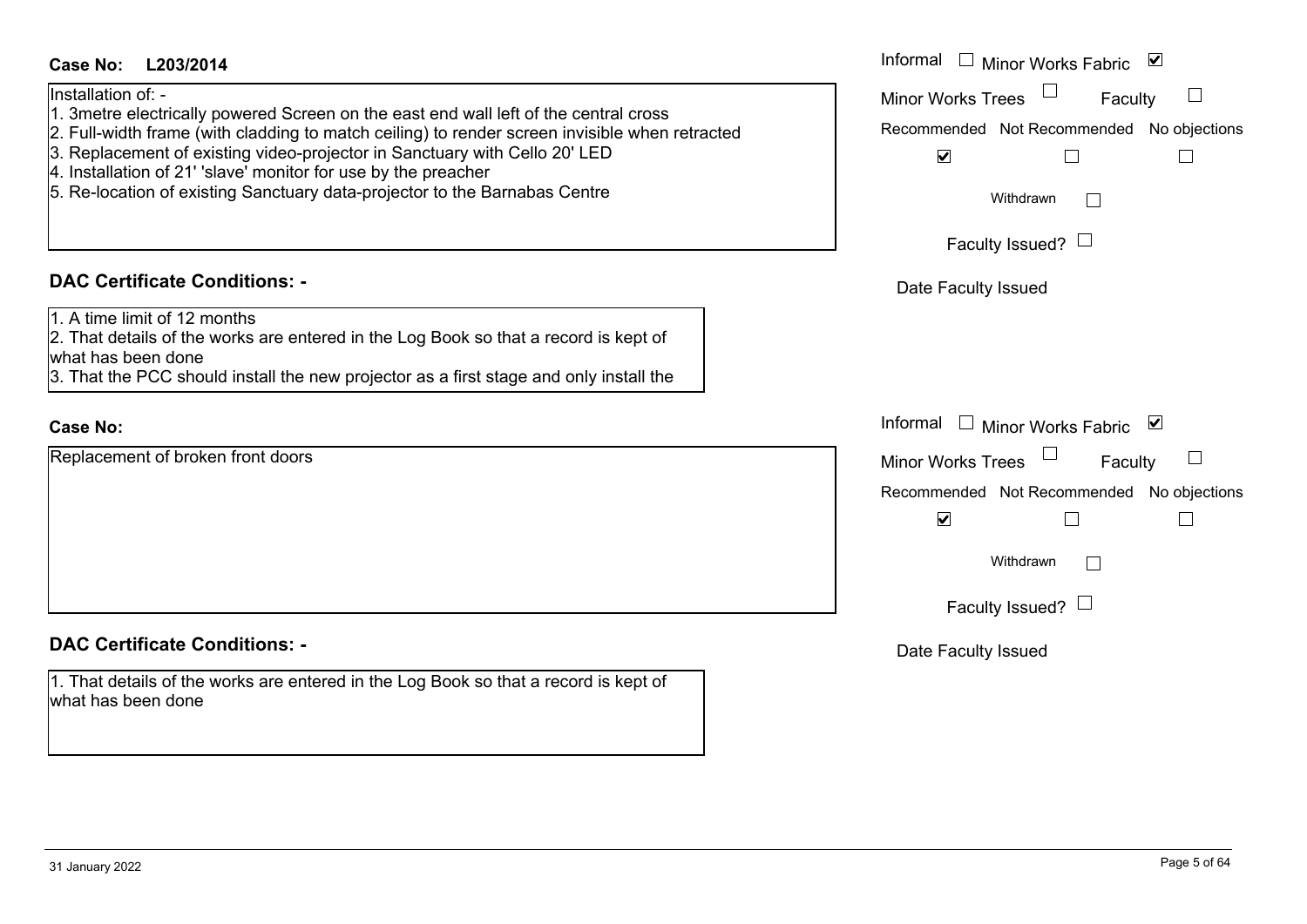### **Case No:**

- Installation of: -
- 1. Video camera
- 2. Supporting bracket

### **DAC Certificate Conditions: -**

1. That details of the works are entered in the Log Book so that a record is kept of what has been done

2. That, where possible, all fixings should be made into joints, not stonework, using stainless steel or non-ferrous screws in fibre plugs

|                   | Informal $\Box$ Minor Works Fabric $\Box$ |
|-------------------|-------------------------------------------|
| n of: -<br>camera | Minor Works Trees $\Box$<br>Faculty       |
| rting bracket     | Recommended Not Recommended No objections |
|                   |                                           |
|                   | Withdrawn<br>$\mathbf{L}$                 |
|                   | Faculty Issued? $\Box$                    |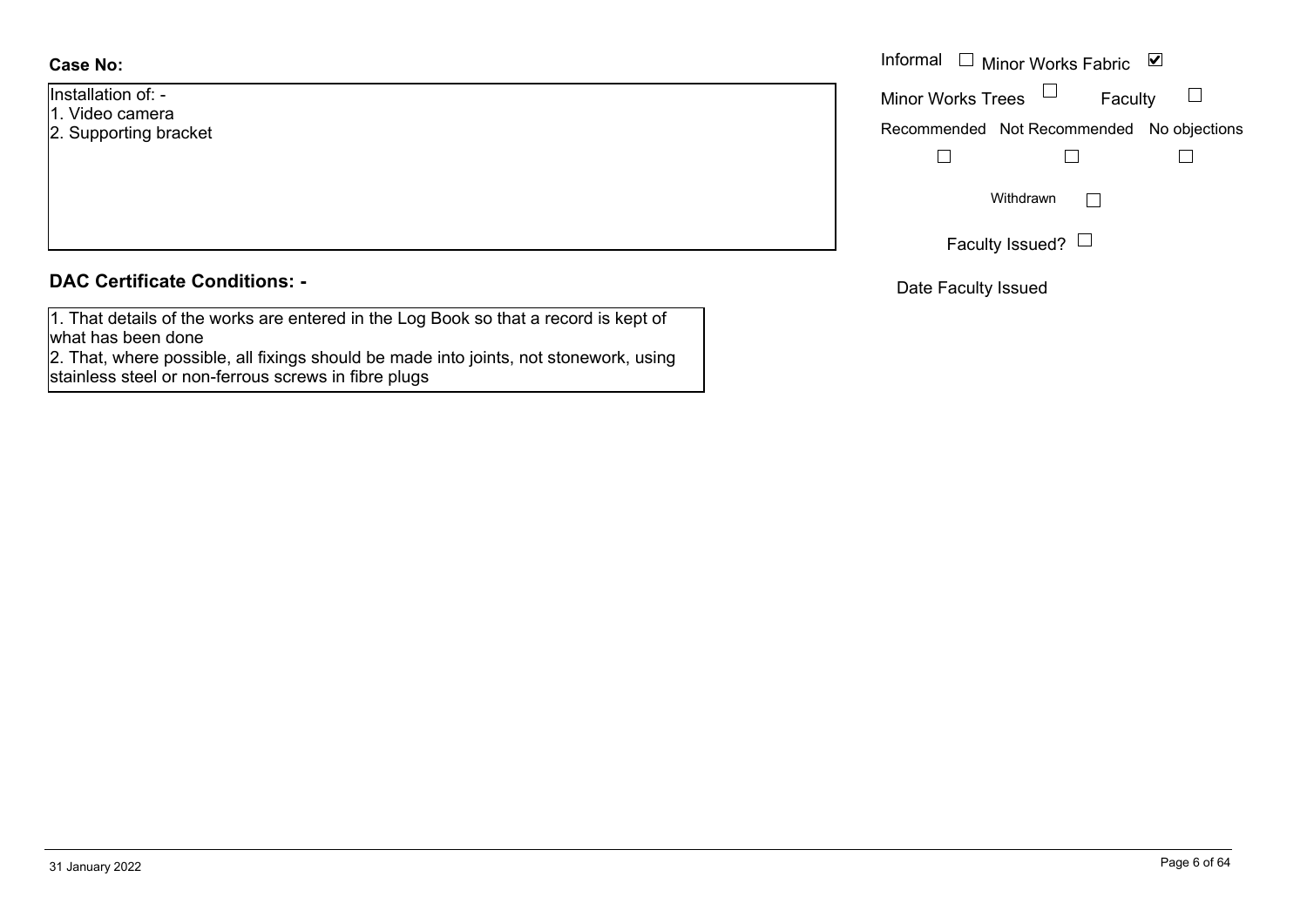**10407Oadby, St Peter**

### Informal  $\Box$  Minor Works Fabric  $\Box$ **L019/2000Case No:** Informal Installation of wrought iron gates and window grills to Porches  $\blacktriangledown$ Faculty Minor Works Trees Recommended Not Recommended No objections  $\overline{\mathbf{v}}$  $\Box$  $\Box$  $\Box$ WithdrawnFaculty Issued? Ø **DAC Certificate Conditions: -**Date Faculty Issued 23/08/2000

1. A time limit of 12 months 2. That compliance with conditions 2 - 4 inclusive of the Planning Consent is in accordance with the plans and specifications submitted 3. That, in the event that the Local Authority vary any of these details, the revised details are to be re-submitted to the Diiocesan Advisory Committee and the Petition returned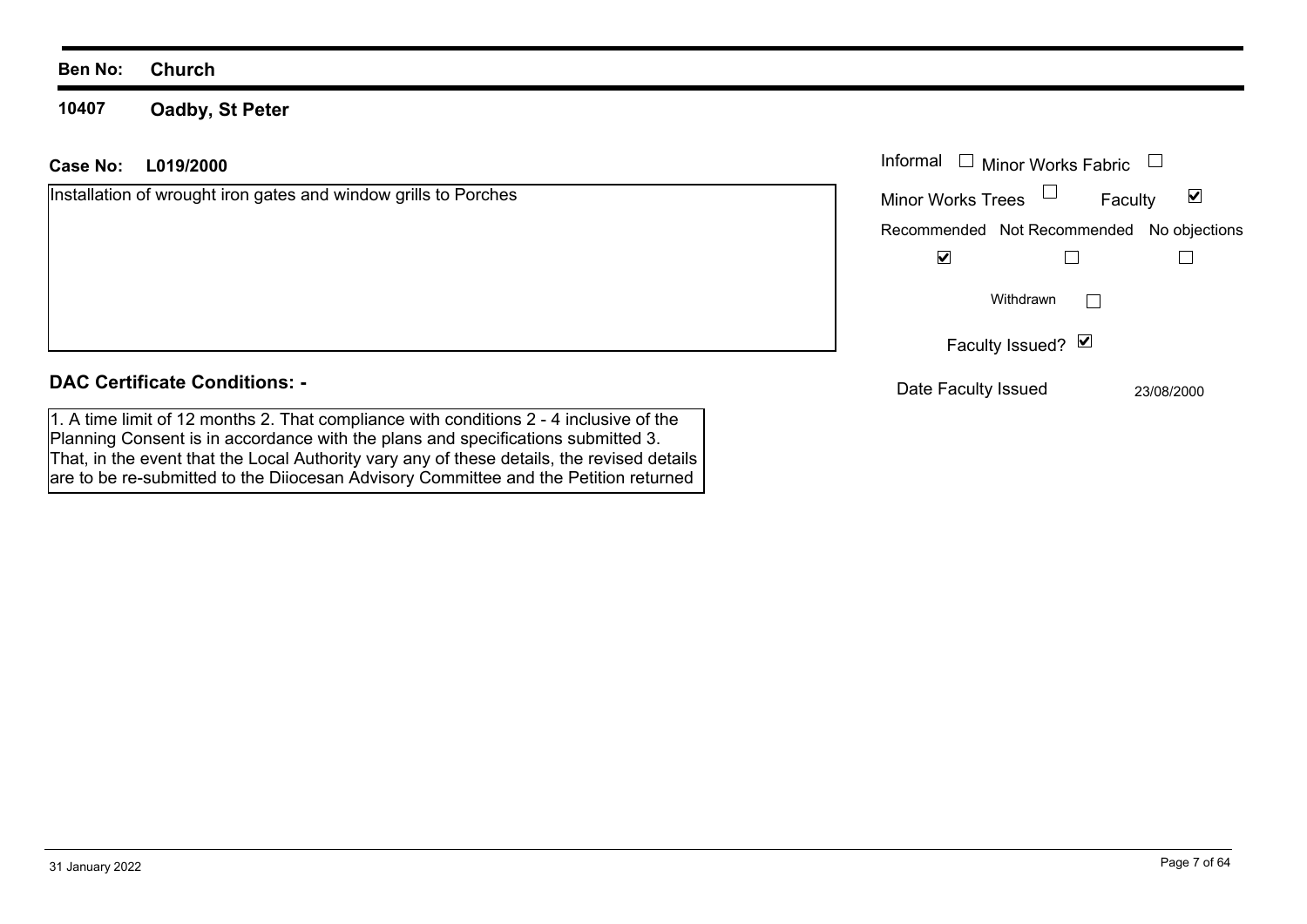| <b>Case No:</b><br>L126/2003                                                | Informal $\Box$ Minor Works Fabric $\Box$                         |
|-----------------------------------------------------------------------------|-------------------------------------------------------------------|
| Repairs to stonework of Tower and Spire required by Quinquennial Inspection | Minor Works Trees <sup>1</sup><br>$\blacktriangledown$<br>Faculty |
|                                                                             | Recommended Not Recommended No objections                         |
|                                                                             | $\blacktriangledown$<br>$\Box$<br>$\Box$                          |
|                                                                             | Withdrawn<br>$\sim$                                               |
|                                                                             | Faculty Issued? Ø                                                 |
| <b>DAC Certificate Conditions: -</b>                                        | Date Faculty Issued<br>09/03/2004                                 |
| 1. A time limit of 12 months                                                |                                                                   |
| L004/2003<br><b>Case No:</b>                                                | Informal $\Box$ Minor Works Fabric $\Box$                         |
| 1. Cleaning, up-dating and tonal modifications to Organ                     | Minor Works Trees<br>$\blacktriangledown$<br>Faculty              |
| 2. Provision of roller shutter to the Organ console                         | Recommended Not Recommended No objections                         |
|                                                                             | $\blacktriangledown$<br>$\Box$<br>$\Box$                          |
|                                                                             | Withdrawn<br>$\Box$                                               |
|                                                                             | Faculty Issued? $\Box$                                            |
| <b>DAC Certificate Conditions: -</b>                                        | Date Faculty Issued                                               |
| 1. A time limit of 12 months                                                |                                                                   |
|                                                                             |                                                                   |
|                                                                             |                                                                   |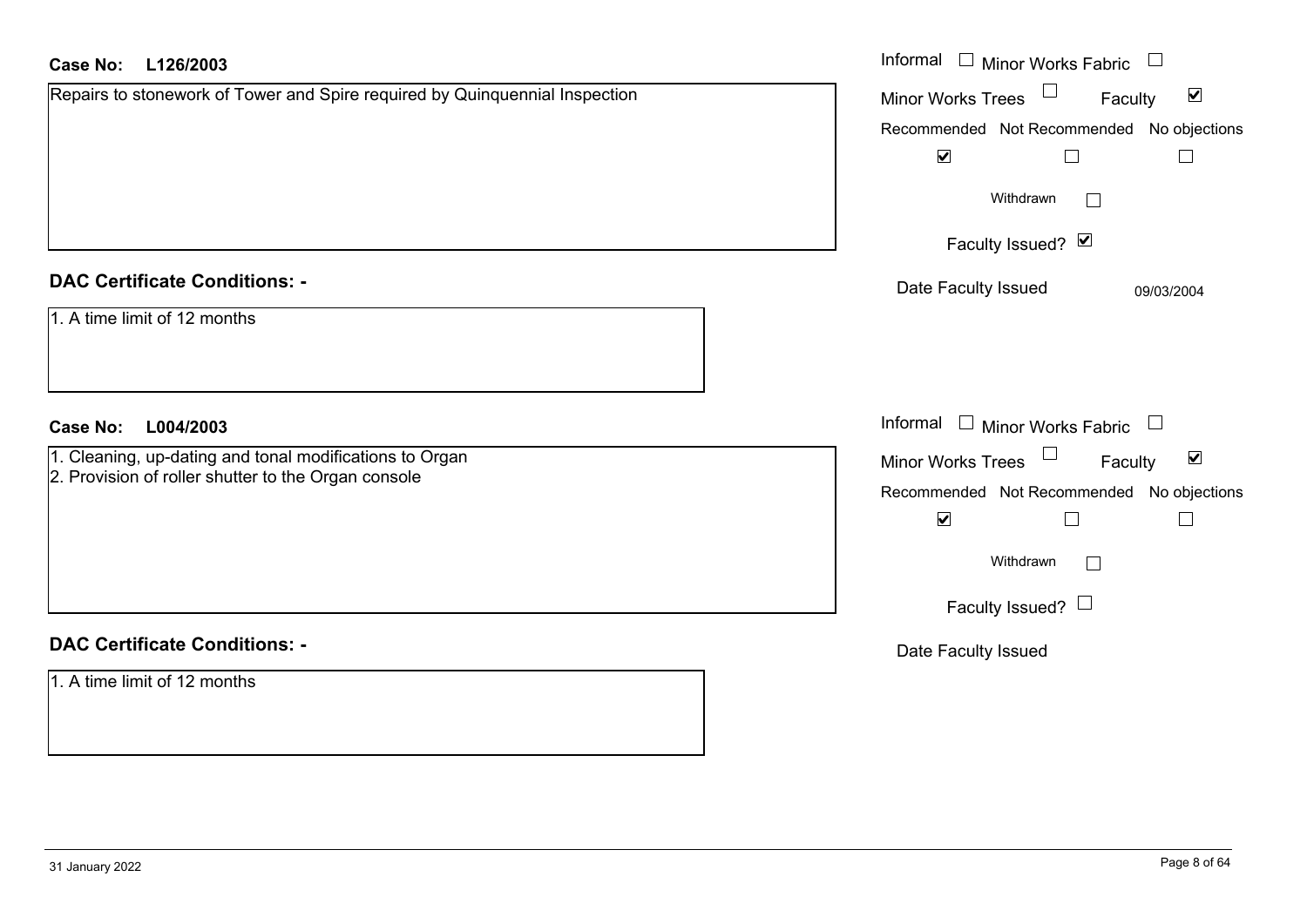| <b>Case No:</b><br>L075/2009                                                                                                                                                                                                                                                                                                                                                                                       | Informal $\square$<br>Minor Works Fabric ⊻                                                                                                                           |
|--------------------------------------------------------------------------------------------------------------------------------------------------------------------------------------------------------------------------------------------------------------------------------------------------------------------------------------------------------------------------------------------------------------------|----------------------------------------------------------------------------------------------------------------------------------------------------------------------|
| 1. Re-location of oak chest and stand from south side of Nave to west end of South Aisle<br>2. Introduction of oak desk to house audio control equipment                                                                                                                                                                                                                                                           | <b>Minor Works Trees</b><br>Faculty<br>Recommended Not Recommended No objections<br>$\blacktriangledown$<br>П<br>$\mathbf{L}$<br>Withdrawn<br>Faculty Issued? $\Box$ |
| <b>DAC Certificate Conditions: -</b>                                                                                                                                                                                                                                                                                                                                                                               | Date Faculty Issued                                                                                                                                                  |
| 1. That details of the works are entered in the Log Book so that a record is kept of<br>what has been done                                                                                                                                                                                                                                                                                                         |                                                                                                                                                                      |
| <b>Case No:</b><br>L005/2009                                                                                                                                                                                                                                                                                                                                                                                       | Informal<br>Minor Works Fabric $\quad \Box$<br>$\Box$                                                                                                                |
| Repairs following the 2006 Quinquennial Inspection comprising: -<br>1. Repairs and re-pointing of stonework of walls and tower<br>2. Re-painting of downpipes and gutters<br>3. Repair to part of North Aisle roof<br>4. Replacement of rusted window guards to east window<br>5. Installation of window guards to 2 windows of south aisle<br>6. Replacement of cracked and damage quarries in vestry are windows | $\blacktriangledown$<br><b>Minor Works Trees</b><br>Faculty<br>Recommended Not Recommended No objections<br>$\blacktriangledown$<br>Withdrawn<br>Faculty Issued? Ø   |
| <b>DAC Certificate Conditions: -</b>                                                                                                                                                                                                                                                                                                                                                                               | Date Faculty Issued<br>04/03/2009                                                                                                                                    |
| 1. A time limit of 12 months<br>2. That details of the works are entered in the Log Book so that a record is kept of<br>what has been done<br>3. That the Church Architect must, at regular intervals, approve samples of the mortar                                                                                                                                                                               |                                                                                                                                                                      |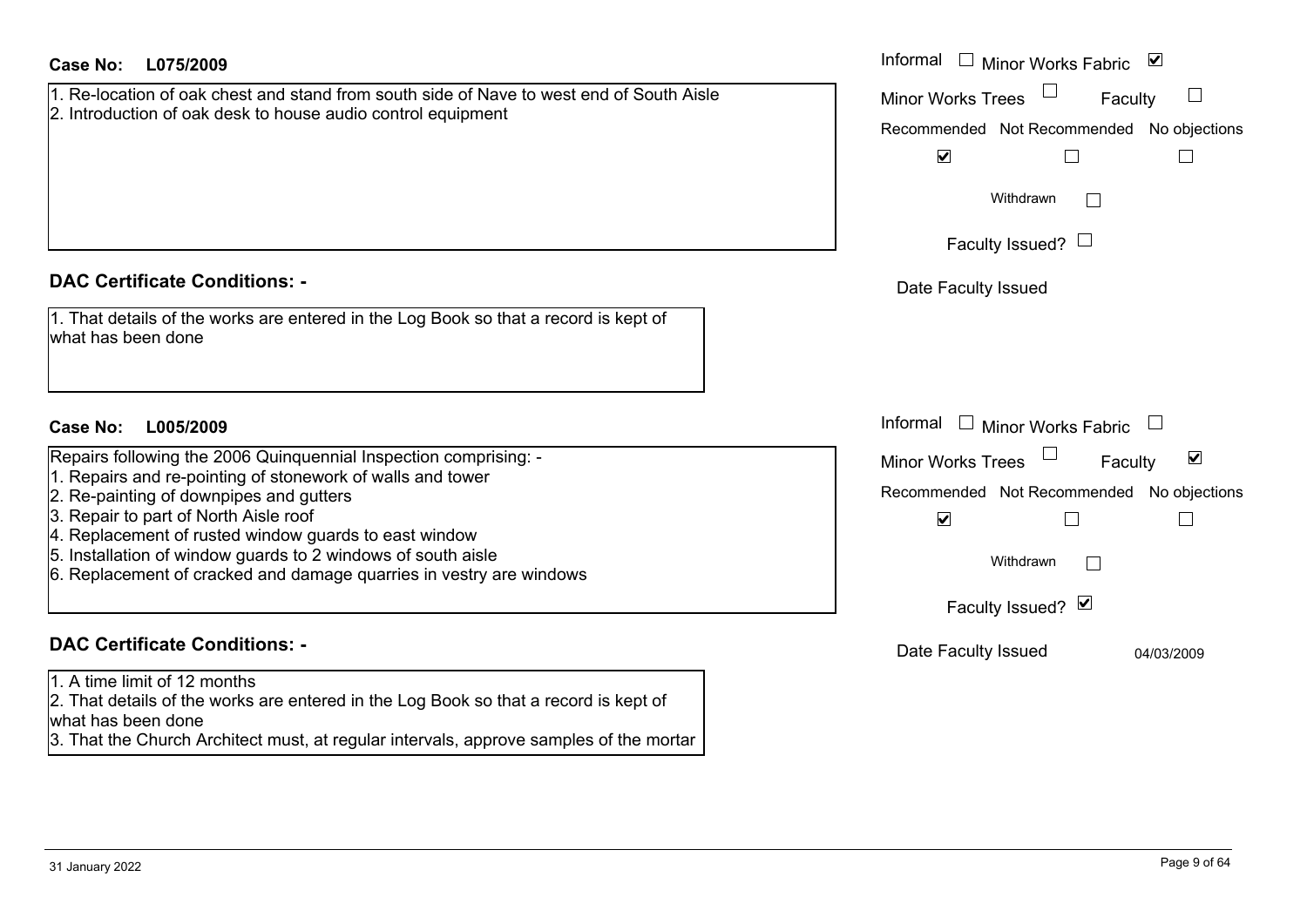| <b>Case No:</b><br>L143/2011                                                                                                                                                                                                                                                                                                                                                          | Informal □ Minor Works Fabric                                |
|---------------------------------------------------------------------------------------------------------------------------------------------------------------------------------------------------------------------------------------------------------------------------------------------------------------------------------------------------------------------------------------|--------------------------------------------------------------|
| Repair to churchyard wall                                                                                                                                                                                                                                                                                                                                                             | $\blacktriangledown$<br><b>Minor Works Trees</b><br>Faculty  |
|                                                                                                                                                                                                                                                                                                                                                                                       | Recommended Not Recommended No objections                    |
|                                                                                                                                                                                                                                                                                                                                                                                       | $\blacktriangledown$                                         |
|                                                                                                                                                                                                                                                                                                                                                                                       | Withdrawn<br>$\mathbf{1}$                                    |
|                                                                                                                                                                                                                                                                                                                                                                                       | Faculty Issued? Ø                                            |
| <b>DAC Certificate Conditions: -</b>                                                                                                                                                                                                                                                                                                                                                  | Date Faculty Issued<br>11/11/2011                            |
| 1. A time limit of 12 months<br>2. That details of the works are entered in the Log Book so that a record is kept of<br>what has been done<br>3. That any soil excavated is checked for human remains and any human remains                                                                                                                                                           |                                                              |
| <b>Case No:</b><br>L190/2012                                                                                                                                                                                                                                                                                                                                                          | Informal<br>□ Minor Works Fabric $\vert \blacktriangleright$ |
| Re-location of the Book of Remembrance and its case from the south-east corner to south-west corner                                                                                                                                                                                                                                                                                   | $\Box$<br><b>Minor Works Trees</b><br>Faculty                |
|                                                                                                                                                                                                                                                                                                                                                                                       | Recommended Not Recommended No objections                    |
|                                                                                                                                                                                                                                                                                                                                                                                       |                                                              |
|                                                                                                                                                                                                                                                                                                                                                                                       | Withdrawn<br>$\mathbf{L}$                                    |
|                                                                                                                                                                                                                                                                                                                                                                                       | Faculty Issued? $\Box$                                       |
| <b>DAC Certificate Conditions: -</b>                                                                                                                                                                                                                                                                                                                                                  | Date Faculty Issued                                          |
| 1. A time limit of 12 months<br>$2.$ That details of the works are entered in the Log Book so that a record is kept of<br>what has been done<br>$\mathbf{r}$ and $\mathbf{r}$ are the contract of the contract of the contract of the contract of the contract of the contract of the contract of the contract of the contract of the contract of the contract of the contract of the |                                                              |

3. That the Book of Remembrance be re-positioned as set out in the letter, 9 Janaury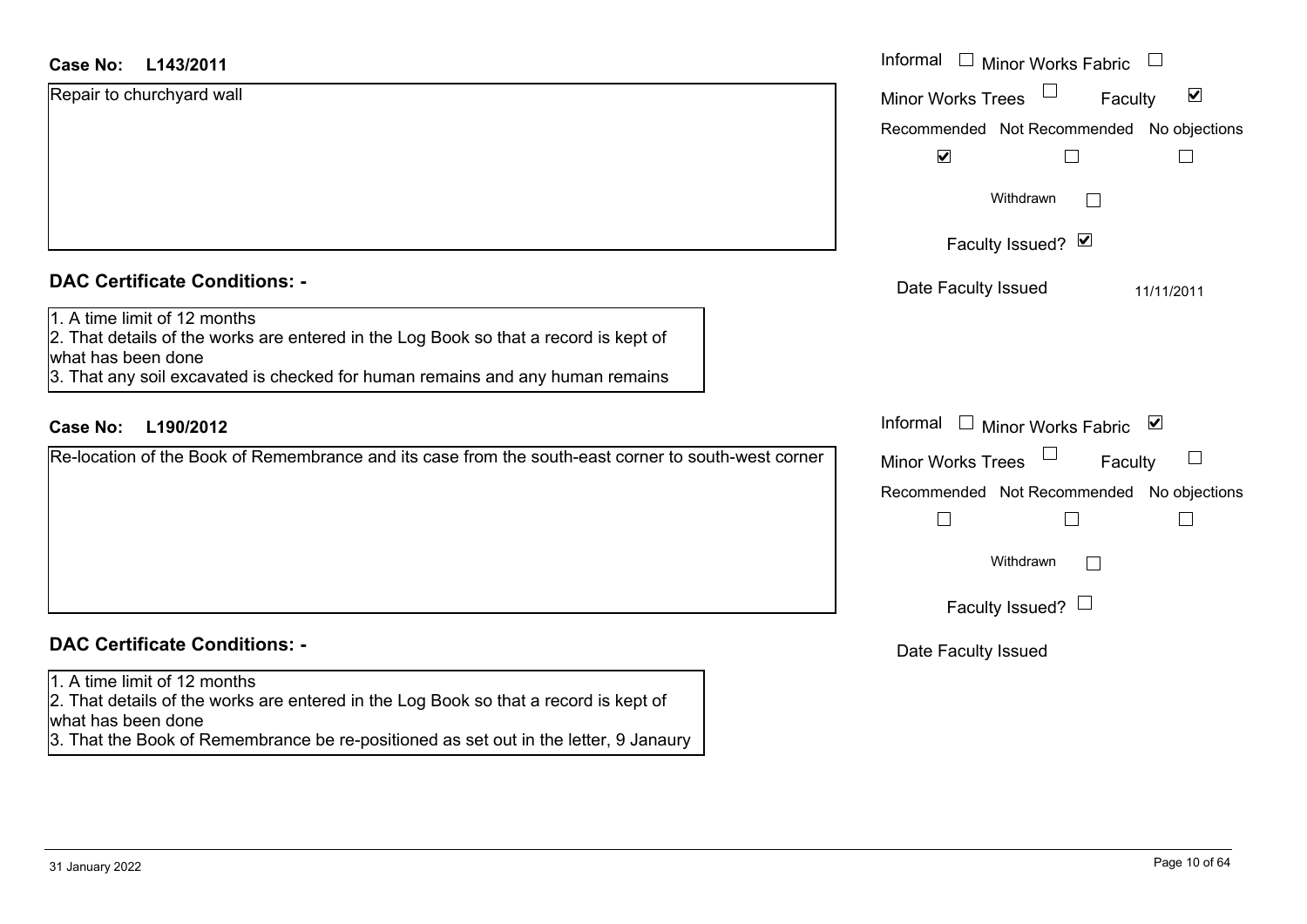| <b>Case No:</b><br>L216/2013                                                                                                               | Informal $\Box$ Minor Works Fabric $\Box$                   |
|--------------------------------------------------------------------------------------------------------------------------------------------|-------------------------------------------------------------|
| Installation of glazed doors to the external aperture of the South Porch                                                                   | Minor Works Trees<br>$\blacktriangledown$<br>Faculty        |
|                                                                                                                                            | Recommended Not Recommended No objections                   |
|                                                                                                                                            | $\Box$<br>$\Box$<br>$\Box$                                  |
|                                                                                                                                            | Withdrawn<br>$\blacktriangledown$                           |
|                                                                                                                                            | Faculty Issued? $\Box$                                      |
| <b>DAC Certificate Conditions: -</b>                                                                                                       | Date Faculty Issued                                         |
| 1. A time limit of 12 months                                                                                                               |                                                             |
| <b>Case No:</b><br>L215/2013                                                                                                               | Informal $\Box$ Minor Works Fabric $\Box$                   |
| <b>Creation of Garden of Remembrance</b>                                                                                                   | Minor Works Trees $\Box$<br>$\blacktriangledown$<br>Faculty |
|                                                                                                                                            | Recommended Not Recommended No objections                   |
|                                                                                                                                            | $\blacktriangledown$<br>П                                   |
|                                                                                                                                            | Withdrawn<br>$\mathbf{L}$                                   |
|                                                                                                                                            | Faculty Issued? Ø                                           |
| <b>DAC Certificate Conditions: -</b>                                                                                                       | Date Faculty Issued<br>28/02/2014                           |
| 1. A time limit of 12 months<br>2. That details of the works are entered in the Log Book so that a record is kept of<br>what has been done |                                                             |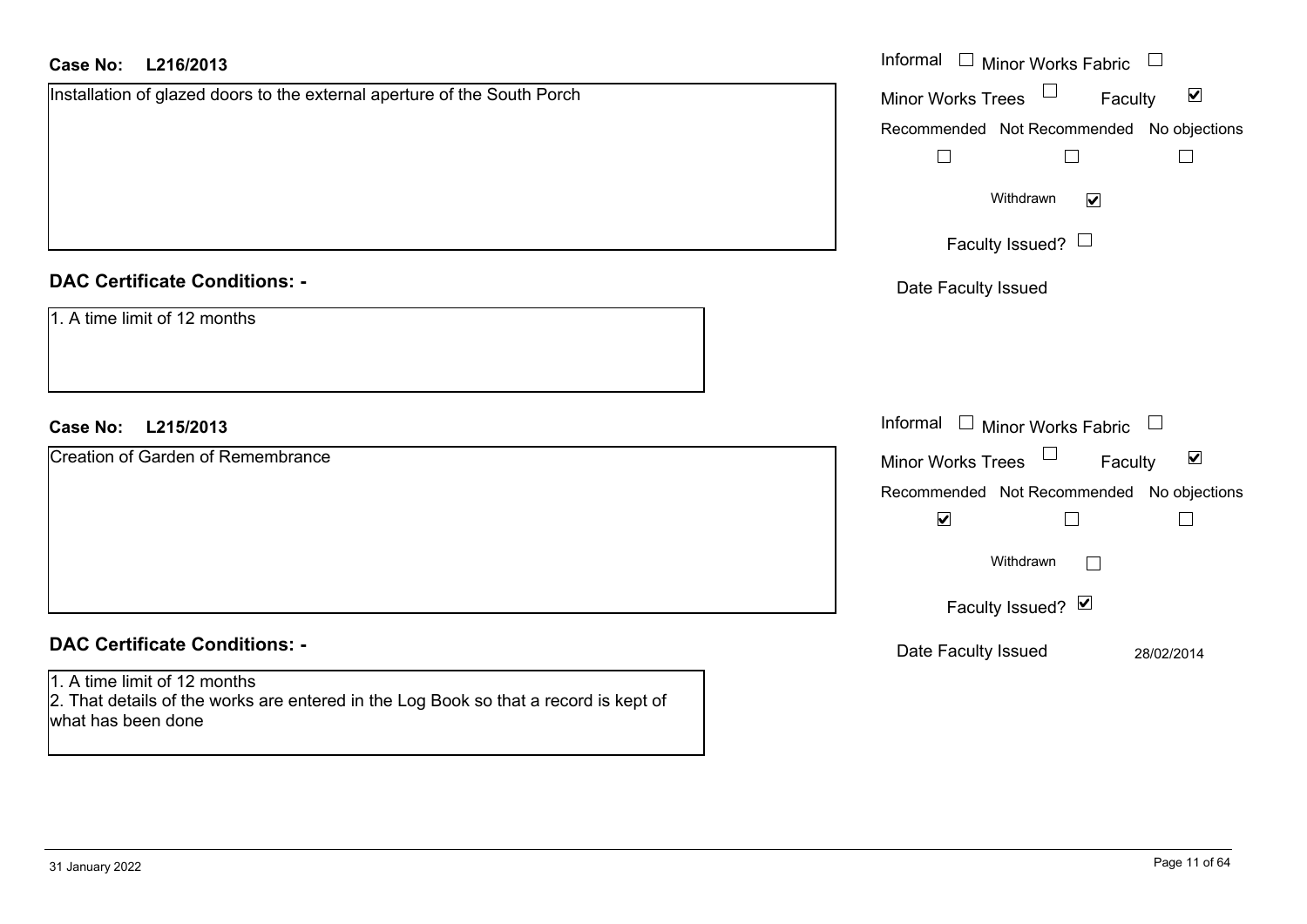### **L057/2013Case No:** Informal

Adjacent to the Garden or Remembrance, installation of: -

1. A Teak Hardwood Bench if 145cm diameter to encircle the westerly Cedar Tree in memory of Peggy Richardson

2. Memorial Plaques to commemorate the interment of ashes on the top bar of the backrest

### **DAC Certificate Conditions: -**

1. A time limit of 12 months

2. That details of the works are entered in the Log Book so that a record is kept of what has been done

### **L095/2014Case No:** Informal

Upgrading of the Audio-Visual System comprising: -

- 1. Installation of retractable projection screen on east side of Chancel arch
- 2. Installation of 2 x new 19" plasma screen on articulated brackets
- 3. Re-siting of existing 48" plasma screen to be above the Lady Altar Reredos
- 4. Installation of Data Projector in Bell Tower
- 5. Utilisation of existing hidden conduits

### **DAC Certificate Conditions: -**

1. A time limit of 12 months

2. That details of the works are entered in the Log Book so that a record is kept of what has been done

3. That, where possible, all fixings should be made into joints, not stonework, using

| Informal<br>⊻<br>Minor Works Fabric                               |
|-------------------------------------------------------------------|
| <b>Minor Works Trees</b><br>Faculty                               |
| Recommended Not Recommended No objections                         |
| Withdrawn                                                         |
| Faculty Issued?                                                   |
| Date Faculty Issued                                               |
|                                                                   |
| Informal<br>$\blacktriangledown$<br><b>Minor Works Fabric</b>     |
| <b>Minor Works Trees</b><br>Faculty                               |
| Recommended Not Recommended No objections<br>$\blacktriangledown$ |
| Withdrawn                                                         |
| Faculty Issued?                                                   |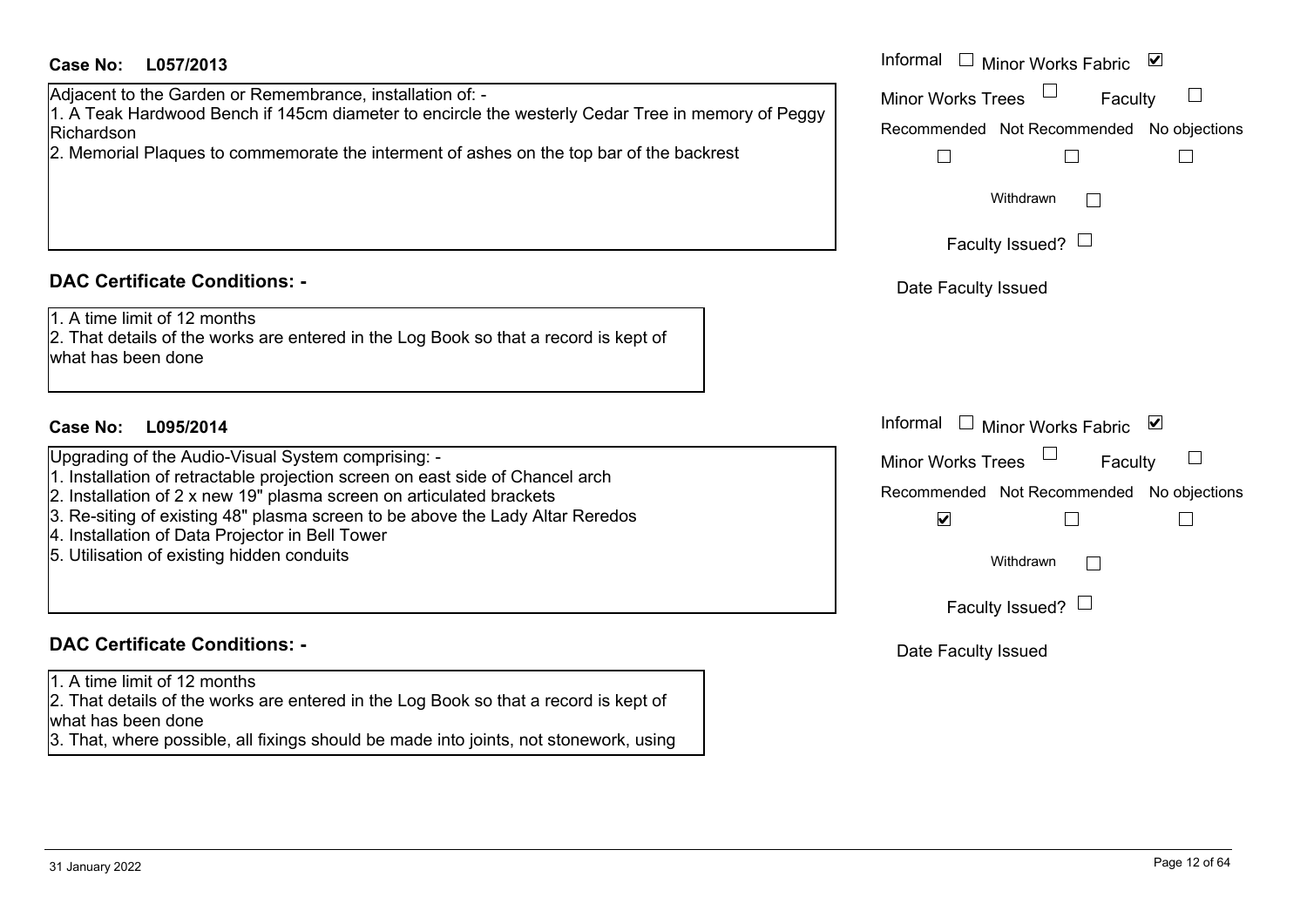| <b>Case No:</b>                                                                                                                                                                                                                                                                | Informal<br>$\Box$ Minor Works Fabric                       |  |
|--------------------------------------------------------------------------------------------------------------------------------------------------------------------------------------------------------------------------------------------------------------------------------|-------------------------------------------------------------|--|
| Internal Re-pointing & plastering of Chancel and South Aisle                                                                                                                                                                                                                   | $\blacktriangledown$<br><b>Minor Works Trees</b><br>Faculty |  |
|                                                                                                                                                                                                                                                                                | Recommended Not Recommended No objections                   |  |
|                                                                                                                                                                                                                                                                                | $\blacktriangledown$                                        |  |
|                                                                                                                                                                                                                                                                                | Withdrawn<br>$\mathbb{R}^n$                                 |  |
|                                                                                                                                                                                                                                                                                | Faculty Issued? $\Box$                                      |  |
| <b>DAC Certificate Conditions: -</b>                                                                                                                                                                                                                                           | Date Faculty Issued<br>13/03/2020                           |  |
| 1. That details of the works are entered in the Log Book so that a record is kept of<br>what has been done<br>2. That the PCC makes a photographic record of the church before and after the<br>works to be submitted to the DAC, the Diocesan Record Office and the Sites and |                                                             |  |
| <b>Case No:</b>                                                                                                                                                                                                                                                                | Informal<br>$\Box$ Minor Works Fabric                       |  |
| <b>Installation of CCTV</b>                                                                                                                                                                                                                                                    | $\blacktriangledown$<br><b>Minor Works Trees</b><br>Faculty |  |
|                                                                                                                                                                                                                                                                                | Recommended Not Recommended No objections                   |  |
|                                                                                                                                                                                                                                                                                | $\blacktriangledown$                                        |  |
|                                                                                                                                                                                                                                                                                | Withdrawn                                                   |  |
|                                                                                                                                                                                                                                                                                | Faculty Issued? Ø                                           |  |
| <b>DAC Certificate Conditions: -</b>                                                                                                                                                                                                                                           | Date Faculty Issued<br>04/01/2019                           |  |
| 1. That details of the works are entered in the Log Book so that a record is kept of<br>what has been done                                                                                                                                                                     |                                                             |  |
| 2. That an updated Electrical Condition Report is commissioned, and submitted to the<br>DAC Secretary, after the installation                                                                                                                                                  |                                                             |  |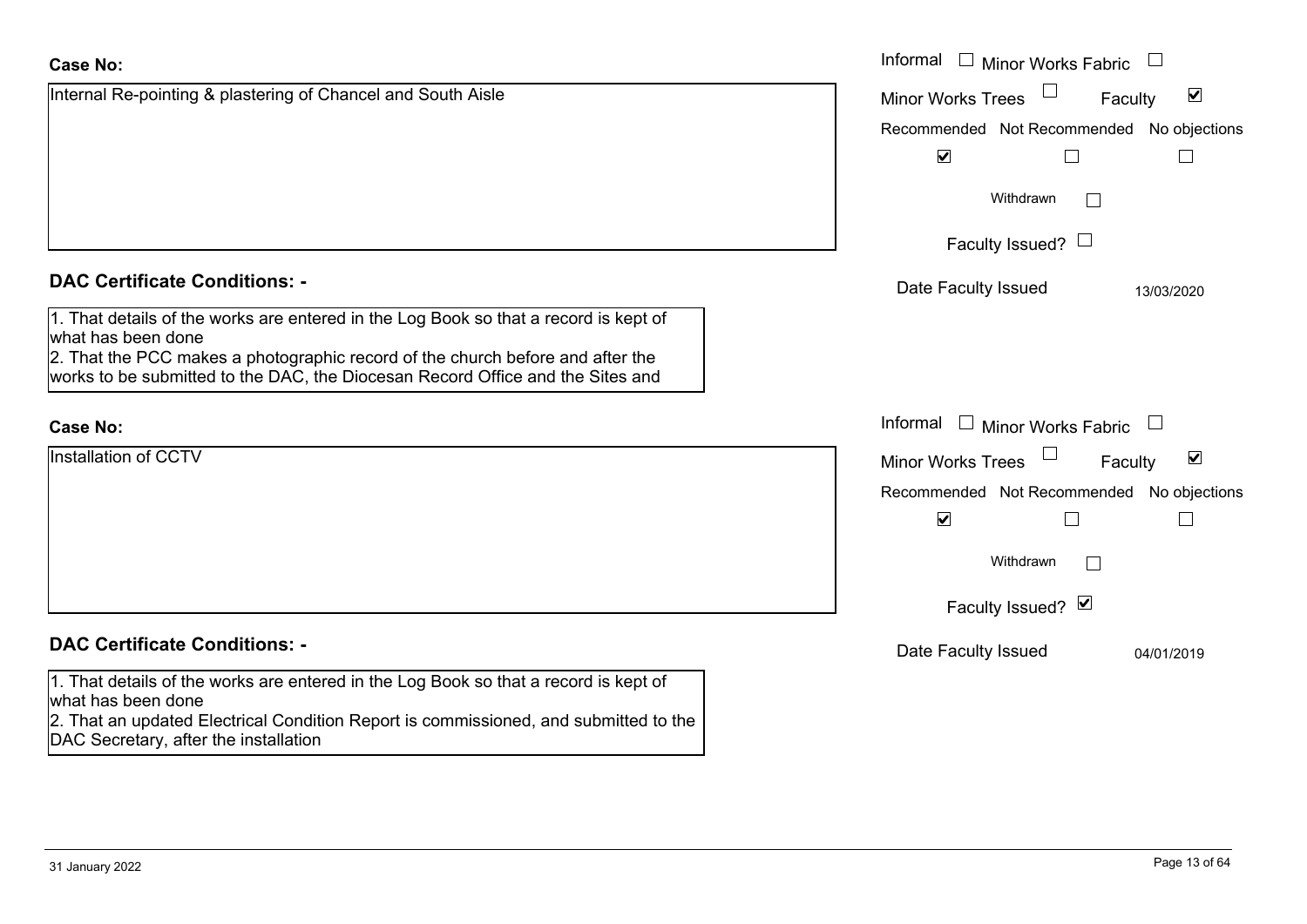| <b>Case No:</b>                                                                                            | Informal $\Box$ Minor Works Fabric $\Box$        |
|------------------------------------------------------------------------------------------------------------|--------------------------------------------------|
| Rown reduction by 15% of 2 x Blue Atlantic Cedar Trees                                                     | Minor Works Trees ⊠<br>Faculty<br>$\Box$         |
|                                                                                                            | Recommended Not Recommended No objections        |
|                                                                                                            | $\blacktriangledown$                             |
|                                                                                                            | Withdrawn<br>$\mathbf{1}$                        |
|                                                                                                            | Faculty Issued? $\Box$                           |
| <b>DAC Certificate Conditions: -</b>                                                                       | Date Faculty Issued                              |
| 1. That details of the works are entered in the Log Book so that a record is kept of<br>what has been done |                                                  |
| <b>Case No:</b>                                                                                            | Informal $\Box$ Minor Works Fabric $\Box$        |
| Felling of 2 Cedar trees and replacement planting                                                          | Minor Works Trees ⊠<br>$\Box$<br>Faculty         |
|                                                                                                            | Recommended Not Recommended No objections        |
|                                                                                                            | $\blacktriangledown$<br>$\overline{\phantom{0}}$ |
|                                                                                                            | Withdrawn<br>$\Box$                              |
|                                                                                                            | Faculty Issued? $\Box$                           |
| <b>DAC Certificate Conditions: -</b>                                                                       | Date Faculty Issued                              |
| 1. That details of the works are entered in the Log Book so that a record is kept of<br>what has been done |                                                  |

2. That both trees should be surveyed for bat and bird activity before work takes place

3. That a separate application should be made to replace the trees with more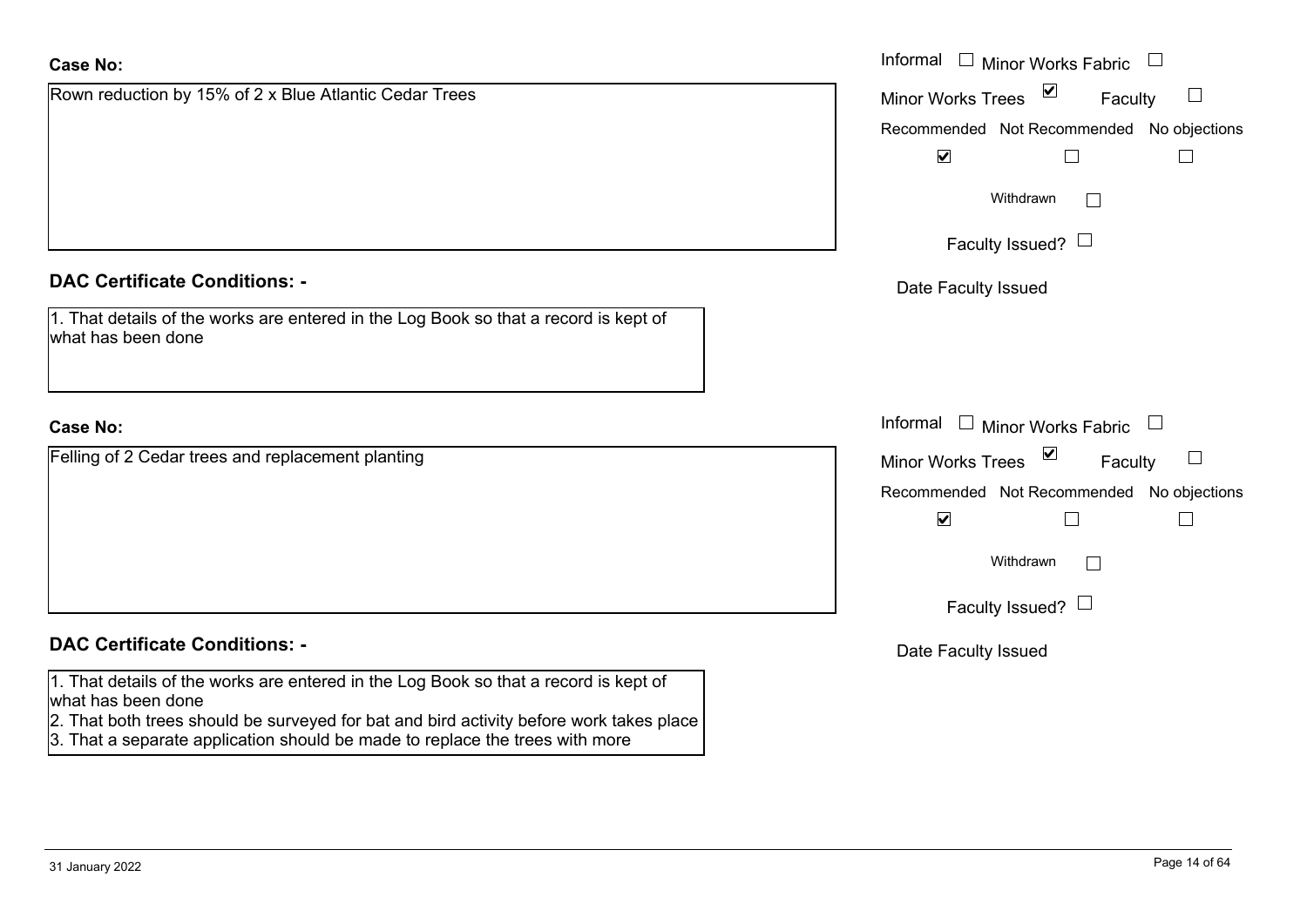# **Case No:**

Rainwater hopper head and gutter alteration comprising revision of drainage from the southern slope of the North Aisle which also includes the southern slopes of both the Nave and Chancel roof

## **DAC Certificate Conditions: -**

1. That details of the works are entered in the Log Book so that a record is kept of what has been done

2. That any stonework to be replaced is carefully checked for tool marks and, if found, the stones are set aside and Diocesan Archaeological Adviser is notified

|                                                                                                                                                                                      | Informal                 | Minor Works Fabric $\blacksquare$ |               |
|--------------------------------------------------------------------------------------------------------------------------------------------------------------------------------------|--------------------------|-----------------------------------|---------------|
| er hopper head and gutter alteration comprising revision of drainage from the southern slope of  <br>Aisle which also includes the southern slopes of both the Nave and Chancel roof | <b>Minor Works Trees</b> | Faculty                           |               |
|                                                                                                                                                                                      |                          | Recommended Not Recommended       | No objections |
|                                                                                                                                                                                      | V                        |                                   |               |
|                                                                                                                                                                                      |                          | Withdrawn                         |               |
|                                                                                                                                                                                      |                          | Faculty Issued? L                 |               |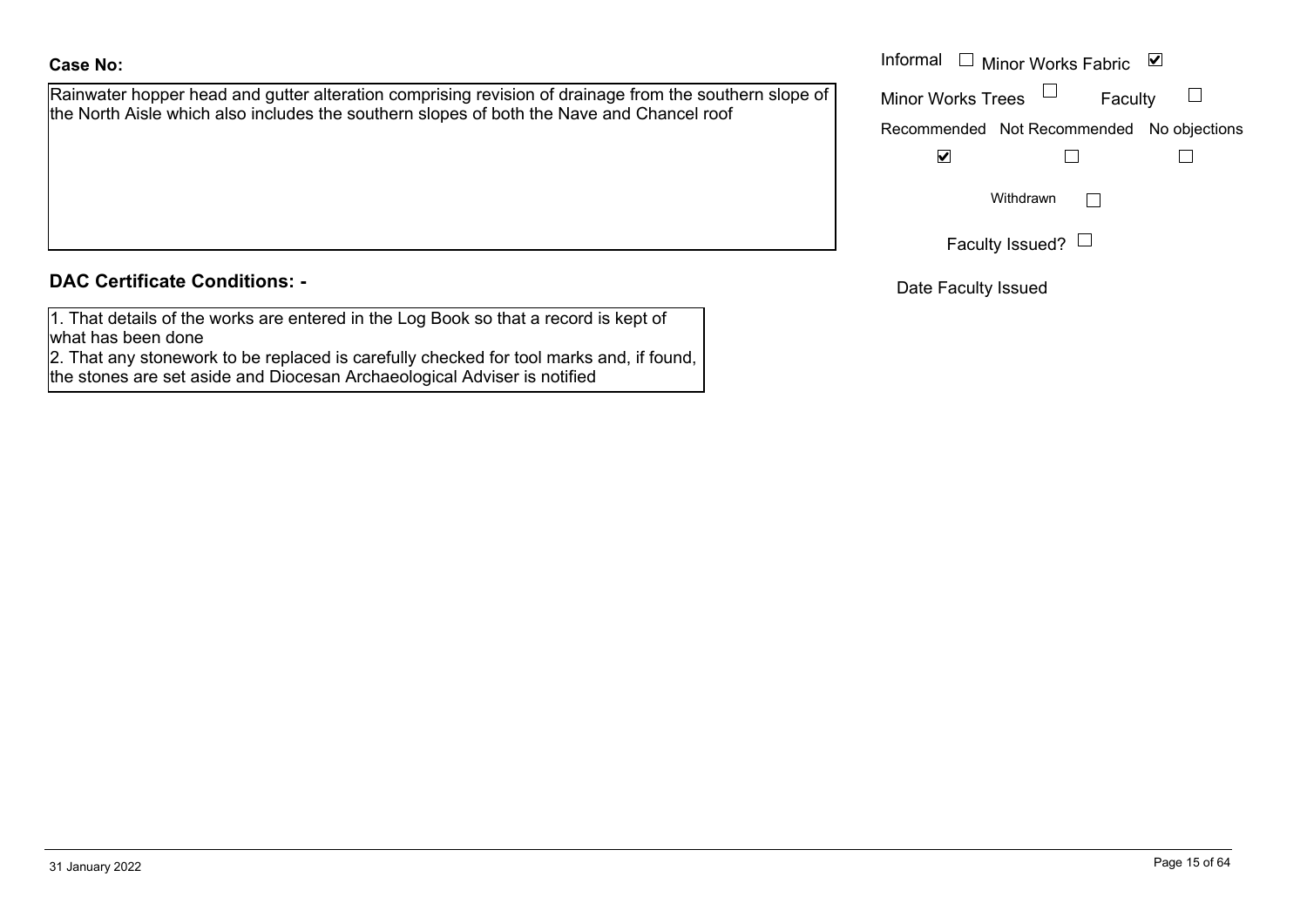# **Oadby, Wigston Road (Local Authority) Cemetery**

### **Case No:**

### **DAC Certificate Conditions: -**

1. A time limit of 12 months

|                                                                  | Informal $\Box$ Minor Works Fabric $\Box$ |
|------------------------------------------------------------------|-------------------------------------------|
| cation for Minor Works / Informal Advice / Faculty has been made | Minor Works Trees $\Box$<br>Faculty       |
|                                                                  | Recommended Not Recommended No objections |
|                                                                  |                                           |
|                                                                  | Withdrawn                                 |
|                                                                  | Faculty Issued? $\Box$                    |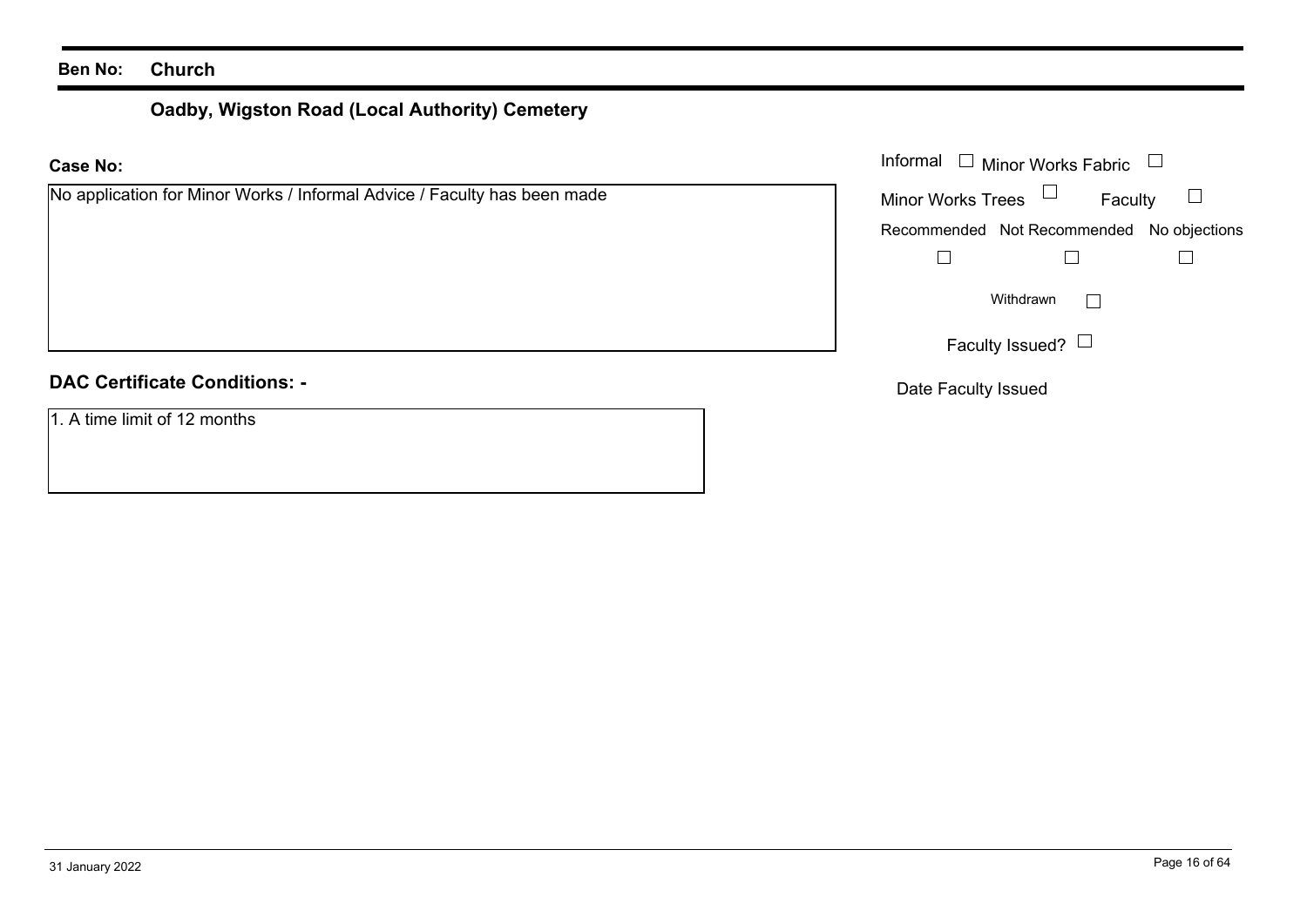### **20109Oaks-in-Charnwood, St James the Greater**

**L121/2000 Case No:** Informal

| Installation of Sound Reinforcement and Loop System |  |  |
|-----------------------------------------------------|--|--|
|                                                     |  |  |
|                                                     |  |  |
|                                                     |  |  |
|                                                     |  |  |
|                                                     |  |  |
|                                                     |  |  |
| <b>DAO Osatificata Osatificaca</b>                  |  |  |

### **DAC Certificate Conditions: -**

1. A time limit of 12 months

| Informal<br><b>Minor Works Fabric</b> |                                           |                             |  |
|---------------------------------------|-------------------------------------------|-----------------------------|--|
| <b>Minor Works Trees</b>              | Faculty                                   | $\vert\bm{\mathsf{v}}\vert$ |  |
|                                       | Recommended Not Recommended No objections |                             |  |
|                                       |                                           |                             |  |
| Withdrawn                             |                                           |                             |  |
| Faculty Issued?                       |                                           |                             |  |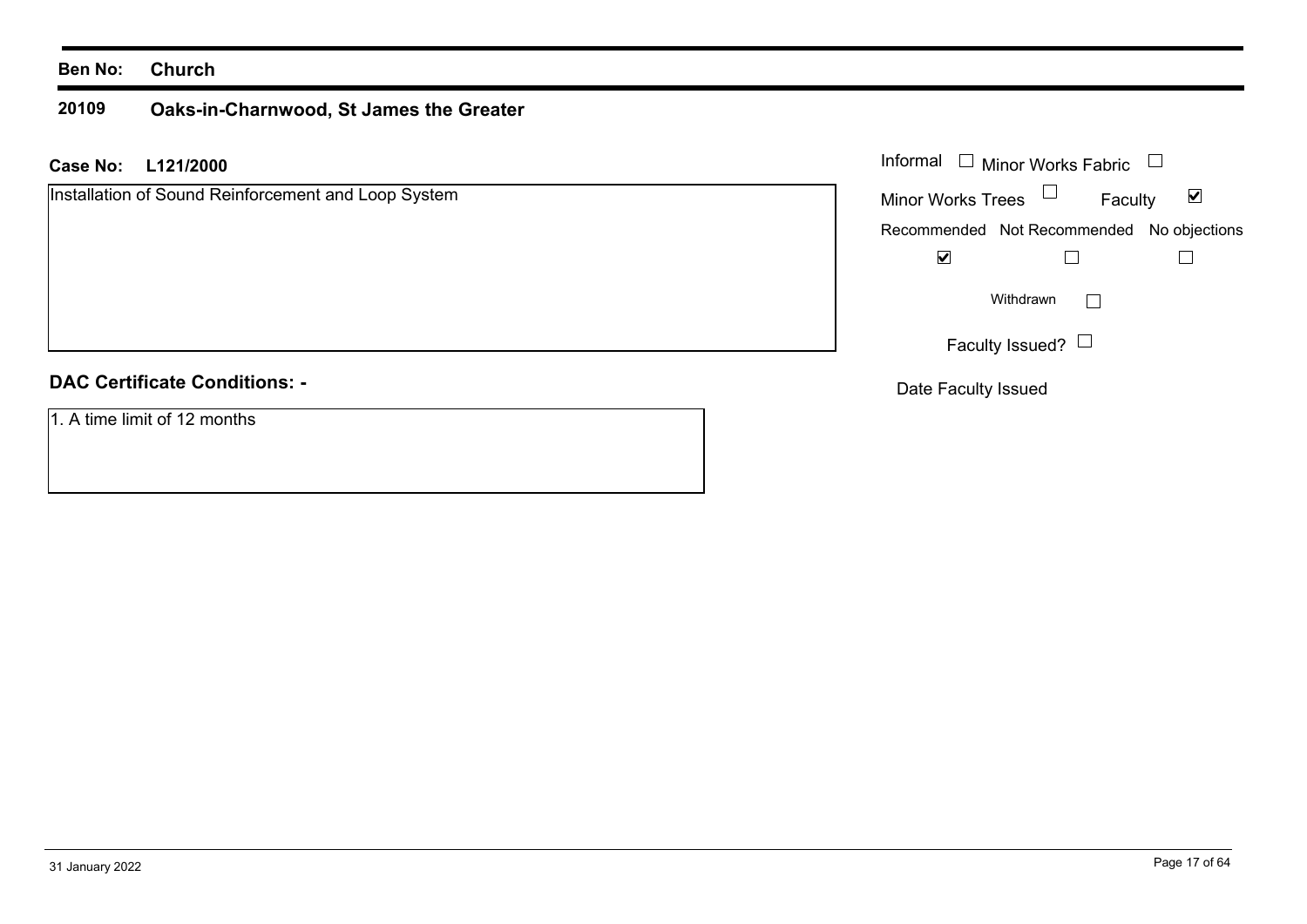| Case No:<br>L005/2007                                                                                                                                                                                                                                                                    | Informal $\square$<br><b>Minor Works Fabric</b>                                                                                                                           |
|------------------------------------------------------------------------------------------------------------------------------------------------------------------------------------------------------------------------------------------------------------------------------------------|---------------------------------------------------------------------------------------------------------------------------------------------------------------------------|
| 1. Replace 15 radiant heaters with 15 Quartz-ray heaters<br>2. Installation of wall mounted electric heater in the ringing chamber<br>3. Installation of 3 battery-powered safety lights in the Bell Tower: -<br>a) 1 in the ringing chamber<br>b) 2 on the wall of the spiral staircase | $\blacktriangledown$<br><b>Minor Works Trees</b><br>Faculty<br>Recommended Not Recommended No objections<br>$\blacktriangledown$<br>Withdrawn<br>$\overline{\phantom{a}}$ |
|                                                                                                                                                                                                                                                                                          | Faculty Issued? Ø                                                                                                                                                         |
| <b>DAC Certificate Conditions: -</b>                                                                                                                                                                                                                                                     | Date Faculty Issued<br>06/03/2007                                                                                                                                         |
| 1. A time limit of 12 months<br>2. That all wiring should be as unobtrusive as possible and of an appropriate colour to<br>blend with the background<br>3. That, where possible, all fixings should be made into joints, not stonework, using                                            |                                                                                                                                                                           |
| L095/2007<br><b>Case No:</b>                                                                                                                                                                                                                                                             | Informal $\Box$ Minor Works Fabric $\Box$                                                                                                                                 |
| To fell diseased Tree                                                                                                                                                                                                                                                                    | Minor Works Trees ⊠<br>$\begin{array}{c} \hline \end{array}$<br>Faculty<br>Recommended Not Recommended No objections                                                      |
|                                                                                                                                                                                                                                                                                          | $\Box$<br>Withdrawn<br>$\Box$<br>Faculty Issued? $\Box$                                                                                                                   |
| <b>DAC Certificate Conditions: -</b>                                                                                                                                                                                                                                                     | Date Faculty Issued                                                                                                                                                       |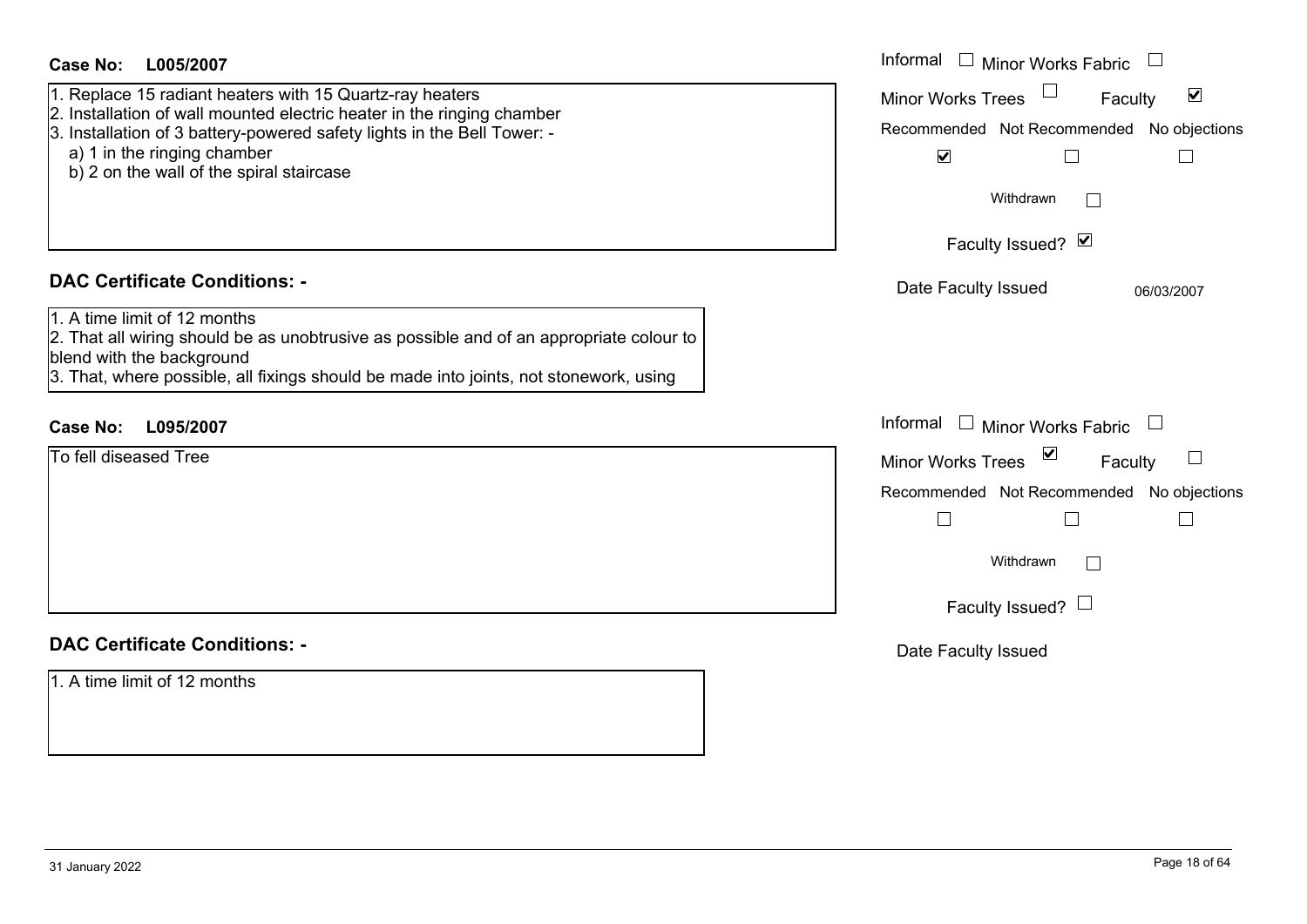|  | Case No: L181/2008 |  | Informal |
|--|--------------------|--|----------|
|--|--------------------|--|----------|

Installation of two-way switches to control lighting of the church Porch

### **DAC Certificate Conditions: -**

1. That details of the works are entered in the Log Book so that a record is kept of what has been done 2. That the works be undertaken by an electrical contractor who is NICEIC, ECA or NAPIT registered

## **L227/2011Case No:** Informal

Installation of Bench in the churchyard in memory of Kenneth George Shorthouse

## **DAC Certificate Conditions: -**

1. A time limit of 12 months 2. That details of the works are entered in the Log Book so that a record is kept of what has been done

| Informal<br>$\overline{\mathsf{v}}$<br><b>Minor Works Fabric</b> |
|------------------------------------------------------------------|
| <b>Minor Works Trees</b><br>Faculty                              |
| Recommended Not Recommended No objections                        |
| $\blacktriangledown$                                             |
| Withdrawn                                                        |
| Faculty Issued? $\Box$                                           |
| Date Faculty Issued                                              |
|                                                                  |
|                                                                  |
| Informal<br>⊻<br><b>Minor Works Fabric</b>                       |
| <b>Minor Works Trees</b><br>Faculty                              |
| Recommended Not Recommended No objections                        |
|                                                                  |
| Withdrawn                                                        |
| Faculty Issued?                                                  |
|                                                                  |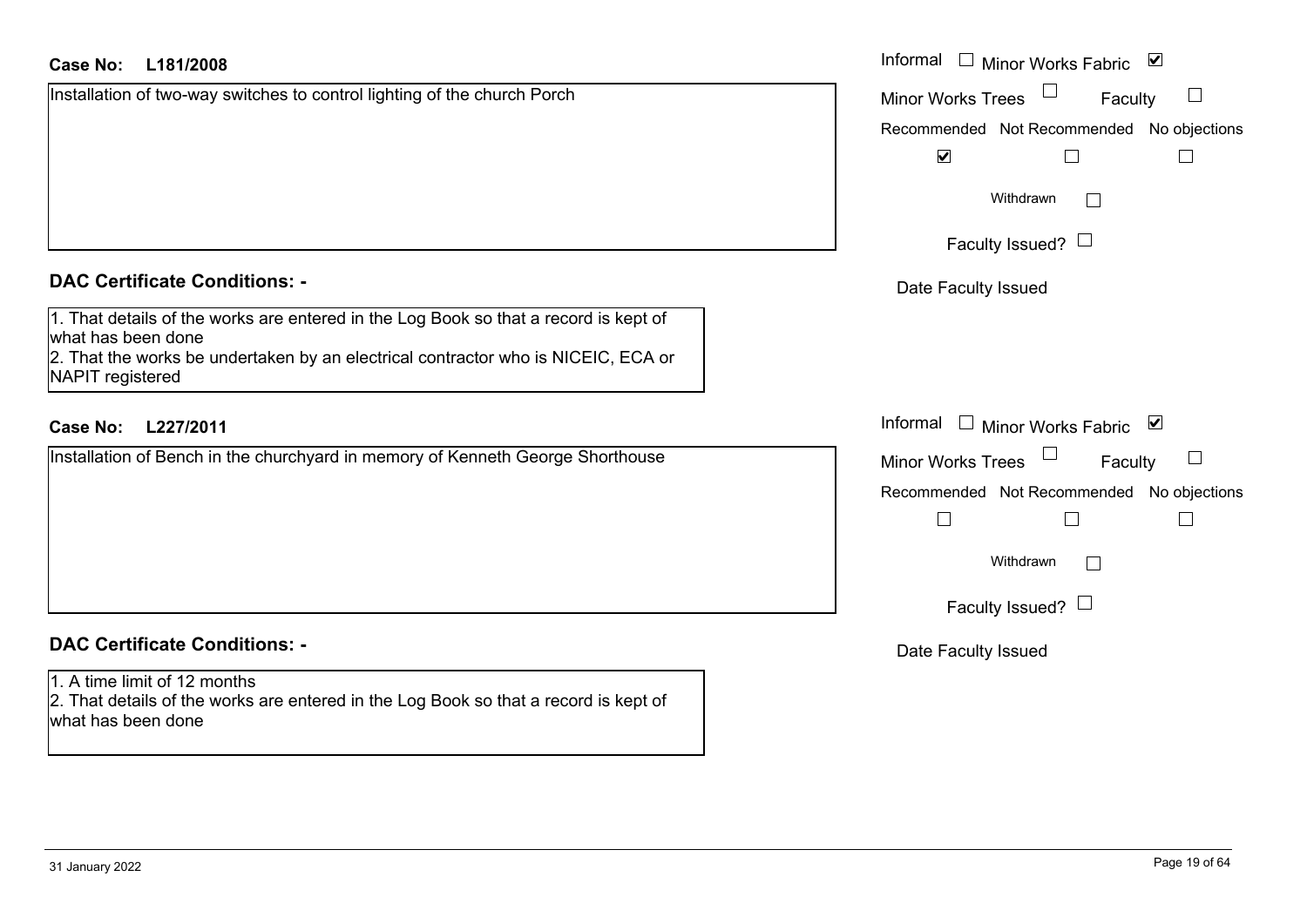| <b>Case No:</b><br>L105/2013                                                                                                                                                      | Informal □ Minor Works Fabric ⊠                                                                                                                         |
|-----------------------------------------------------------------------------------------------------------------------------------------------------------------------------------|---------------------------------------------------------------------------------------------------------------------------------------------------------|
| Installation of a 4' Teak Bench in the churchyard in memory of Shirley Ann Smith with the inscription: -<br>"In loving memory of Shirley Ann Smith, October 1946 - February 1988" | <b>Minor Works Trees</b><br>Faculty<br>Recommended Not Recommended No objections<br>$\blacktriangledown$<br>⊔<br>$\mathbb{R}^n$<br>Withdrawn<br>$\perp$ |
|                                                                                                                                                                                   | Faculty Issued? $\Box$                                                                                                                                  |
| <b>DAC Certificate Conditions: -</b>                                                                                                                                              | Date Faculty Issued                                                                                                                                     |
| 1. A time limit of 12 months<br>2. That details of the works are entered in the Log Book so that a record is kept of<br>what has been done                                        |                                                                                                                                                         |
| L133/2013<br><b>Case No:</b>                                                                                                                                                      | Informal<br>$\Box$ Minor Works Fabric $\Box$                                                                                                            |
| Upgrading of the supply cables to the electric heaters                                                                                                                            | <b>Minor Works Trees</b><br>Faculty                                                                                                                     |
|                                                                                                                                                                                   | Recommended Not Recommended No objections                                                                                                               |
|                                                                                                                                                                                   | $\blacktriangledown$<br>$\Box$<br>$\Box$                                                                                                                |
|                                                                                                                                                                                   | Withdrawn                                                                                                                                               |
|                                                                                                                                                                                   | Faculty Issued? $\Box$                                                                                                                                  |
| <b>DAC Certificate Conditions: -</b>                                                                                                                                              | Date Faculty Issued                                                                                                                                     |
| 1. A time limit of 12 months<br>2. That details of the works are entered in the Log Book so that a record is kept of<br>what has been done                                        |                                                                                                                                                         |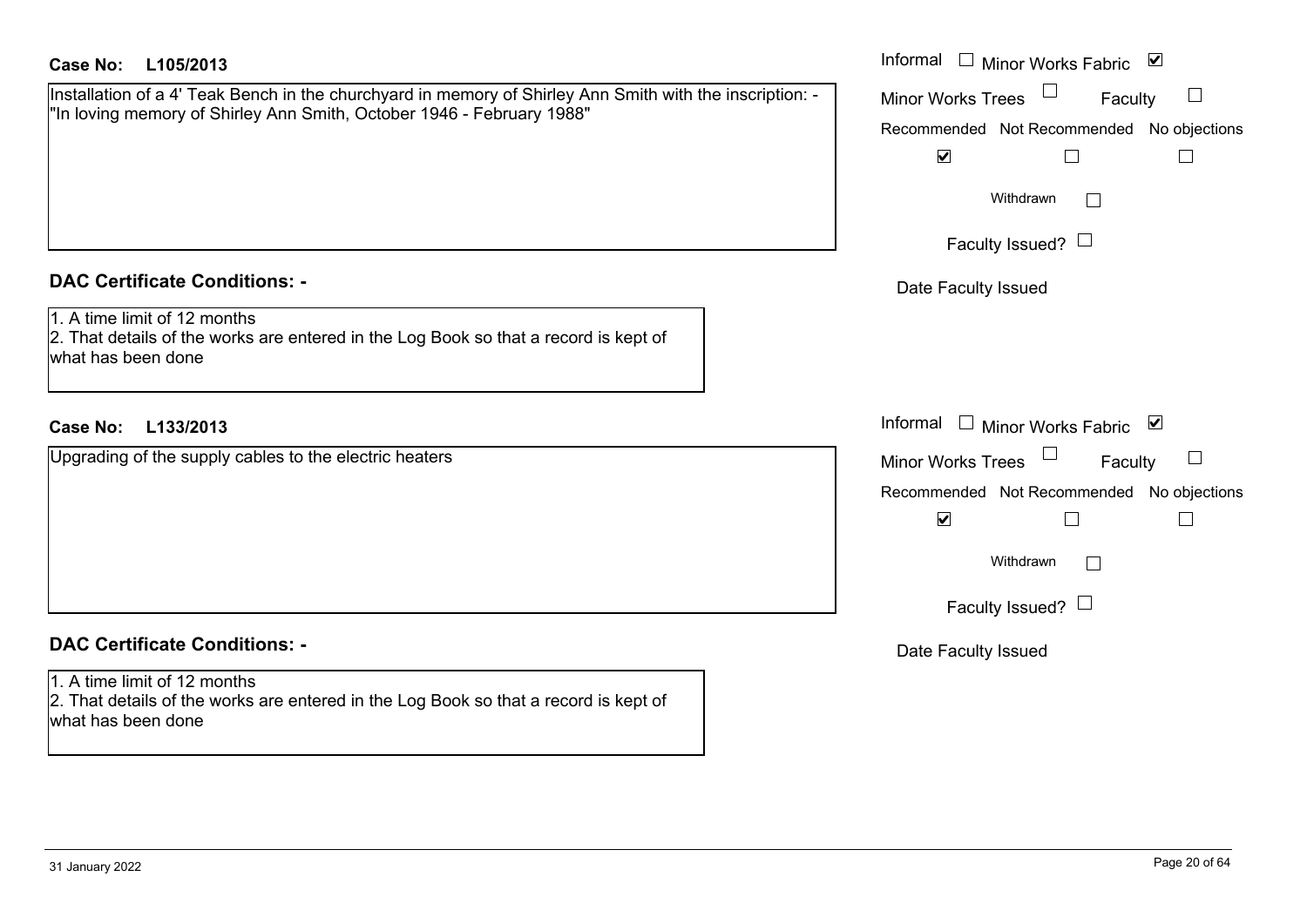| <b>Case No:</b><br>L090/2014                                                                                                               | Informal □ Minor Works Fabric             |
|--------------------------------------------------------------------------------------------------------------------------------------------|-------------------------------------------|
| Fell Tree T42 in the churchyard                                                                                                            | Minor Works Trees ⊠<br>$\Box$<br>Faculty  |
|                                                                                                                                            | Recommended Not Recommended No objections |
|                                                                                                                                            | $\Box$<br>$\Box$                          |
|                                                                                                                                            | Withdrawn<br>$\Box$                       |
|                                                                                                                                            | Faculty Issued? $\Box$                    |
| <b>DAC Certificate Conditions: -</b>                                                                                                       | Date Faculty Issued                       |
| 1. A time limit of 12 months<br>2. That details of the works are entered in the Log Book so that a record is kept of<br>what has been done |                                           |
| <b>Case No:</b>                                                                                                                            | Informal<br>□ Minor Works Fabric          |
| Installation of a Bench in the churchyard in memory of Les Cook                                                                            | Minor Works Trees<br>$\Box$<br>Faculty    |
|                                                                                                                                            | Recommended Not Recommended No objections |
|                                                                                                                                            | $\blacktriangledown$                      |
|                                                                                                                                            | Withdrawn<br>$\Box$                       |
|                                                                                                                                            | Faculty Issued? $\Box$                    |
| <b>DAC Certificate Conditions: -</b>                                                                                                       | Date Faculty Issued                       |
| 1. That details of the works are entered in the Log Book so that a record is kept of<br>what has been done                                 |                                           |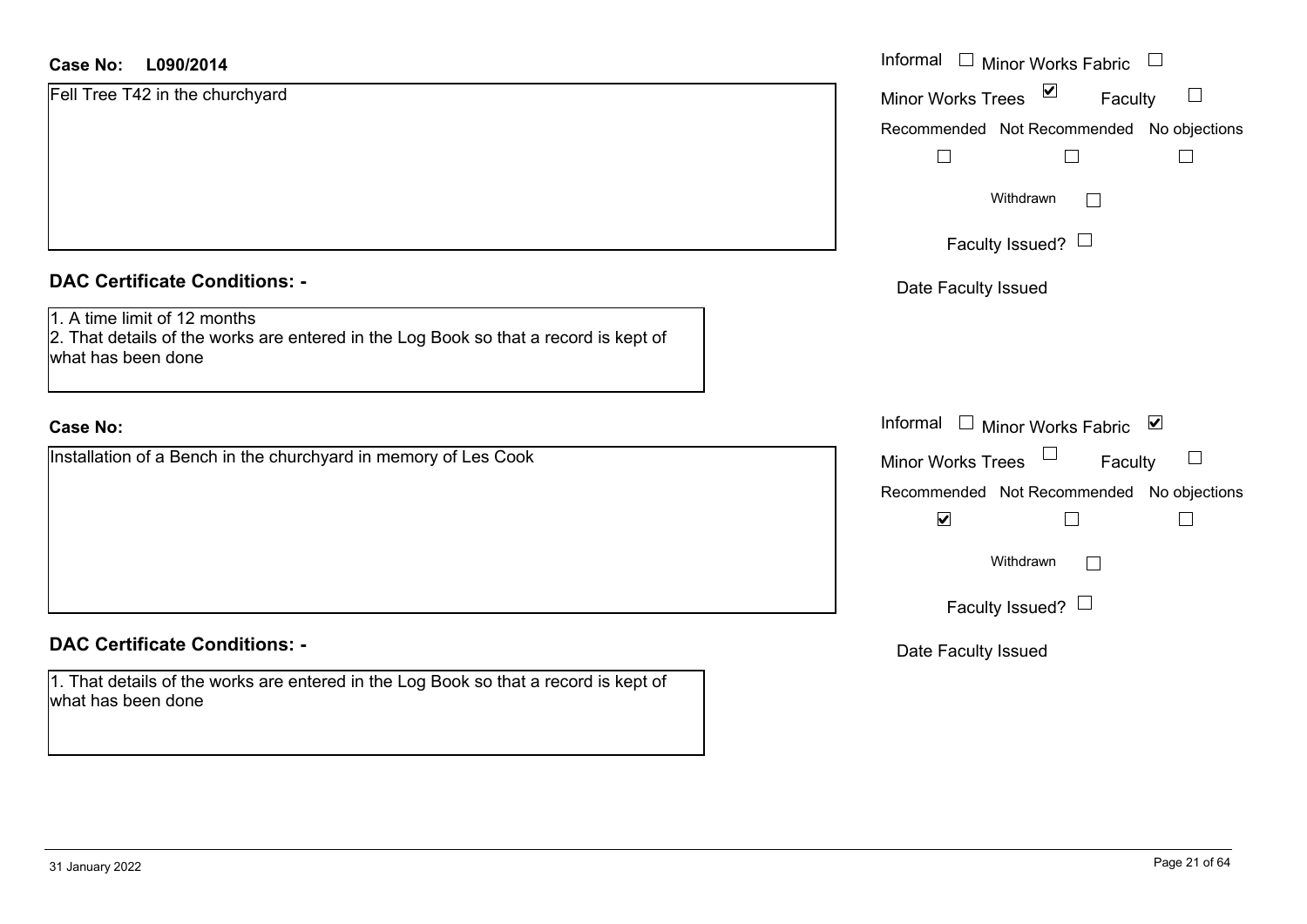### **Case No:**

| <b>Case No:</b>                                                                                                                       | Informal □ Minor Works Fabric<br>$\Box$                     |
|---------------------------------------------------------------------------------------------------------------------------------------|-------------------------------------------------------------|
| Replacement church Sign / Noticeboard                                                                                                 | $\blacktriangledown$<br><b>Minor Works Trees</b><br>Faculty |
|                                                                                                                                       | Recommended Not Recommended No objections                   |
|                                                                                                                                       | $\blacktriangledown$                                        |
|                                                                                                                                       | Withdrawn<br>$\mathbf{L}$                                   |
|                                                                                                                                       | Faculty Issued? Ø                                           |
| <b>DAC Certificate Conditions: -</b>                                                                                                  | Date Faculty Issued<br>05/04/2017                           |
| 1. That details of the works are entered in the Log Book so that a record is kept of<br>what has been done                            |                                                             |
| 2. That any trenches / holes should be dug by hand and the DAC Archaeological<br>Adviser invited to be present during the excavations |                                                             |
| <b>Case No:</b>                                                                                                                       | Informal<br>$\Box$ Minor Works Fabric<br>$\Box$             |
| CONFIRMATORY APPLICATION for works undertaken: -                                                                                      | $\blacktriangledown$<br><b>Minor Works Trees</b><br>Faculty |
| Removal of raised area in the northeast corner of the Nave in front of the easternmost pew                                            | Recommended Not Recommended No objections                   |
|                                                                                                                                       | $\blacktriangledown$                                        |
|                                                                                                                                       | Withdrawn<br>П                                              |
|                                                                                                                                       | Faculty Issued? $\Box$                                      |
| <b>DAC Certificate Conditions: -</b>                                                                                                  | Date Faculty Issued<br>29/11/2019                           |
| 1. That details of the works are entered in the Log Book so that a record is kept of<br>what has been done                            |                                                             |
| 2. That the PCC submits details of any making good to plaster &/or floor to the DAC<br>for approval                                   |                                                             |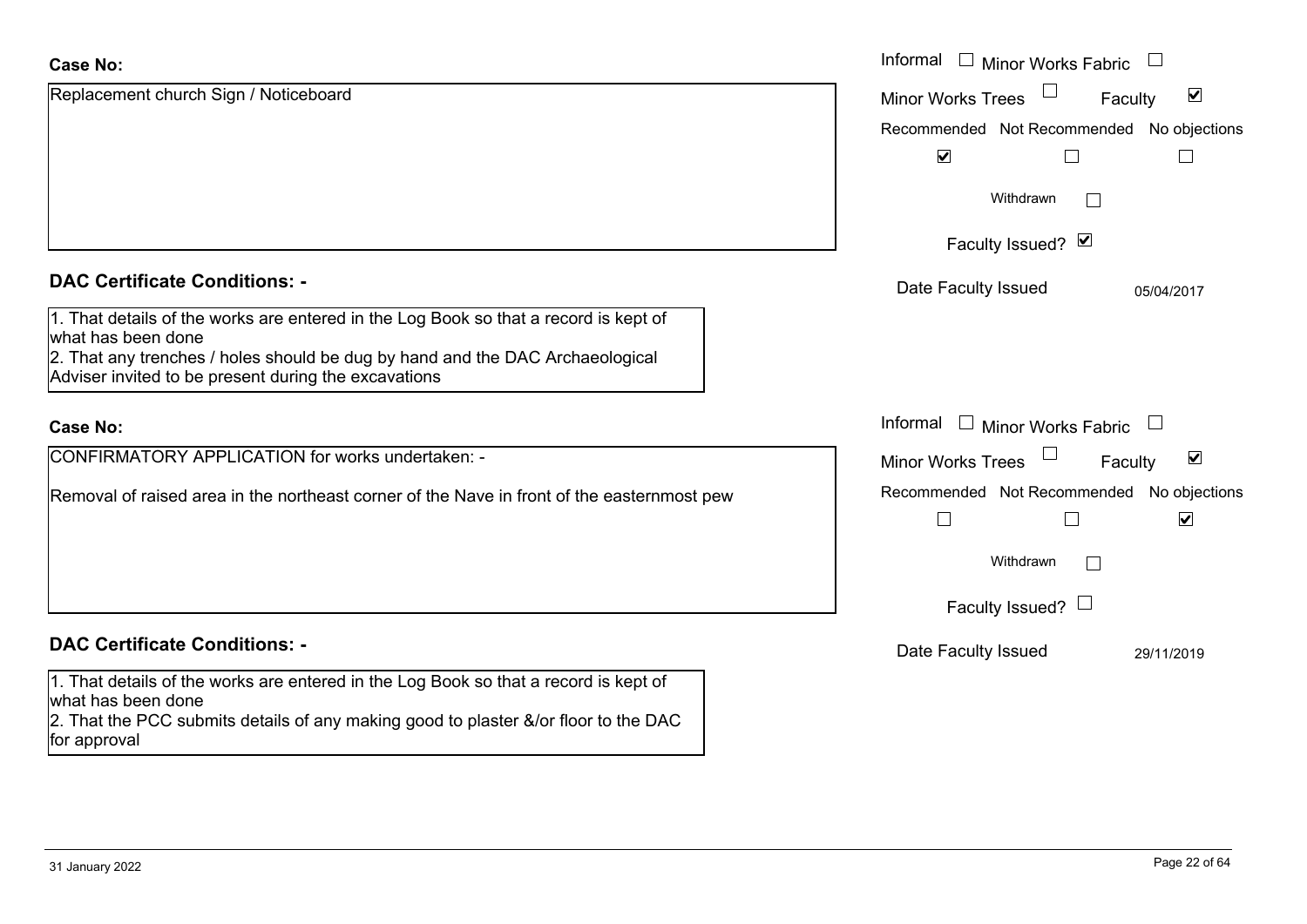## **Case No:**

Removal of Pews at the west end of the Nave

### **DAC Certificate Conditions: -**

1. That details of the works are entered in the Log Book so that a record is kept of what has been done

|                                     | Informal $\Box$ Minor Works Fabric $\Box$ |
|-------------------------------------|-------------------------------------------|
| of Pews at the west end of the Nave | Minor Works Trees $\Box$<br>Faculty<br>⊻  |
|                                     | Recommended Not Recommended No objections |
|                                     |                                           |
|                                     | Withdrawn<br>$\blacktriangledown$         |
|                                     | Faculty Issued? L                         |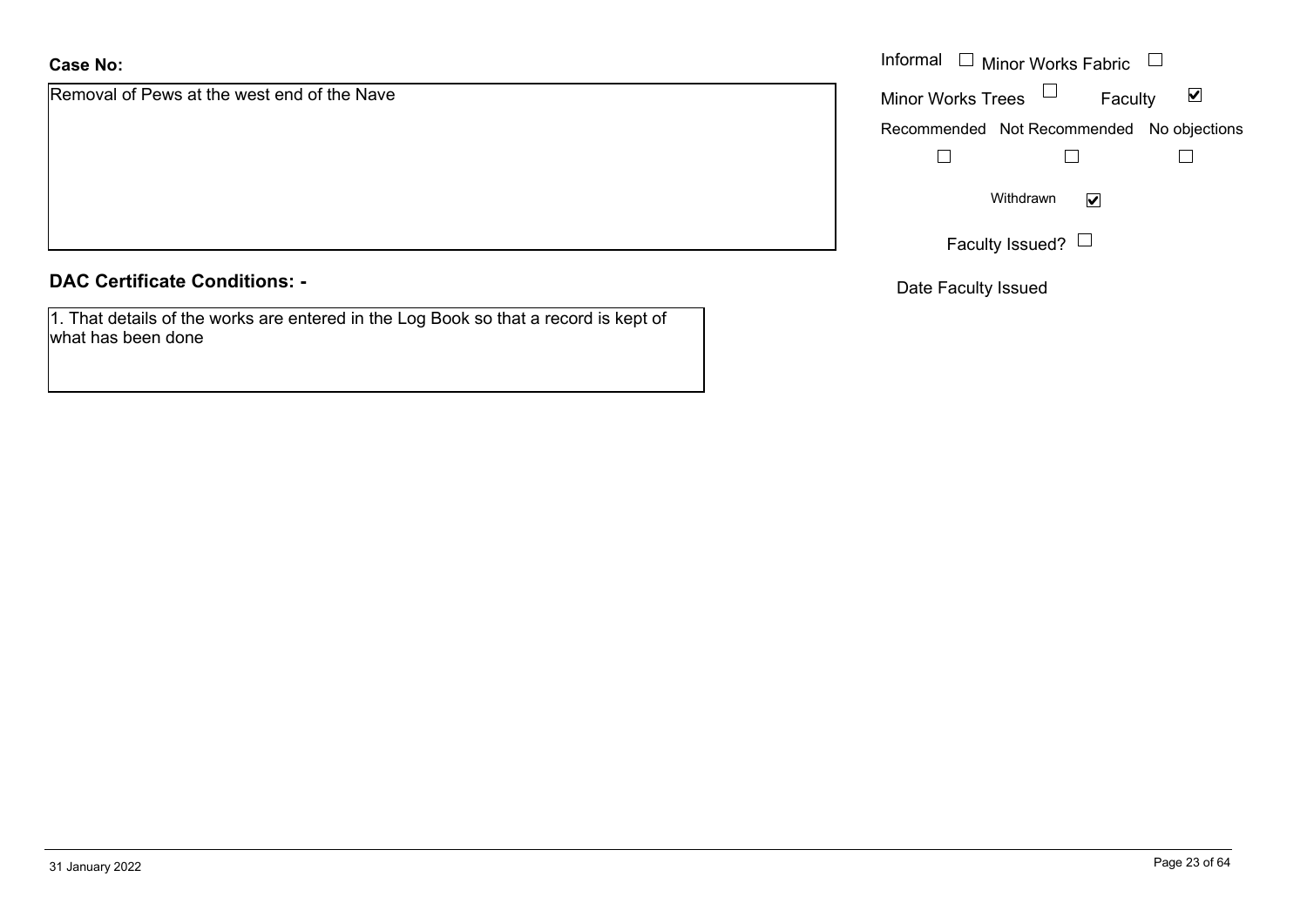# **Oakthorpe, (Local Authority) Cemetery**

| <b>Case No:</b>                                                                | Informal<br>$\Box$ Minor Works Fabric     |  |
|--------------------------------------------------------------------------------|-------------------------------------------|--|
| No application for Minor Works / Informal Advice / Formal Advice has been made | <b>Minor Works Trees</b><br>Faculty       |  |
|                                                                                | Recommended Not Recommended No objections |  |
|                                                                                |                                           |  |
|                                                                                | Withdrawn                                 |  |
|                                                                                | Faculty Issued? $\Box$                    |  |
| <b>DAC Certificate Conditions: -</b>                                           | Date Faculty Issued                       |  |
| 1. A time limit of 12 months                                                   |                                           |  |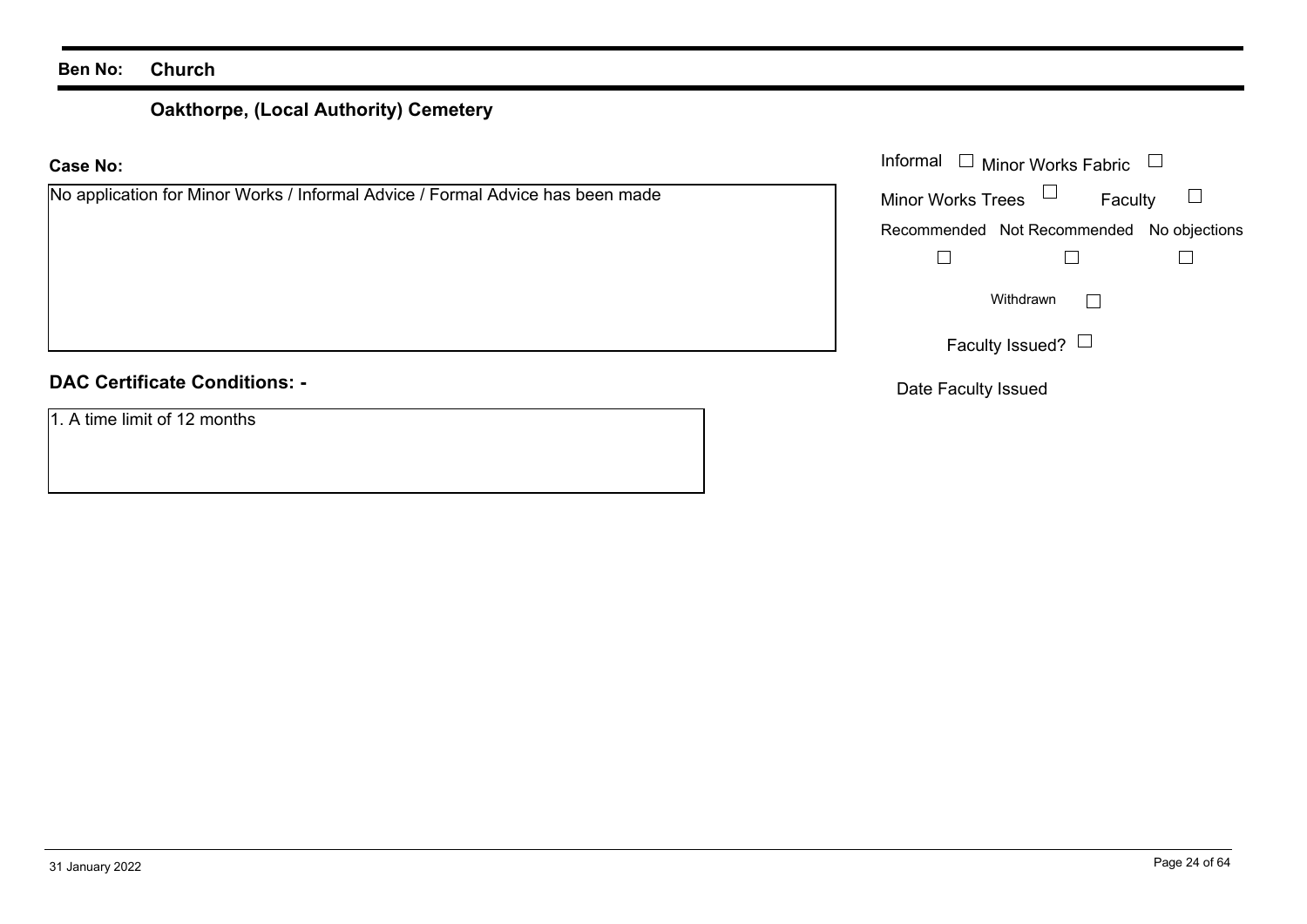### **12012Old Dalby, St John the Baptist**

### **L008/2002Case No:** Informal

1. Restoration of church Tower

2. Restoration of church Clock

3. Provision of additional ventilation to the church

4. Repairs to: -

a) Drains

b) Soakaways

c) Rainwater goods

## **DAC Certificate Conditions: -**

1. A time limit of 12 months

| Informal                                  | □ Minor Works Fabric |   |
|-------------------------------------------|----------------------|---|
| <b>Minor Works Trees</b>                  | Faculty              | M |
| Recommended Not Recommended No objections |                      |   |
|                                           |                      |   |
|                                           | Withdrawn            |   |
| Faculty Issued?                           |                      |   |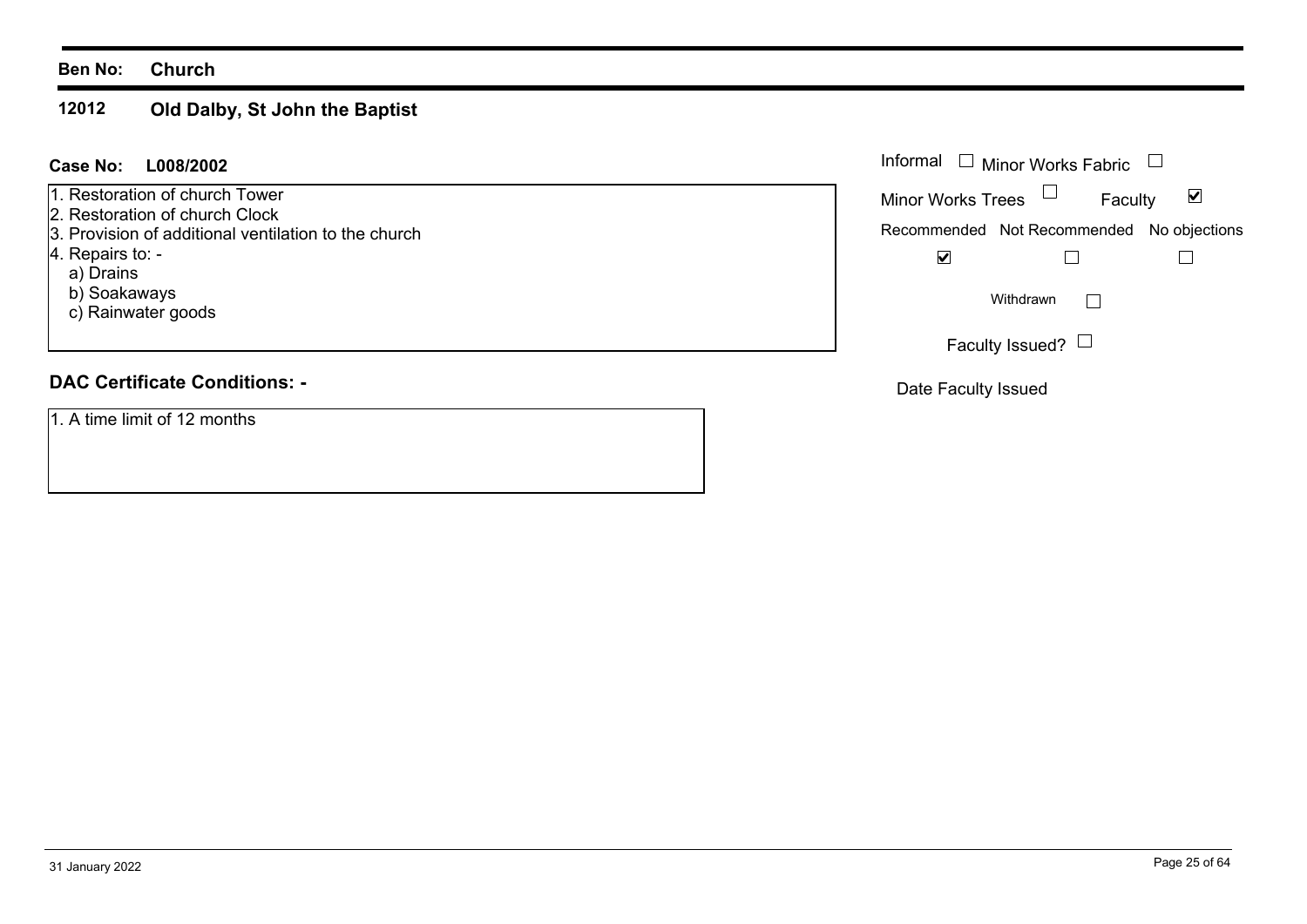### **DAC Certificate Conditions: -**

### **DAC Certificate Conditions: -**

1. A time limit of 12 months2. The recommendations of the Council for the Care of Churches, letter dated 1 April 2004, are implemented

| Case No:<br>L114/2003                                                                                                                                                                                                                                                                                                                                                                                                                                                                                                                                                                            | Informal □ Minor Works Fabric                                                                     |
|--------------------------------------------------------------------------------------------------------------------------------------------------------------------------------------------------------------------------------------------------------------------------------------------------------------------------------------------------------------------------------------------------------------------------------------------------------------------------------------------------------------------------------------------------------------------------------------------------|---------------------------------------------------------------------------------------------------|
| Installation of: -<br>1. Trench around the church<br>2. Soakaway<br>to prevent water passing under the building                                                                                                                                                                                                                                                                                                                                                                                                                                                                                  | $\blacktriangledown$<br>Minor Works Trees<br>Faculty<br>Recommended Not Recommended No objections |
|                                                                                                                                                                                                                                                                                                                                                                                                                                                                                                                                                                                                  | Withdrawn<br>$\blacktriangledown$<br>Faculty Issued? $\Box$                                       |
| <b>DAC Certificate Conditions: -</b>                                                                                                                                                                                                                                                                                                                                                                                                                                                                                                                                                             | Date Faculty Issued                                                                               |
| 1. A time limit of 12 months<br>Case No:<br>L018/2004                                                                                                                                                                                                                                                                                                                                                                                                                                                                                                                                            | Informal<br>$\Box$ Minor Works Fabric                                                             |
| Conservation work on three Noel family monuments saved when medieval church burnt down: -                                                                                                                                                                                                                                                                                                                                                                                                                                                                                                        | $\blacktriangledown$<br>Minor Works Trees<br>Faculty                                              |
| 1. Monument to Andrew Noel d. 1603 - Dismantle monument as necessary down to tomb chest; carry<br>out conservation work set out in paragraphs 11.4 to 11.16 of Report by Kieron Elliott<br>2. Monument to Andrew Noel d. 1562 - dismantle into component sections and incorporate a damp<br>proof membrane before re-building as out in paragraphs 10.1 to 10.18 of Report by Kieron Elliott<br>3. Monument to Lady Noel d. 1580 - dismantle completely; incorporate a damp proof membrane before<br>re-building the monument around a sound dry core using stainless steel cramps as set out in | Recommended Not Recommended No objections<br>$\blacktriangledown$                                 |
|                                                                                                                                                                                                                                                                                                                                                                                                                                                                                                                                                                                                  | Withdrawn                                                                                         |
| paragraphs 10.1 to 10.16 of Report by Kieron Elliott.                                                                                                                                                                                                                                                                                                                                                                                                                                                                                                                                            | Faculty Issued? Ø                                                                                 |
| <b>DAC Certificate Conditions: -</b>                                                                                                                                                                                                                                                                                                                                                                                                                                                                                                                                                             | Date Faculty Issued<br>29/06/2004                                                                 |
| $\frac{1}{2}$ A time limit of 12 months                                                                                                                                                                                                                                                                                                                                                                                                                                                                                                                                                          |                                                                                                   |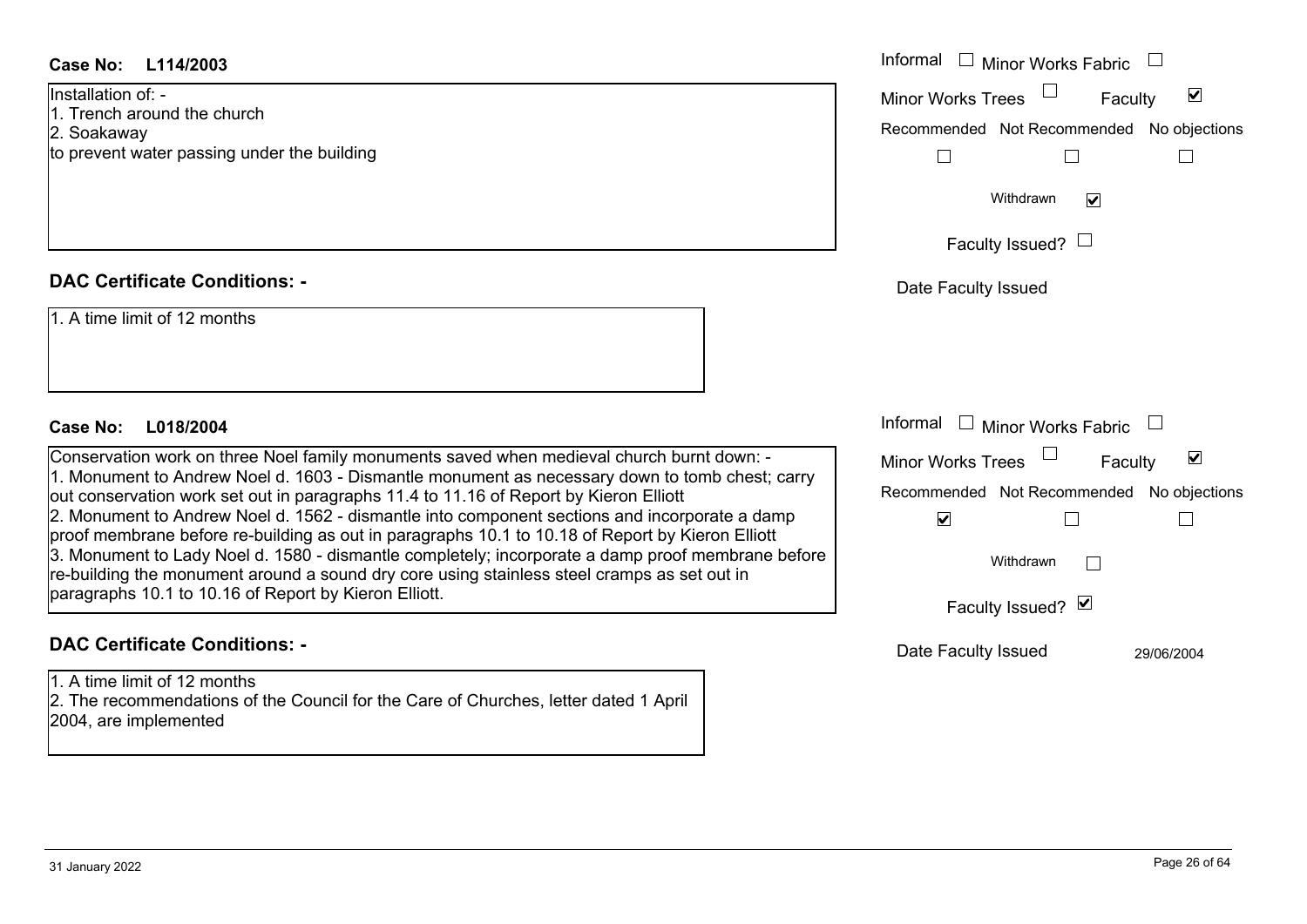| Case No: | L087/2005 |
|----------|-----------|
|----------|-----------|

| 1. Installation of salley guide in the Tower |  |
|----------------------------------------------|--|
| 2. Refurbishment of the Bells                |  |

### **DAC Certificate Conditions: -**

## 1. A time limit of 12 months

### **DAC Certificate Conditions: -**

## 1. A time limit of 12 months

2. That English Nature be consulted about any possible effects on the bat roost

| <b>Case No:</b><br>L087/2005                                                                        | Informal □ Minor Works Fabric<br>$\Box$                                                           |
|-----------------------------------------------------------------------------------------------------|---------------------------------------------------------------------------------------------------|
| 1. Installation of salley guide in the Tower<br>2. Refurbishment of the Bells                       | $\blacktriangledown$<br>Minor Works Trees<br>Faculty<br>Recommended Not Recommended No objections |
|                                                                                                     | $\blacktriangledown$<br>$\Box$<br>Withdrawn                                                       |
|                                                                                                     | Faculty Issued? Ø                                                                                 |
| <b>DAC Certificate Conditions: -</b>                                                                | Date Faculty Issued<br>05/09/2005                                                                 |
| 1. A time limit of 12 months<br>2. That the brackets for the bell-frame are chem-bolted to the wall |                                                                                                   |
| <b>Case No:</b><br>L124/2005                                                                        | Informal $\Box$ Minor Works Fabric $\Box$                                                         |
| Woodworm treatment of woodwork comprising the roof, screen, pews and other furniture                | Minor Works Trees<br>$\blacktriangledown$<br>Faculty                                              |
|                                                                                                     | Recommended Not Recommended No objections<br>$\blacktriangledown$<br>$\Box$                       |
|                                                                                                     | Withdrawn                                                                                         |
|                                                                                                     | Faculty Issued? Ø                                                                                 |
| <b>DAC Certificate Conditions: -</b>                                                                | Date Faculty Issued<br>09/01/2006                                                                 |
| $1 \wedge$ time limit of 12 months                                                                  |                                                                                                   |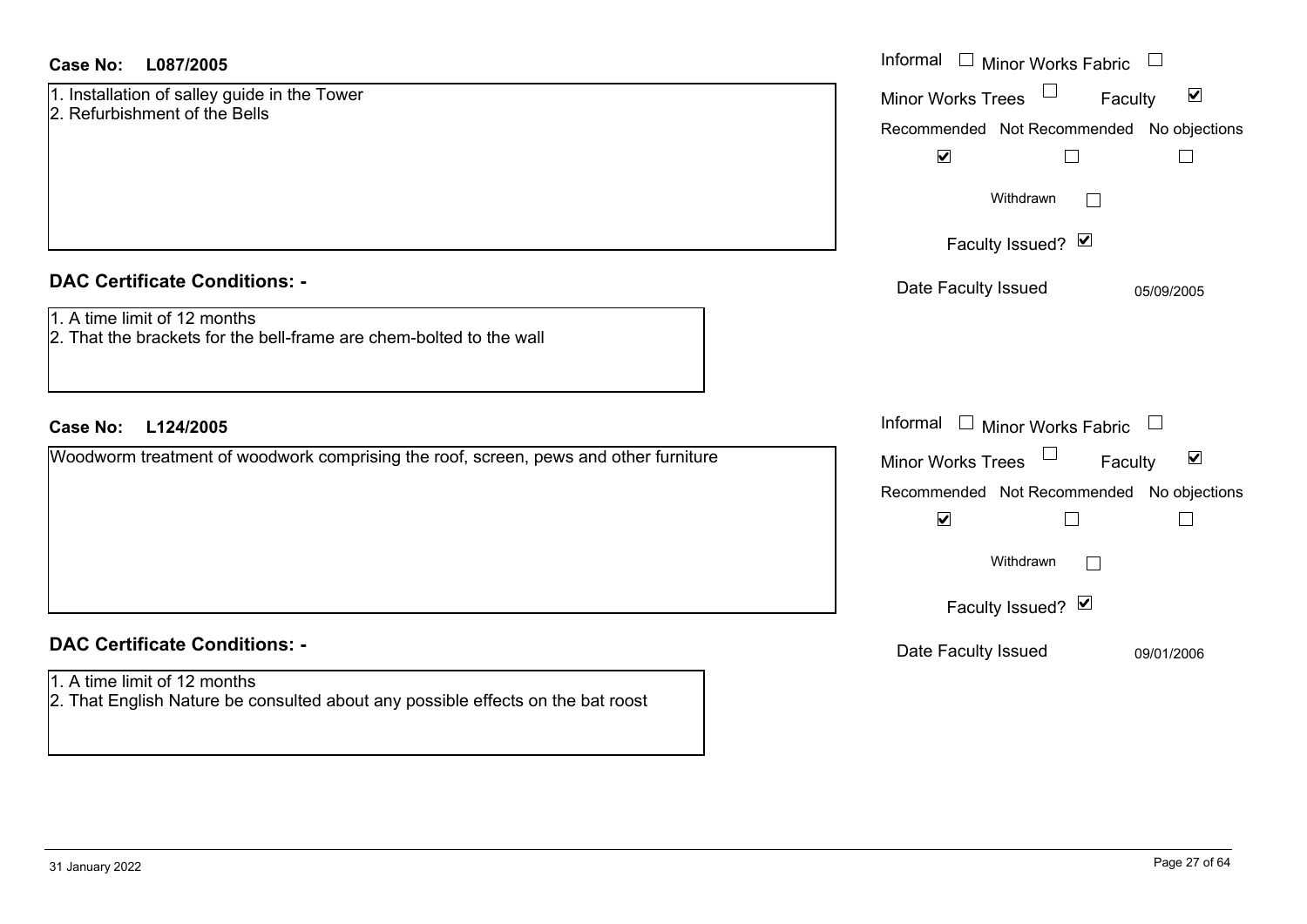| <b>Case No:</b><br>L098/2005                                                                                                                        | Informal ⊠ Minor Works Fabric $\Box$                        |
|-----------------------------------------------------------------------------------------------------------------------------------------------------|-------------------------------------------------------------|
| Extension to provide wheelchair compliant WC and creche / meeting room                                                                              | Minor Works Trees <sup>1</sup><br>Faculty                   |
|                                                                                                                                                     | Recommended Not Recommended No objections                   |
|                                                                                                                                                     | $\Box$<br>$\Box$<br>$\Box$                                  |
|                                                                                                                                                     | Withdrawn<br>$\blacktriangledown$                           |
|                                                                                                                                                     | Faculty Issued? $\Box$                                      |
| <b>DAC Certificate Conditions: -</b>                                                                                                                | Date Faculty Issued                                         |
| 1. A time limit of 12 months                                                                                                                        |                                                             |
| <b>Case No:</b><br>L001/2006                                                                                                                        | Informal $\Box$ Minor Works Fabric $\Box$                   |
| 1. Overhaul and repair of Albert E Pease organ                                                                                                      | Minor Works Trees $\Box$<br>$\blacktriangledown$<br>Faculty |
| 2. Replacement of 4ft Hohlflute on the Great with a 4ft Principal<br>3. Replacement of the 8ft Vox Humana on the Swell with a full compass 8ft Oboe | Recommended Not Recommended No objections                   |
| 4. Stencilling of front pipes                                                                                                                       | $\blacktriangledown$<br>$\Box$                              |
|                                                                                                                                                     | Withdrawn                                                   |
|                                                                                                                                                     | Faculty Issued? Ø                                           |
| <b>DAC Certificate Conditions: -</b>                                                                                                                | Date Faculty Issued<br>01/03/2006                           |
| 1. A time limit of 12 months                                                                                                                        |                                                             |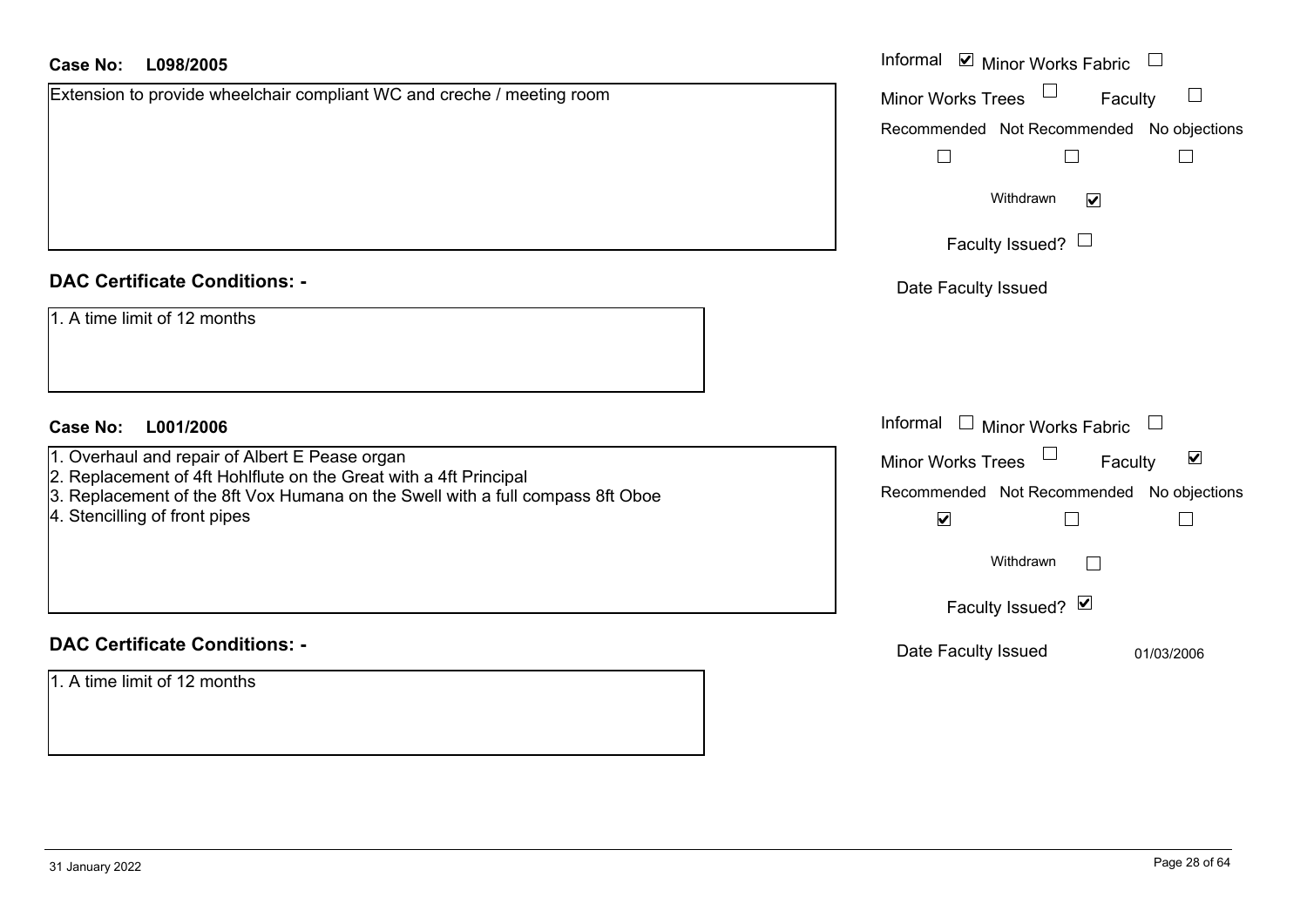| <b>Case No:</b><br>L183/2007                                                                                                                                                  | Informal<br><b>Minor Works Fabric</b>                |  |
|-------------------------------------------------------------------------------------------------------------------------------------------------------------------------------|------------------------------------------------------|--|
| Installation of Sound and Induction Loop System                                                                                                                               | $\blacktriangledown$<br>Minor Works Trees<br>Faculty |  |
|                                                                                                                                                                               | Recommended Not Recommended No objections            |  |
|                                                                                                                                                                               | $\blacktriangledown$                                 |  |
|                                                                                                                                                                               | Withdrawn<br>$\mathcal{L}_{\mathcal{A}}$             |  |
|                                                                                                                                                                               | Faculty Issued? Ø                                    |  |
| <b>DAC Certificate Conditions: -</b>                                                                                                                                          | Date Faculty Issued<br>10/01/2008                    |  |
| 1. A time limit of 12 months<br>2. That the PCC ensures the contractor complies with the DAC Conditions on the<br>installation of Sound and Induction Loop Systems (attached) |                                                      |  |
| <b>Case No:</b><br>L033/2007                                                                                                                                                  | Informal<br>$\Box$ Minor Works Fabric                |  |
| To fell 70 Leylandii trees in detached churchyard extension (0.5 miles from the church)                                                                                       | $\blacktriangledown$<br>Minor Works Trees<br>Faculty |  |
|                                                                                                                                                                               | Recommended Not Recommended No objections            |  |
|                                                                                                                                                                               | $\blacktriangledown$                                 |  |
|                                                                                                                                                                               | Withdrawn<br>$\Box$                                  |  |
|                                                                                                                                                                               | Faculty Issued? Ø                                    |  |
| <b>DAC Certificate Conditions: -</b>                                                                                                                                          | Date Faculty Issued<br>01/05/2007                    |  |
| 1. A time limit of 12 months                                                                                                                                                  |                                                      |  |
|                                                                                                                                                                               |                                                      |  |

ш.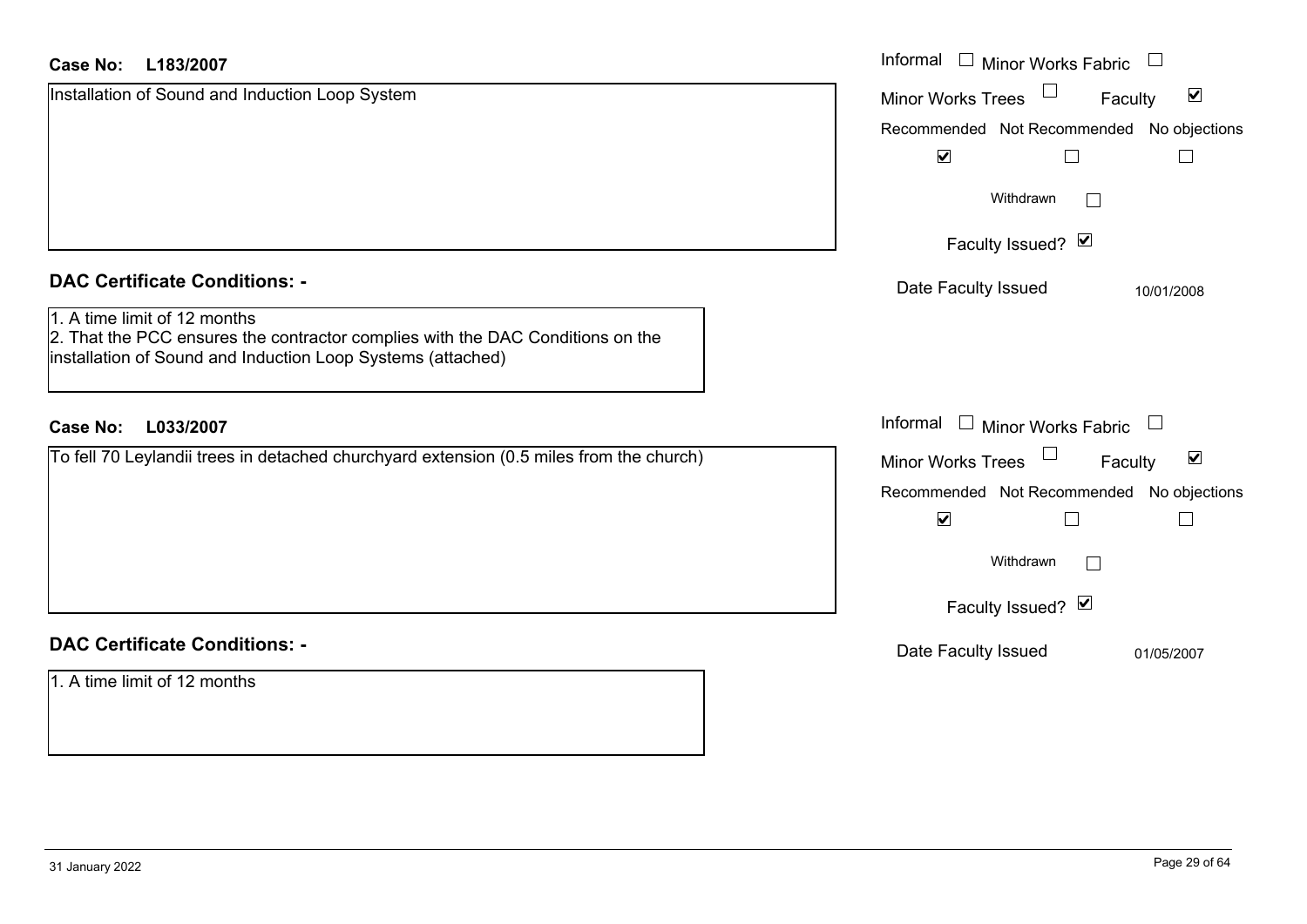### **L015/2010Case No:** Informal

1. Opening up of the: a) Nave b) Chancel vestry c) Aisle

roofs to confirm condition

2. Partial taking down of unstable Vestry parapet wall

### **DAC Certificate Conditions: -**

1. A time limit of 12 months2. That details of the works are entered in the Log Book so that a record is kept of

what has been done

### **L205/2010Case No:** Informal

1. Renewal of South Aisle and Vestry roofs

2. Repairs to Nave and Chancel roof

3. Repairs to Vestry parapet stonework

4. Replacement of guttering

5. Stonework repairs

- 6. Repairs to beam ends and bearing plates to bell frame
- 7. Internal wall and render repairs

## **DAC Certificate Conditions: -**

1. A time limit of 12 months

2. That details of the works are entered in the Log Book so that a record is kept of what has been done

3. That the Church Architect confirms the repair method chosen for replacing the

| Informal<br>Minor Works Fabric                                                                                                                                                       |
|--------------------------------------------------------------------------------------------------------------------------------------------------------------------------------------|
| ⊻<br><b>Minor Works Trees</b><br>Faculty<br>Recommended Not Recommended No objections<br>$\blacktriangledown$<br>Withdrawn<br>Faculty Issued? L<br>Date Faculty Issued               |
| Informal<br><b>Minor Works Fabric</b><br>$\Box$                                                                                                                                      |
| ⊻<br><b>Minor Works Trees</b><br>Faculty<br>Recommended Not Recommended No objections<br>$\blacktriangledown$<br>Withdrawn<br>Faculty Issued? Ø<br>Date Faculty Issued<br>26/05/2011 |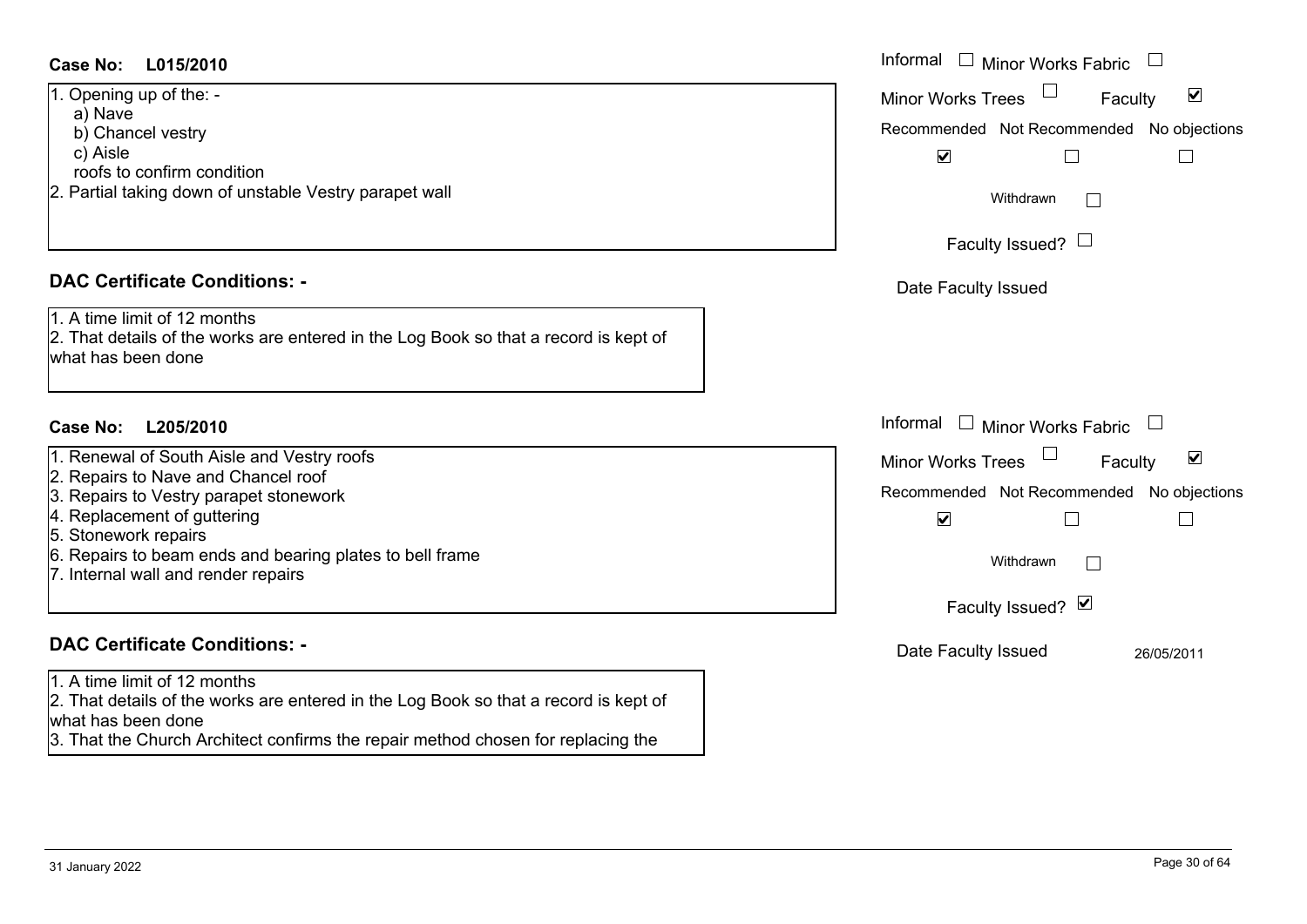### **L038/2012Case No:**

| L038/2012<br><b>Case No:</b>                                                                                                                                                                                                        | Informal □ Minor Works Fabric                                         |
|-------------------------------------------------------------------------------------------------------------------------------------------------------------------------------------------------------------------------------------|-----------------------------------------------------------------------|
| Installation of memorial plaque to Robert Hyslop                                                                                                                                                                                    | $\blacktriangledown$<br><b>Minor Works Trees</b><br>Faculty           |
|                                                                                                                                                                                                                                     | Recommended Not Recommended No objections                             |
|                                                                                                                                                                                                                                     | $\blacktriangledown$                                                  |
|                                                                                                                                                                                                                                     | Withdrawn<br>$\vert \ \ \vert$                                        |
|                                                                                                                                                                                                                                     | Faculty Issued? Ø                                                     |
| <b>DAC Certificate Conditions: -</b>                                                                                                                                                                                                | Date Faculty Issued<br>14/05/2012                                     |
| 1. A time limit of 12 months<br>2. That details of the works are entered in the Log Book so that a record is kept of<br>what has been done<br>3. That, where possible, all fixings should be made into joints, not stonework, using |                                                                       |
| <b>Case No:</b>                                                                                                                                                                                                                     | Informal □ Minor Works Fabric                                         |
| Installation Telecommunications Equipment in the Tower                                                                                                                                                                              | $\Box$<br>$\blacktriangledown$<br><b>Minor Works Trees</b><br>Faculty |
|                                                                                                                                                                                                                                     | Recommended Not Recommended No objections                             |
|                                                                                                                                                                                                                                     | $\blacktriangledown$<br>$\Box$                                        |
|                                                                                                                                                                                                                                     | Withdrawn<br>$\Box$                                                   |
|                                                                                                                                                                                                                                     | Faculty Issued? Ø                                                     |
| <b>DAC Certificate Conditions: -</b>                                                                                                                                                                                                | Date Faculty Issued<br>01/06/2017                                     |
| 1. That details of the works are entered in the Log Book so that a record is kept of<br>what has been done<br>2. That, where possible, all fixings should be made into joints, not stonework, using                                 |                                                                       |

stainless steel or non-ferrous screws in fibre plugs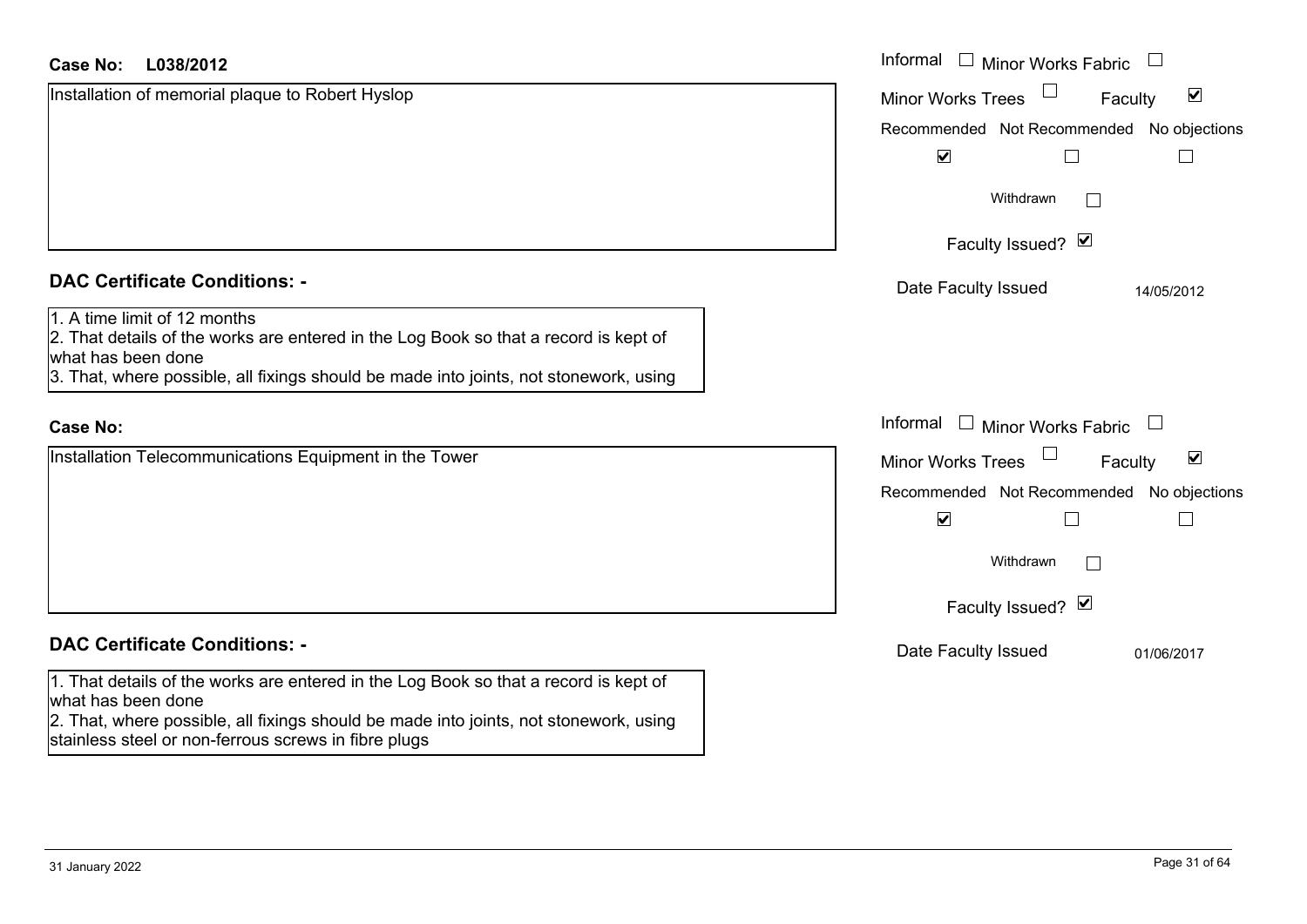### **20408 Orton-on-the-Hill, St Edith of Polesworth**

| L/1999<br><b>Case No:</b>            | Informal $\Box$<br>Minor Works Fabric     |                                 |
|--------------------------------------|-------------------------------------------|---------------------------------|
| Repair and refurbishment of Organ    | Minor Works Trees $\Box$                  | $\blacktriangledown$<br>Faculty |
|                                      | Recommended Not Recommended No objections |                                 |
|                                      |                                           |                                 |
|                                      | Withdrawn                                 |                                 |
|                                      | Faculty Issued? $\Box$                    |                                 |
| <b>DAC Certificate Conditions: -</b> | Date Faculty Issued                       | 28/03/2000                      |
| 1. A time limit of 12 months         |                                           |                                 |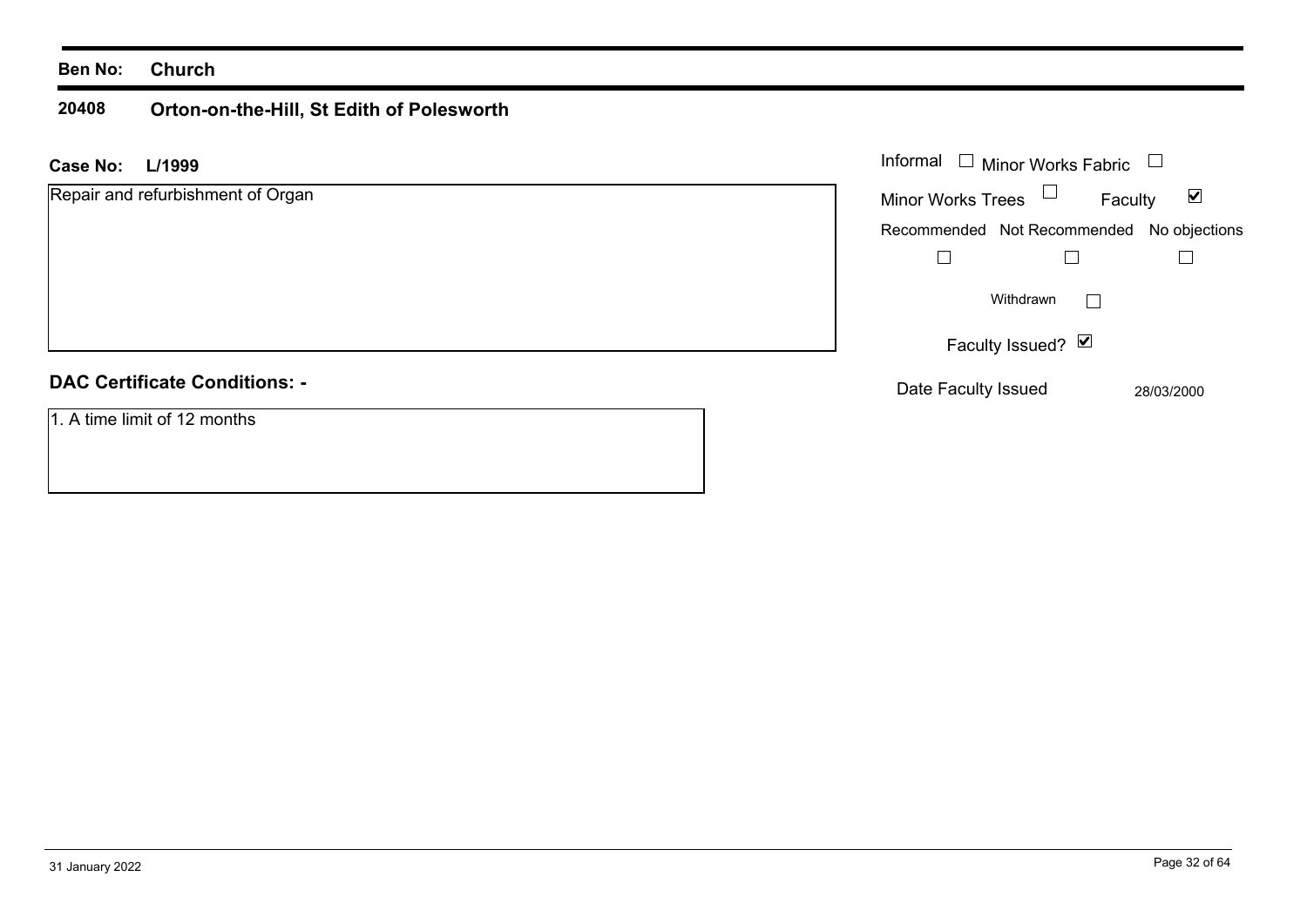| Informal<br>$\mathbb{Z}$<br><b>Minor Works Fabric</b><br>$\overline{\phantom{a}}$<br><b>Case No:</b><br>L054/2000                                                            |                                                                |  |  |
|------------------------------------------------------------------------------------------------------------------------------------------------------------------------------|----------------------------------------------------------------|--|--|
| Refurbishment & restoration of: -<br>1. Coats of Arms                                                                                                                        | $\blacktriangledown$<br>Minor Works Trees<br>Faculty           |  |  |
| 2. Hatchments                                                                                                                                                                | Recommended Not Recommended No objections                      |  |  |
| 3. Text Boards                                                                                                                                                               | $\blacktriangledown$<br>$\Box$<br>$\Box$                       |  |  |
|                                                                                                                                                                              | Withdrawn<br>$\mathbb{R}^n$                                    |  |  |
|                                                                                                                                                                              | Faculty Issued? Ø                                              |  |  |
| <b>DAC Certificate Conditions: -</b>                                                                                                                                         | Date Faculty Issued<br>22/12/2000                              |  |  |
| 1. A time limit of 12 months<br>2. That where alternatives had been given for re-touching and varnishing B72 and<br>MS2a respectively should be used in preference to Ketone |                                                                |  |  |
| <b>Case No:</b><br>L026/2001                                                                                                                                                 | Informal<br>□ Minor Works Fabric □                             |  |  |
| Repairs to: -                                                                                                                                                                | $\Box$<br>$\blacktriangledown$<br>Minor Works Trees<br>Faculty |  |  |
| 1. Tower<br>2. Tower roof                                                                                                                                                    | Recommended Not Recommended No objections                      |  |  |
| 3. Glazing                                                                                                                                                                   | $\blacktriangledown$<br>П<br>$\Box$                            |  |  |
| 4. Drainage System                                                                                                                                                           |                                                                |  |  |
|                                                                                                                                                                              | Withdrawn                                                      |  |  |
|                                                                                                                                                                              | Faculty Issued? Ø                                              |  |  |
| <b>DAC Certificate Conditions: -</b>                                                                                                                                         | Date Faculty Issued<br>13/09/2001                              |  |  |
| 1. A time limit of 12 months                                                                                                                                                 |                                                                |  |  |
|                                                                                                                                                                              |                                                                |  |  |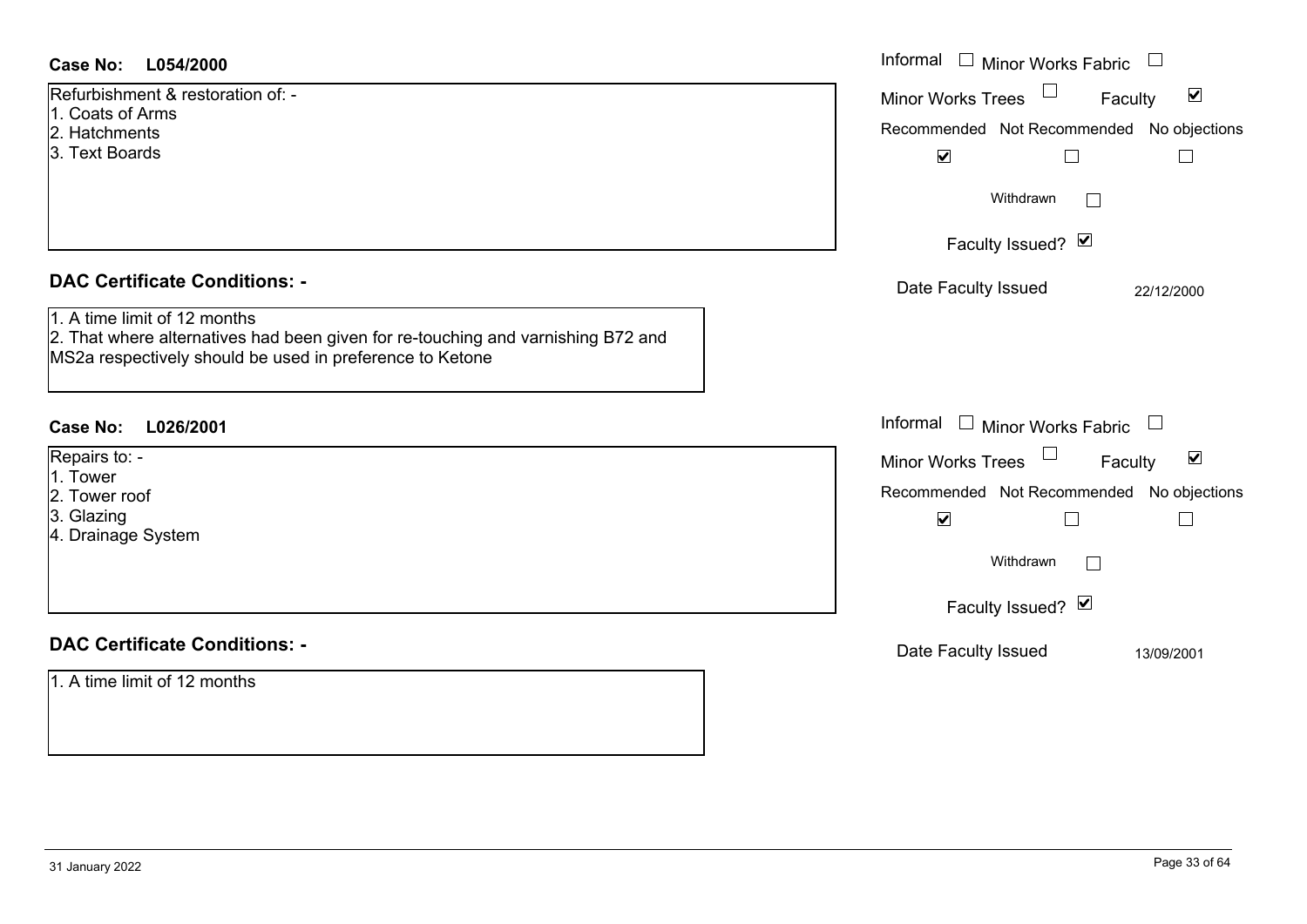| <b>Case No:</b><br>L057/2002<br>1. Refurbishment of four bells<br>2. Construction of new cast-iron bell frame with extension to allow two additional bells to be installed in<br>the future. Old frame to reamin in situ above new bell frame | Informal Ø Minor Works Fabric □<br>Minor Works Trees $\Box$<br>$\blacktriangledown$<br>Faculty<br>Recommended Not Recommended No objections<br>$\blacktriangledown$<br>$\Box$<br>$\vert \ \ \vert$<br>Withdrawn<br>$\Box$<br>Faculty Issued? Ø |
|-----------------------------------------------------------------------------------------------------------------------------------------------------------------------------------------------------------------------------------------------|------------------------------------------------------------------------------------------------------------------------------------------------------------------------------------------------------------------------------------------------|
| <b>DAC Certificate Conditions: -</b><br>1. A time limit of 12 months                                                                                                                                                                          | Date Faculty Issued<br>11/11/2002                                                                                                                                                                                                              |
|                                                                                                                                                                                                                                               |                                                                                                                                                                                                                                                |
| <b>Case No:</b><br>L063/2002                                                                                                                                                                                                                  | Informal Ø Minor Works Fabric □                                                                                                                                                                                                                |
| External and internal repairs to the Steele-Perkins mausoleum                                                                                                                                                                                 | Minor Works Trees<br>$\blacktriangledown$<br>Faculty<br>Recommended Not Recommended No objections<br>$\blacktriangledown$<br>$\Box$<br>$\Box$<br>Withdrawn<br>$\blacktriangledown$<br>Faculty Issued? $\Box$                                   |
| <b>DAC Certificate Conditions: -</b><br>1. A time limit of 12 months                                                                                                                                                                          | Date Faculty Issued                                                                                                                                                                                                                            |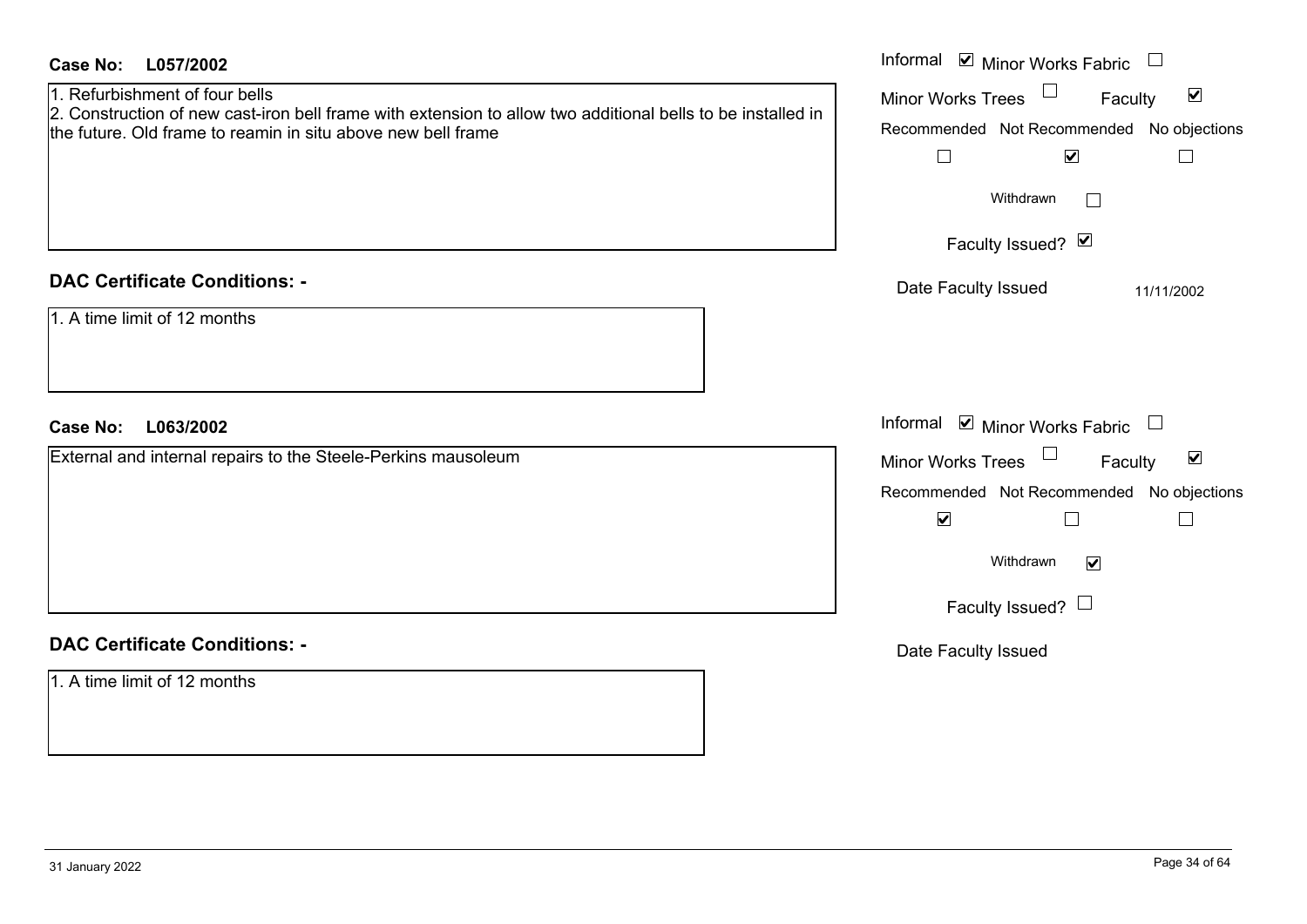| Case No:<br>L123/2002 & L109/2004 |
|-----------------------------------|
|-----------------------------------|

floor

### Informal  $\vee$  Minor Works Fabric  $\Box$  Informal Minor Works Trees<sup>1</sup> 1. Construction of a new tea preparation area and new storage cupboards at the west end of the Nave Faculty  $\blacktriangledown$ 2. Modifications to the existing timber screen to the west Tower to allow for lowering of existing Tower Recommended Not Recommended No objections 3. Insertion of disabled person's toilet and baby changing facility with under-stair cupboard to ground  $\overline{\mathbf{v}}$  $\Box$  $\Box$ floor of west Tower4. Creation of a new Vestry with sink, the creation of a new stair and bell ringing floor with hatch to Withdrawn $\Box$ assist with maintenance of bells and new balustrade 5. New water mains connection, new foul drainage and cesspool Faculty Issued?  $\boxtimes$ 6. New lighting to the ground floor and new bell ringing floor and associated electrical work As per spec R3/02.037/13 prepared by Michael Clews Revision No. C 27.10.04 **DAC Certificate Conditions: -**Date Faculty Issued 10/12/2004 1. A time limit of 12 months2. The issue of the installation of the Damp-proof Membrane must be settled to the satisfaction of SPAB, the local planning authority and the DAC 3. The toilet for the disabled must be heated to provide at least frost protection Informal  $\Box$  Minor Works Fabric  $\Box$ **L064/2003Case No:** Informal 1. Re-furbishment of the east Chancel window including incorporation of some new stained glass in  $\overline{\mathbf{v}}$ **Faculty** Minor Works Trees keeping with other stained glass in the Chancel 2. Minor repairs to the stonework of the window Recommended Not Recommended No objections  $\overline{\mathbf{v}}$  $\Box$  $\Box$ **Withdrawn**  $\Box$ Faculty Issued? Ø **DAC Certificate Conditions: -**Date Faculty Issued 12/01/2004 1. A time limit of 12 months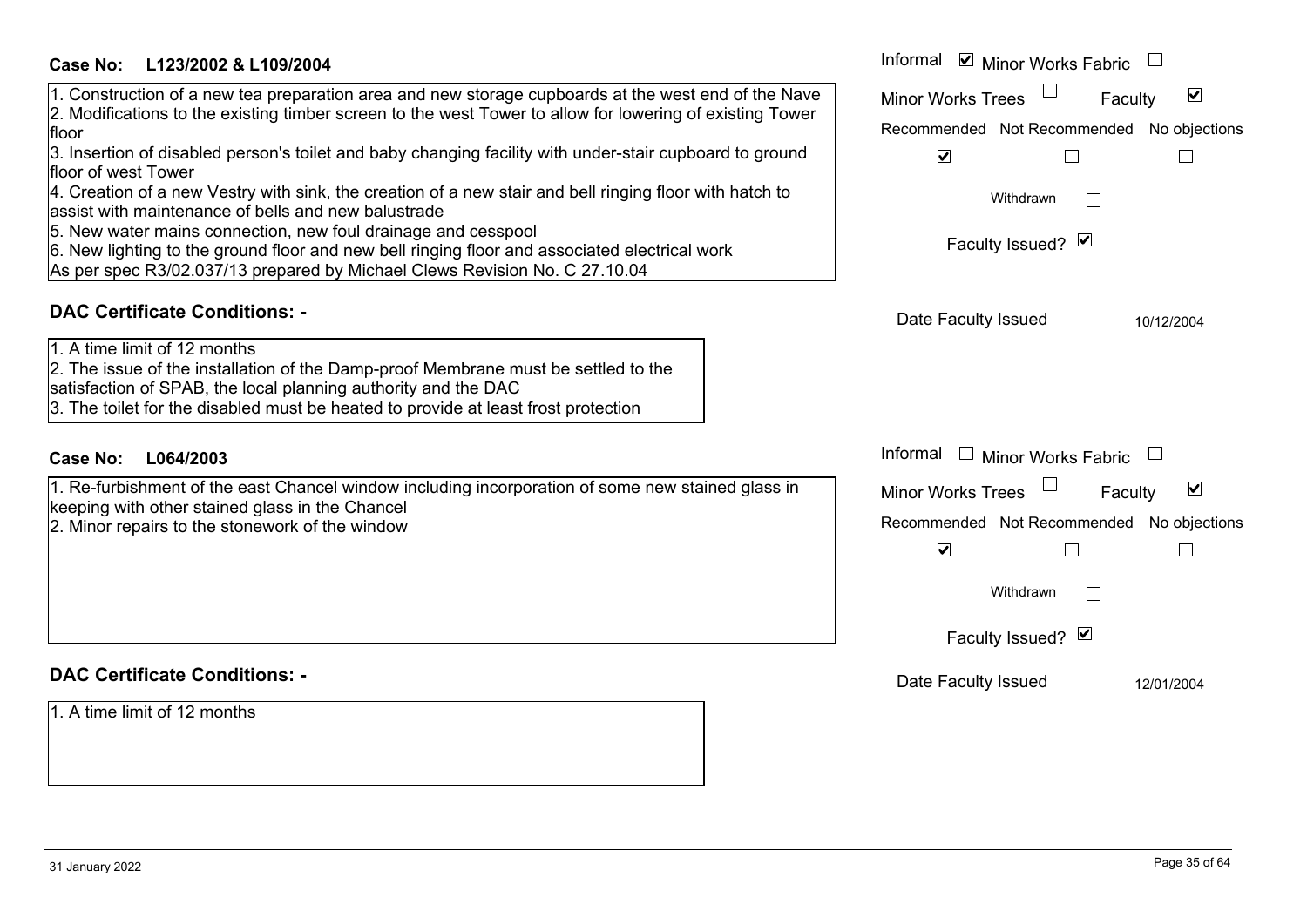| <b>Case No:</b><br>L010/2003<br>Revised plans for the: -<br>1. Re-furbishment and re-hanging of existing bells<br>2. Installation of new bell frame<br>3. Possible augmentation of peal to 6 bells (when suitable bells become available)<br>4. Manufacture of new bell to replace 1595 bell | Informal $\square$<br>Minor Works Fabric $\;\;\sqcup\;\;$<br>Minor Works Trees <sup>1</sup><br>$\blacktriangledown$<br>Faculty<br>Recommended Not Recommended No objections<br>$\blacktriangledown$<br>$\vert \ \ \vert$<br>$\mathbf{L}$<br>Withdrawn<br>$\mathbb{R}^n$ |
|----------------------------------------------------------------------------------------------------------------------------------------------------------------------------------------------------------------------------------------------------------------------------------------------|-------------------------------------------------------------------------------------------------------------------------------------------------------------------------------------------------------------------------------------------------------------------------|
| <b>DAC Certificate Conditions: -</b><br>1. A time limit of 12 months                                                                                                                                                                                                                         | Faculty Issued? $\Box$<br>Date Faculty Issued                                                                                                                                                                                                                           |
| <b>Case No:</b><br>L156/2004<br>Work in the Tower to replace the external door and remove the concrete threshold                                                                                                                                                                             | Informal $\blacksquare$ Minor Works Fabric $\blacksquare$<br>Minor Works Trees<br>Faculty<br>$\Box$<br>Recommended Not Recommended No objections                                                                                                                        |
|                                                                                                                                                                                                                                                                                              | $\blacktriangledown$<br>$\perp$<br>Withdrawn<br>$\mathcal{L}^{\mathcal{A}}$<br>Faculty Issued? Ø                                                                                                                                                                        |
| <b>DAC Certificate Conditions: -</b><br>1. A time limit of 12 months                                                                                                                                                                                                                         | Date Faculty Issued<br>13/06/2005                                                                                                                                                                                                                                       |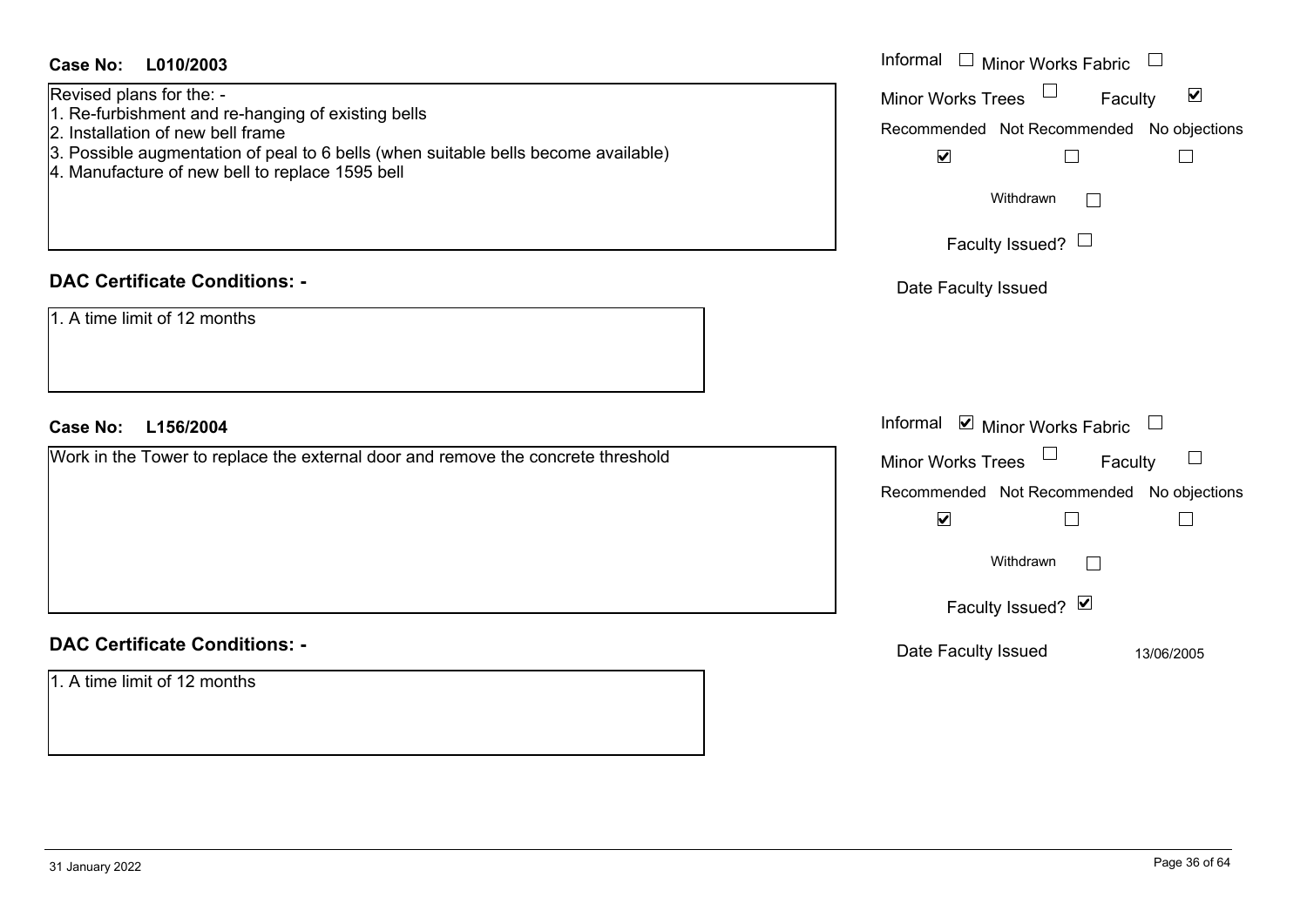| <b>Case No:</b><br>L007/2005                                                                                                                                                                                                                                                                                                                                                                                                                                                                                                              | Informal ☑ Minor Works Fabric                                                                                                                                                                                                             |
|-------------------------------------------------------------------------------------------------------------------------------------------------------------------------------------------------------------------------------------------------------------------------------------------------------------------------------------------------------------------------------------------------------------------------------------------------------------------------------------------------------------------------------------------|-------------------------------------------------------------------------------------------------------------------------------------------------------------------------------------------------------------------------------------------|
| Re-ordering works as per Drawing no. 11: -<br>1. Re-location of the alabaster monument from the east end of the south aisle to the chancel south wall,<br>together with the re-positioning of 2 metal wall monuments on the south wall of the Chancel<br>2. Change to the flooring to the east end of the South Aisle<br>3. Re-location of the font from the west end of the South Aisle to the east end<br>4. Re-ordering of 3 box pews to form a disabled pew and storage pew for chairs etc<br>5. 2 temporary ramps to the South Porch | $\blacktriangledown$<br><b>Minor Works Trees</b><br>Faculty<br>Recommended Not Recommended No objections<br>$\blacktriangledown$<br>Withdrawn<br>$\Box$<br>Faculty Issued? Ø                                                              |
| <b>DAC Certificate Conditions: -</b><br>1. A time limit of 12 months                                                                                                                                                                                                                                                                                                                                                                                                                                                                      | Date Faculty Issued<br>13/06/2005                                                                                                                                                                                                         |
| <b>Case No:</b><br>L066/2005<br>Chancel: -<br>1. Strip lead roof and gutters; repair boarding to N & W slopes including gutters<br>2. Re-lead roof & gutters<br>3. Repair & repoint stonework to east gable of Nave & Chancel walls<br>4. Re-pointing & stone repairs to Chancel<br>5. Mausoleum; removal of internal plaster                                                                                                                                                                                                             | Informal<br>$\mathbf{I}$<br>Minor Works Fabric<br>$\blacktriangledown$<br><b>Minor Works Trees</b><br>Faculty<br>Recommended Not Recommended No objections<br>$\blacktriangledown$<br>Withdrawn<br>$\mathbf{L}$<br>Faculty Issued? $\Box$ |
| <b>DAC Certificate Conditions: -</b><br>1. A time limit of 12 months<br>2. That the effigy on the mausoleum must be encased in something solid during the<br>works for protection<br>3. That any plumbers marks found on existing lead should be identified and cut-out,                                                                                                                                                                                                                                                                  | Date Faculty Issued                                                                                                                                                                                                                       |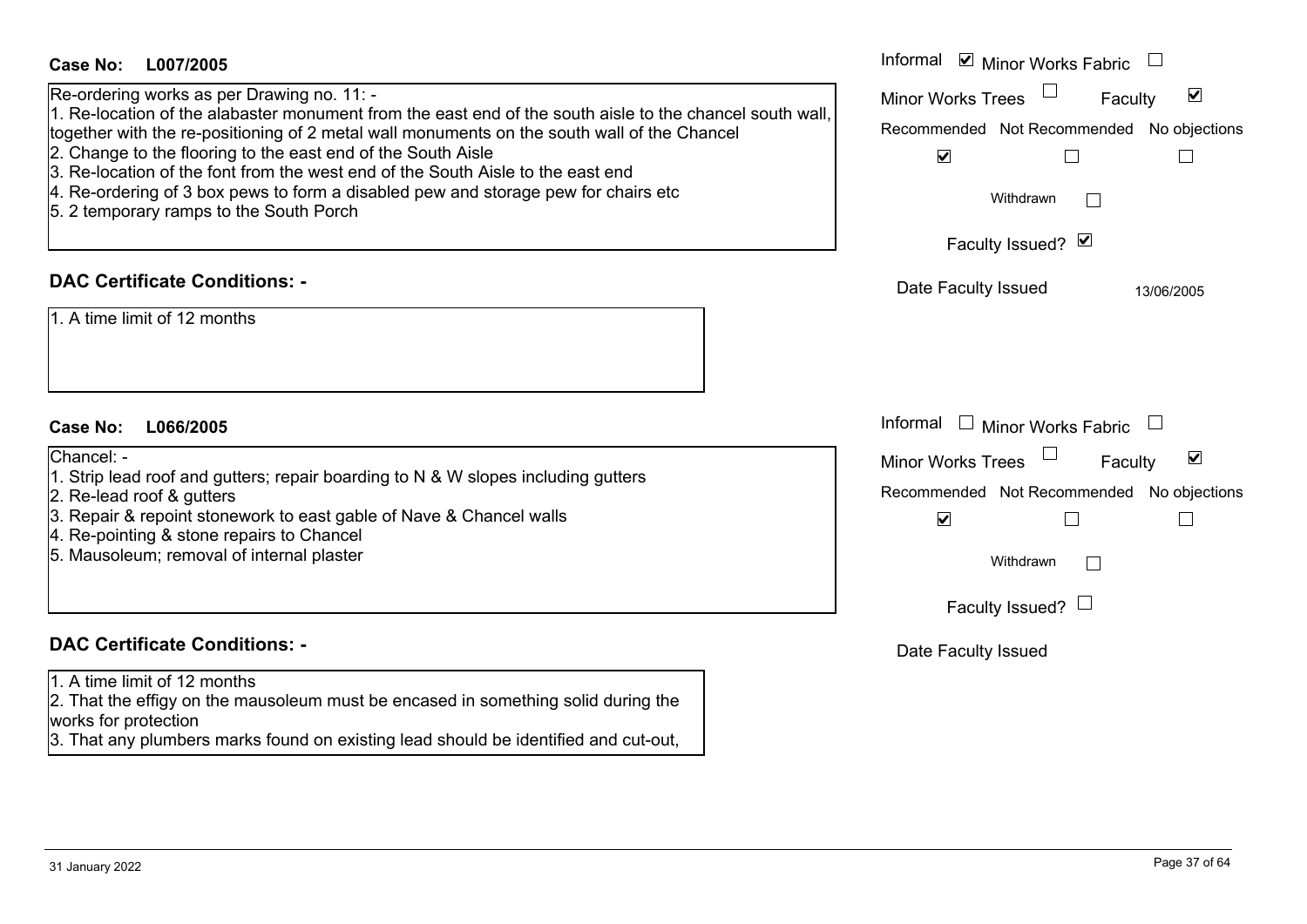| <b>Case No:</b><br>L050/2006                                                                                                                                                        | Informal<br>Minor Works Fabric                              |  |  |
|-------------------------------------------------------------------------------------------------------------------------------------------------------------------------------------|-------------------------------------------------------------|--|--|
| Amendment to Case number L007/2005 (replacing items 3 & 4): -                                                                                                                       | $\blacktriangledown$<br><b>Minor Works Trees</b><br>Faculty |  |  |
| 1. Removal of one box pew from west end of north wall and re-locating it at the east end of the South                                                                               | Recommended Not Recommended No objections                   |  |  |
| Aisle, retaining wood panelling on north wall and a small bench facing inwards<br>2. Removal of second box pew from west end of north wall, retaining wood panelling on wall, bench | $\blacktriangledown$                                        |  |  |
| facing inwards and using wood to fix long bench onto the back of next box pew, facing westwards                                                                                     |                                                             |  |  |
| 3. Adapting large box pew at east end of north wall for use by the disabled - using ironmongery/wood                                                                                | Withdrawn<br>$\Box$                                         |  |  |
| from previous two pews where necessary<br>4. As 1. - re-instating box pew, using wood from pew on north side, where current alabaster slab lies.                                    |                                                             |  |  |
| Any spare wood to be stored in church                                                                                                                                               | Faculty Issued? Ø                                           |  |  |
| All as per drawing 11D - 8 March 2006 from Acanthus Clews                                                                                                                           |                                                             |  |  |
| <b>DAC Certificate Conditions: -</b>                                                                                                                                                | Date Faculty Issued<br>05/05/2006                           |  |  |
| 1. A time limit of 12 months                                                                                                                                                        |                                                             |  |  |
| <b>Case No:</b><br>L119/2006                                                                                                                                                        | Informal ☑ Minor Works Fabric                               |  |  |
| Installation of fragments of c13thC painted glass into the top light of the eastern most window of South                                                                            | ☑<br><b>Minor Works Trees</b><br>Faculty                    |  |  |
| Aisle wall                                                                                                                                                                          | Recommended Not Recommended No objections                   |  |  |
|                                                                                                                                                                                     | $\blacktriangledown$                                        |  |  |
|                                                                                                                                                                                     | Withdrawn<br>$\perp$                                        |  |  |
|                                                                                                                                                                                     | Faculty Issued? Ø                                           |  |  |
| <b>DAC Certificate Conditions: -</b>                                                                                                                                                | Date Faculty Issued<br>20/11/2006                           |  |  |
| 1. A time limit of 12 months                                                                                                                                                        |                                                             |  |  |
|                                                                                                                                                                                     |                                                             |  |  |
|                                                                                                                                                                                     |                                                             |  |  |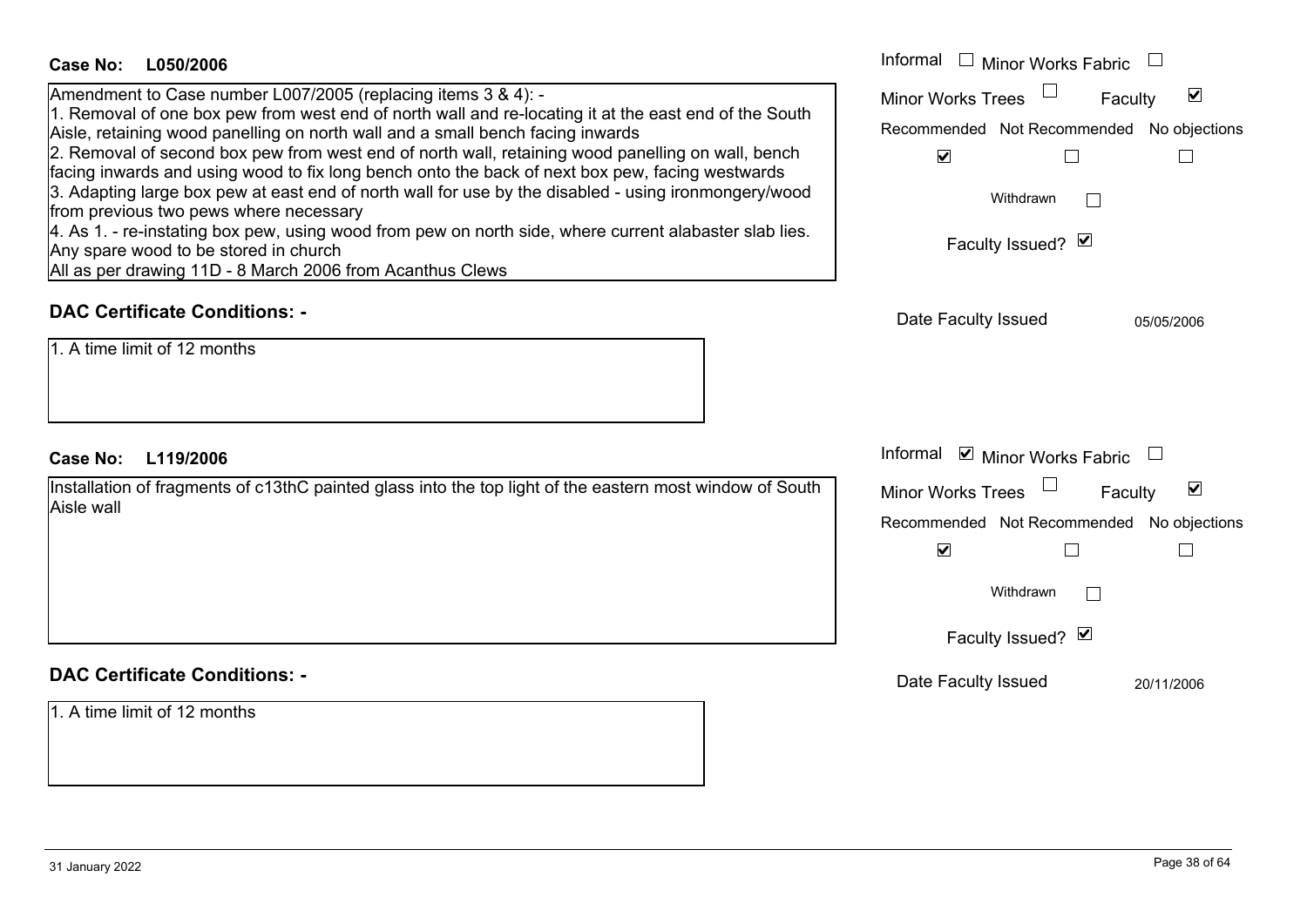### **L158/2006Case No:**

| Informal □ Minor Works Fabric<br><b>Case No:</b><br>L158/2006                                              |                                                      |  |
|------------------------------------------------------------------------------------------------------------|------------------------------------------------------|--|
| To augment the peal of bells from 5 to 6                                                                   | $\blacktriangledown$<br>Minor Works Trees<br>Faculty |  |
|                                                                                                            | Recommended Not Recommended No objections            |  |
|                                                                                                            | $\blacktriangledown$<br>$\Box$                       |  |
|                                                                                                            | Withdrawn                                            |  |
|                                                                                                            | Faculty Issued? Ø                                    |  |
| <b>DAC Certificate Conditions: -</b>                                                                       | Date Faculty Issued<br>20/11/2006                    |  |
| 1. A time limit of 12 months                                                                               |                                                      |  |
| <b>Case No:</b><br>L009/2006                                                                               | Informal<br><b>Minor Works Fabric</b>                |  |
| Installation of new treble bell to augment the present peal of our to a peal of five                       | $\blacktriangledown$<br>Minor Works Trees<br>Faculty |  |
|                                                                                                            | Recommended Not Recommended No objections            |  |
|                                                                                                            | $\blacktriangledown$<br>П                            |  |
|                                                                                                            | Withdrawn                                            |  |
|                                                                                                            | Faculty Issued? Ø                                    |  |
| <b>DAC Certificate Conditions: -</b>                                                                       | Date Faculty Issued<br>19/04/2006                    |  |
| 1. A time limit of 12 months<br>2. That the word Reverend should be abbreviated in the inscription to Revd |                                                      |  |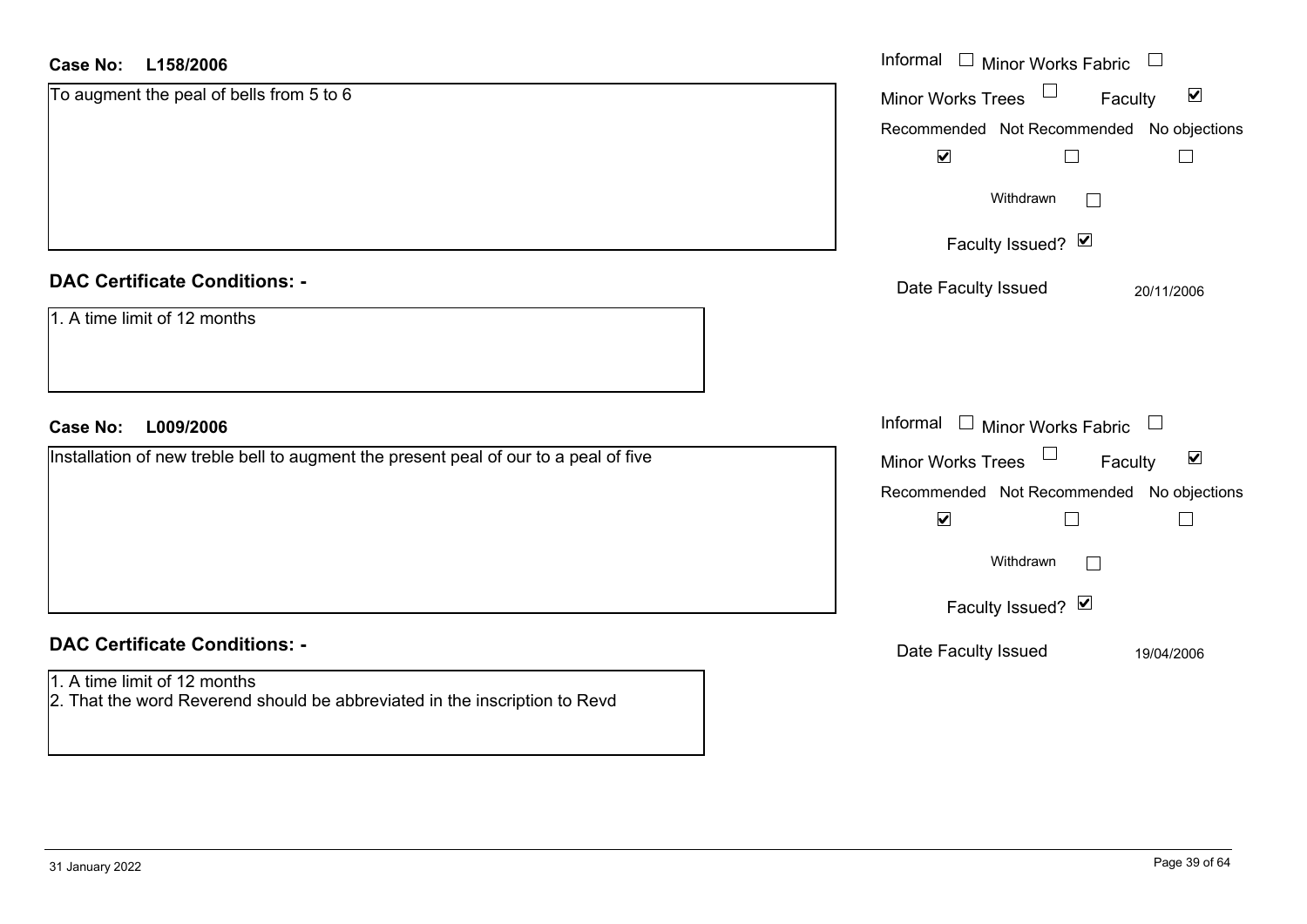| <b>Case No:</b><br>L141/2011                                                                                                                                     | Informal $\Box$ Minor Works Fabric $\Box$                                                                                                             |
|------------------------------------------------------------------------------------------------------------------------------------------------------------------|-------------------------------------------------------------------------------------------------------------------------------------------------------|
| Re-pointing: -<br>1. Nave roof parapet and flashings<br>2. Internal brickface of upstand to external east gable wall<br>3. Flashings against South Aisle parapet | Minor Works Trees<br>$\blacktriangledown$<br>Faculty<br>Recommended Not Recommended No objections<br>$\blacktriangledown$<br>$\Box$<br>$\mathbb{R}^n$ |
|                                                                                                                                                                  | Withdrawn<br>$\vert \ \ \vert$<br>Faculty Issued? Ø                                                                                                   |
|                                                                                                                                                                  |                                                                                                                                                       |
| <b>DAC Certificate Conditions: -</b><br>1. A time limit of 12 months                                                                                             | Date Faculty Issued<br>22/09/2011                                                                                                                     |
| 2. That details of the works are entered in the Log Book so that a record is kept of<br>what has been done                                                       |                                                                                                                                                       |
| <b>Case No:</b><br>L105/2012                                                                                                                                     | Informal<br>$\Box$ Minor Works Fabric $\Box$                                                                                                          |
| Repairs to roofs: -                                                                                                                                              | Minor Works Trees<br>$\blacktriangledown$<br>Faculty                                                                                                  |
| 1. Mausoleum                                                                                                                                                     | Recommended Not Recommended No objections                                                                                                             |
| 2. Chancel ridge                                                                                                                                                 | $\blacktriangledown$<br>$\Box$<br>$\Box$                                                                                                              |
|                                                                                                                                                                  | Withdrawn<br>$\Box$                                                                                                                                   |
|                                                                                                                                                                  | Faculty Issued? Ø                                                                                                                                     |
| <b>DAC Certificate Conditions: -</b>                                                                                                                             | Date Faculty Issued<br>25/06/2012                                                                                                                     |
| 1. A time limit of 12 months<br>2. That details of the works are entered in the Log Book so that a record is kept of<br>what has been done                       |                                                                                                                                                       |
|                                                                                                                                                                  |                                                                                                                                                       |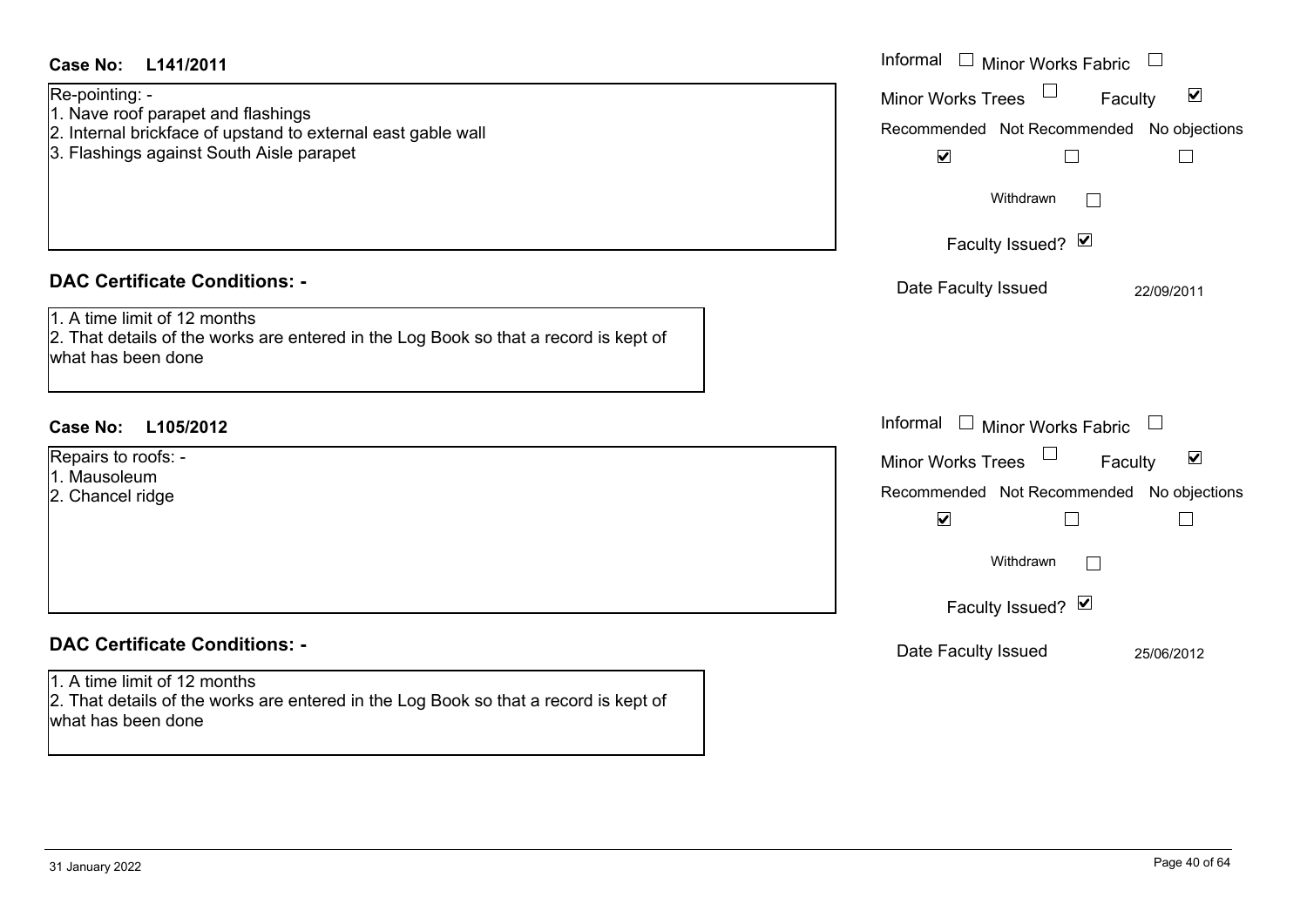| Case No: | L102/2013 |
|----------|-----------|
|----------|-----------|

| Case No:<br>L102/2013                                                                                                                      | Informal $\square$<br><b>Minor Works Fabric</b>             |  |  |
|--------------------------------------------------------------------------------------------------------------------------------------------|-------------------------------------------------------------|--|--|
| Partial demolition and re-building of the churchyard wall                                                                                  | $\blacktriangledown$<br><b>Minor Works Trees</b><br>Faculty |  |  |
|                                                                                                                                            | Recommended Not Recommended No objections                   |  |  |
|                                                                                                                                            | $\blacktriangledown$                                        |  |  |
|                                                                                                                                            | Withdrawn<br>$\mathbf{L}$                                   |  |  |
|                                                                                                                                            | Faculty Issued? M                                           |  |  |
| <b>DAC Certificate Conditions: -</b>                                                                                                       | Date Faculty Issued<br>24/07/2013                           |  |  |
| 1. A time limit of 12 months<br>2. That details of the works are entered in the Log Book so that a record is kept of<br>what has been done |                                                             |  |  |
| Case No:<br>L020/2013                                                                                                                      | Informal <b>v</b> Minor Works Fabric                        |  |  |
| Further to the Faculty granted 10 December 2004 (L123/2002 & L109/2004), creation of a larger                                              | $\blacktriangledown$<br>Minor Works Trees<br>Faculty        |  |  |
| community area at the back of church requiring: -                                                                                          |                                                             |  |  |
| 1. Re-location of Victorian Font from west end to east end of South Aisle                                                                  | Recommended Not Recommended No objections                   |  |  |
| 2. Making good floor at west end<br>3. Restore / remove remaining Georgian / Victorian oak panelling at west end of South Aisle            |                                                             |  |  |
| I4.<br>Installation of additional: -                                                                                                       | Withdrawn                                                   |  |  |
| a) Heating                                                                                                                                 | $\blacktriangledown$                                        |  |  |
| b) Lighting                                                                                                                                |                                                             |  |  |
| to west end of South Aisle                                                                                                                 | Faculty Issued? $\Box$                                      |  |  |
| 5. Redecorate & furnish area suitable for community use                                                                                    |                                                             |  |  |

### **DAC Certificate Conditions: -**

1. A time limit of 12 months 2. That details of the works are entered in the Log Book so that a record is kept of what has been done

Date Faculty Issued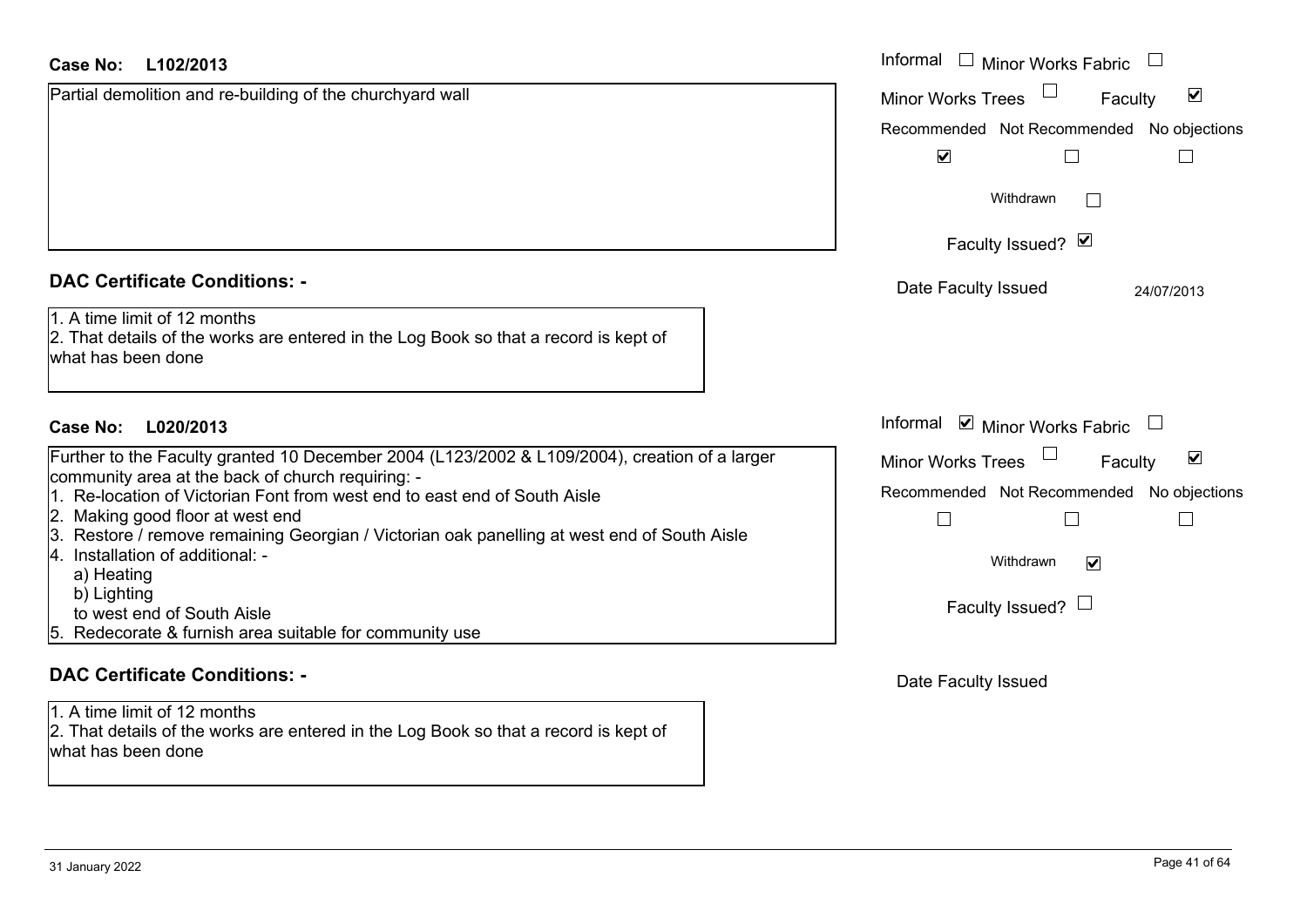| Case No:<br>L183/2014                                                                                                                                                                                                       | Informal<br>□ Minor Works Fabric                                                                                                  |
|-----------------------------------------------------------------------------------------------------------------------------------------------------------------------------------------------------------------------------|-----------------------------------------------------------------------------------------------------------------------------------|
| 1. Repairs to 1.5m of dry-stone wall surrounding the churchyard<br>2. Repairs to church wall adjacent to the Church Gate                                                                                                    | $\Box$<br><b>Minor Works Trees</b><br>Faculty<br>Recommended Not Recommended No objections<br>$\blacktriangledown$<br>L<br>$\Box$ |
|                                                                                                                                                                                                                             | Withdrawn                                                                                                                         |
|                                                                                                                                                                                                                             | Faculty Issued? $\Box$                                                                                                            |
| <b>DAC Certificate Conditions: -</b>                                                                                                                                                                                        | Date Faculty Issued                                                                                                               |
| 1. A time limit of 12 months<br>2. That details of the works are entered in the Log Book so that a record is kept of<br>what has been done<br>3. That Human Remains should be expected when excavating within a churchyard. |                                                                                                                                   |
| L220/2015<br><b>Case No:</b>                                                                                                                                                                                                | Informal<br>Minor Works Fabric ⊠                                                                                                  |
| Replacement of churchyard Noticeboard                                                                                                                                                                                       | <b>Minor Works Trees</b><br>$\Box$<br>Faculty                                                                                     |
|                                                                                                                                                                                                                             | Recommended Not Recommended No objections                                                                                         |
|                                                                                                                                                                                                                             | $\blacktriangledown$                                                                                                              |
|                                                                                                                                                                                                                             | Withdrawn                                                                                                                         |
|                                                                                                                                                                                                                             | Faculty Issued? $\Box$                                                                                                            |
| <b>DAC Certificate Conditions: -</b>                                                                                                                                                                                        | Date Faculty Issued                                                                                                               |
| 1. A time limit of 12 months<br>2. That details of the works are entered in the Log Book so that a record is kept of<br>what has been done<br>3. Human Remains should be expected when excavating within a churchyard. Any  |                                                                                                                                   |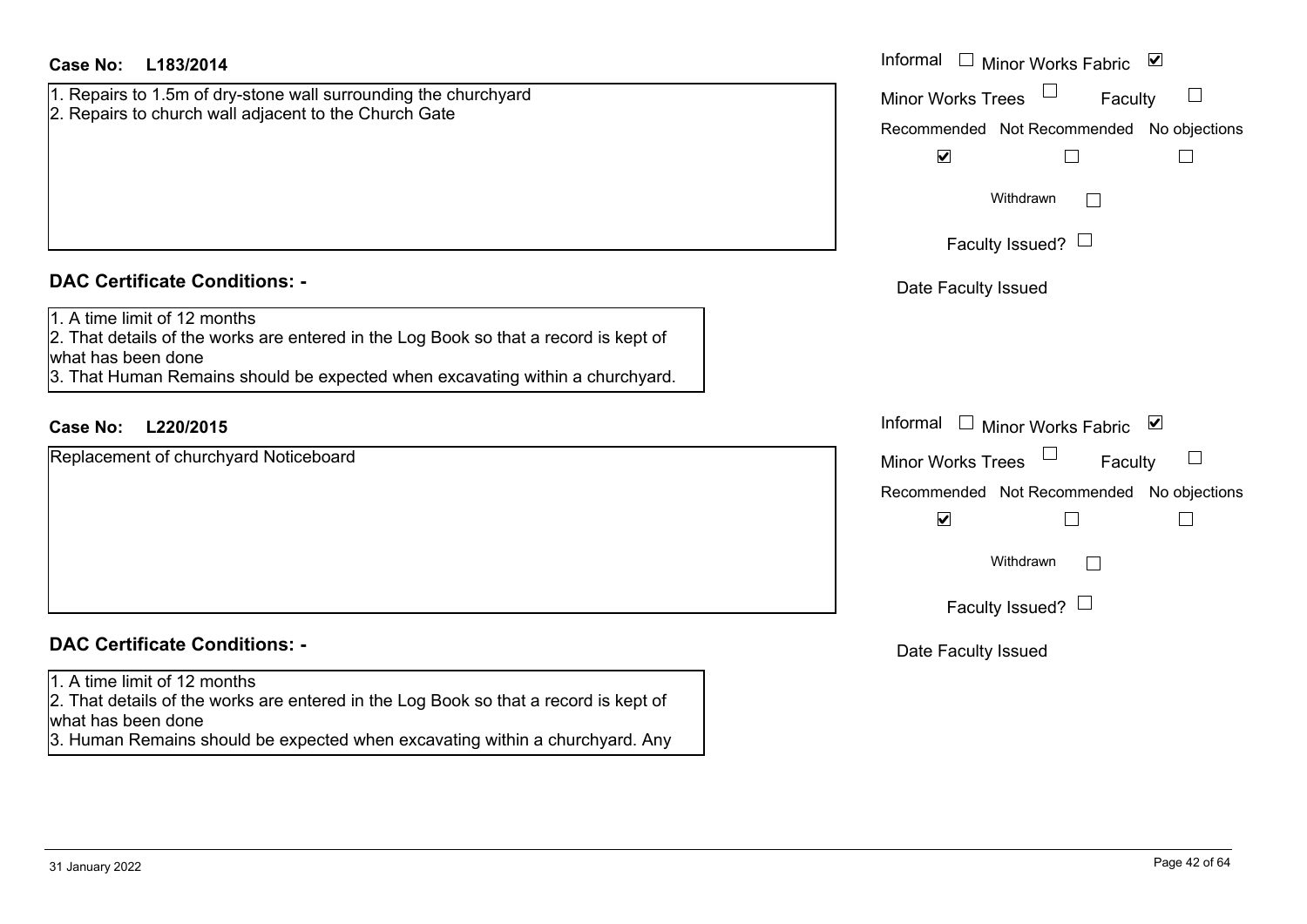| <b>Case No:</b> | L007/2015 |
|-----------------|-----------|
|-----------------|-----------|

1. Removal of existing wooden 2. Installation of new steelAccess ladder to the Tower

### **DAC Certificate Conditions: -**

1. A time limit of 12 months

2. That details of the works are entered in the Log Book so that a record is kept of what has been done 3. That the PCC installing safety lighting in the Tower

### **Case No:**

Installation of French drains around exterior walls of church

## **DAC Certificate Conditions: -**

1. That details of the works are entered in the Log Book so that a record is kept of what has been done

2. That in the Schedule of Works, section 3 - Surface Water, Below-Ground Drainage, paragraph 3.7 the reference to excavation below 300mm: be amended to

| L007/2015                                                                                                                                                       | Informal □ Minor Works Fabric ☑                                                                                                                                          |
|-----------------------------------------------------------------------------------------------------------------------------------------------------------------|--------------------------------------------------------------------------------------------------------------------------------------------------------------------------|
| val of existing wooden<br>ation of new steel<br>adder to the Tower                                                                                              | <b>Minor Works Trees</b><br>Faculty<br>$\overline{\phantom{a}}$<br>Recommended Not Recommended No objections<br>$\blacktriangledown$<br>Г<br>$\mathcal{L}_{\mathcal{A}}$ |
|                                                                                                                                                                 | Withdrawn<br>I.                                                                                                                                                          |
|                                                                                                                                                                 | Faculty Issued? $\Box$                                                                                                                                                   |
| rtificate Conditions: -                                                                                                                                         | Date Faculty Issued                                                                                                                                                      |
| limit of 12 months<br>etails of the works are entered in the Log Book so that a record is kept of<br>been done<br>e PCC installing safety lighting in the Tower |                                                                                                                                                                          |
|                                                                                                                                                                 | Informal $\Box$ Minor Works Fabric $\Box$                                                                                                                                |
| on of French drains around exterior walls of church                                                                                                             | Minor Works Trees<br>$\blacktriangledown$<br>Faculty<br>Recommended Not Recommended No objections<br>$\blacktriangledown$<br>Withdrawn<br>Faculty Issued? Ø              |
| rtificate Conditions: -                                                                                                                                         | Date Faculty Issued<br>30/01/2018                                                                                                                                        |
| etails of the works are entered in the Log Book so that a record is kept of<br>hoon dono                                                                        |                                                                                                                                                                          |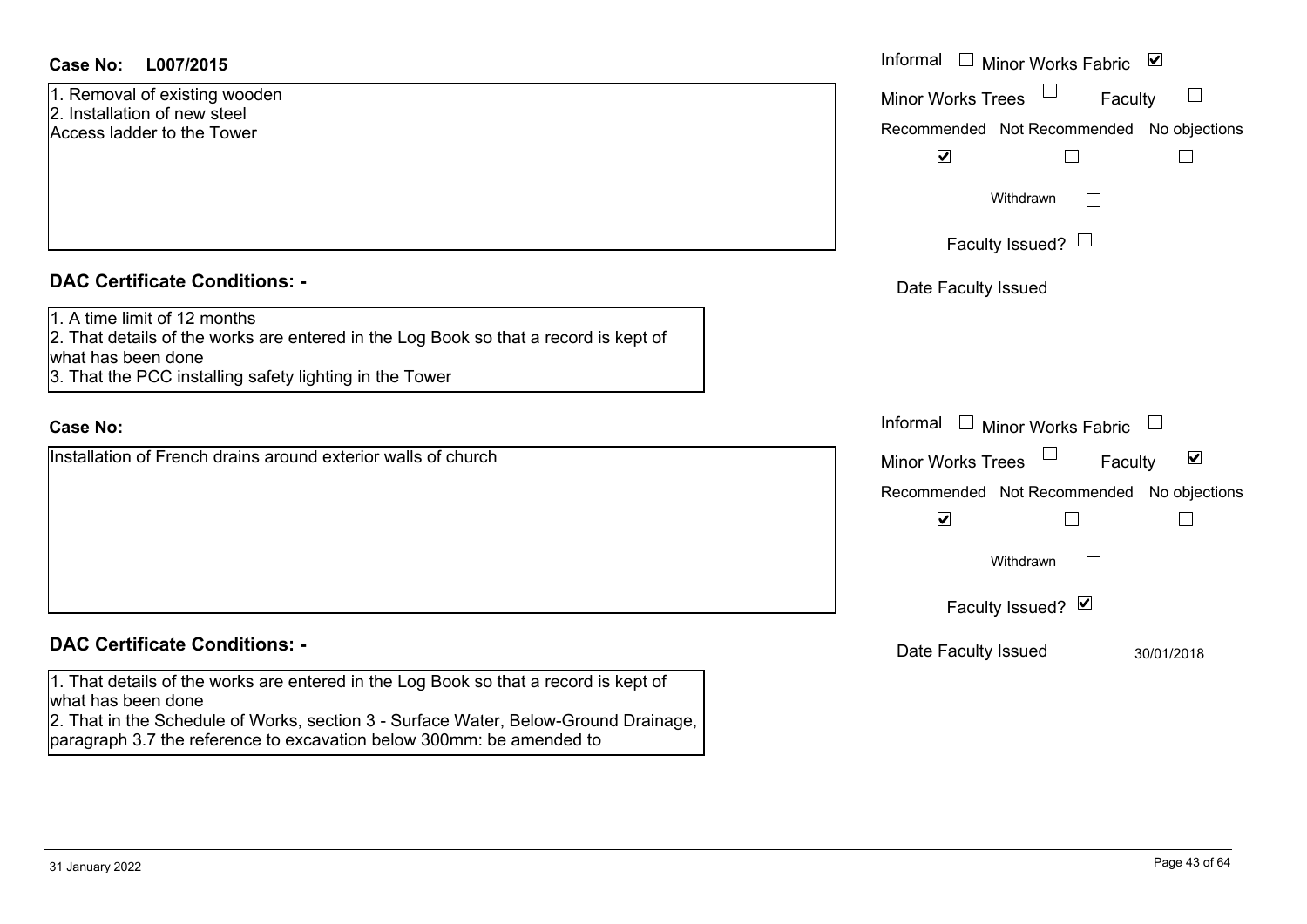| <b>Case No:</b>                                                                                                                                                                                     | Informal $\Box$ Minor Works Fabric $\Box$            |
|-----------------------------------------------------------------------------------------------------------------------------------------------------------------------------------------------------|------------------------------------------------------|
| Pruning Cherry Trees at church gate                                                                                                                                                                 | $\Box$<br><b>Minor Works Trees</b><br>Faculty        |
|                                                                                                                                                                                                     | Recommended Not Recommended No objections            |
|                                                                                                                                                                                                     | $\blacktriangledown$<br>П                            |
|                                                                                                                                                                                                     | Withdrawn                                            |
|                                                                                                                                                                                                     | Faculty Issued? $\Box$                               |
| <b>DAC Certificate Conditions: -</b>                                                                                                                                                                | Date Faculty Issued                                  |
| 1. That details of the works are entered in the Log Book so that a record is kept of<br>what has been done                                                                                          |                                                      |
| <b>Case No:</b>                                                                                                                                                                                     | Informal $\Box$ Minor Works Fabric $\Box$            |
| Repairs to the Chancel roof                                                                                                                                                                         | Minor Works Trees<br>$\blacktriangledown$<br>Faculty |
|                                                                                                                                                                                                     | Recommended Not Recommended No objections            |
|                                                                                                                                                                                                     | $\blacktriangledown$<br>$\Box$<br>$\Box$             |
|                                                                                                                                                                                                     | Withdrawn<br>$\sim$                                  |
|                                                                                                                                                                                                     | Faculty Issued? Ø                                    |
|                                                                                                                                                                                                     |                                                      |
| <b>DAC Certificate Conditions: -</b>                                                                                                                                                                | Date Faculty Issued<br>25/02/2019                    |
| "1. That details of the works are entered in the Log Book so that a record is kept of<br>what has been done<br>2. That any plumbers marks found on existing lead should be photographed, identified |                                                      |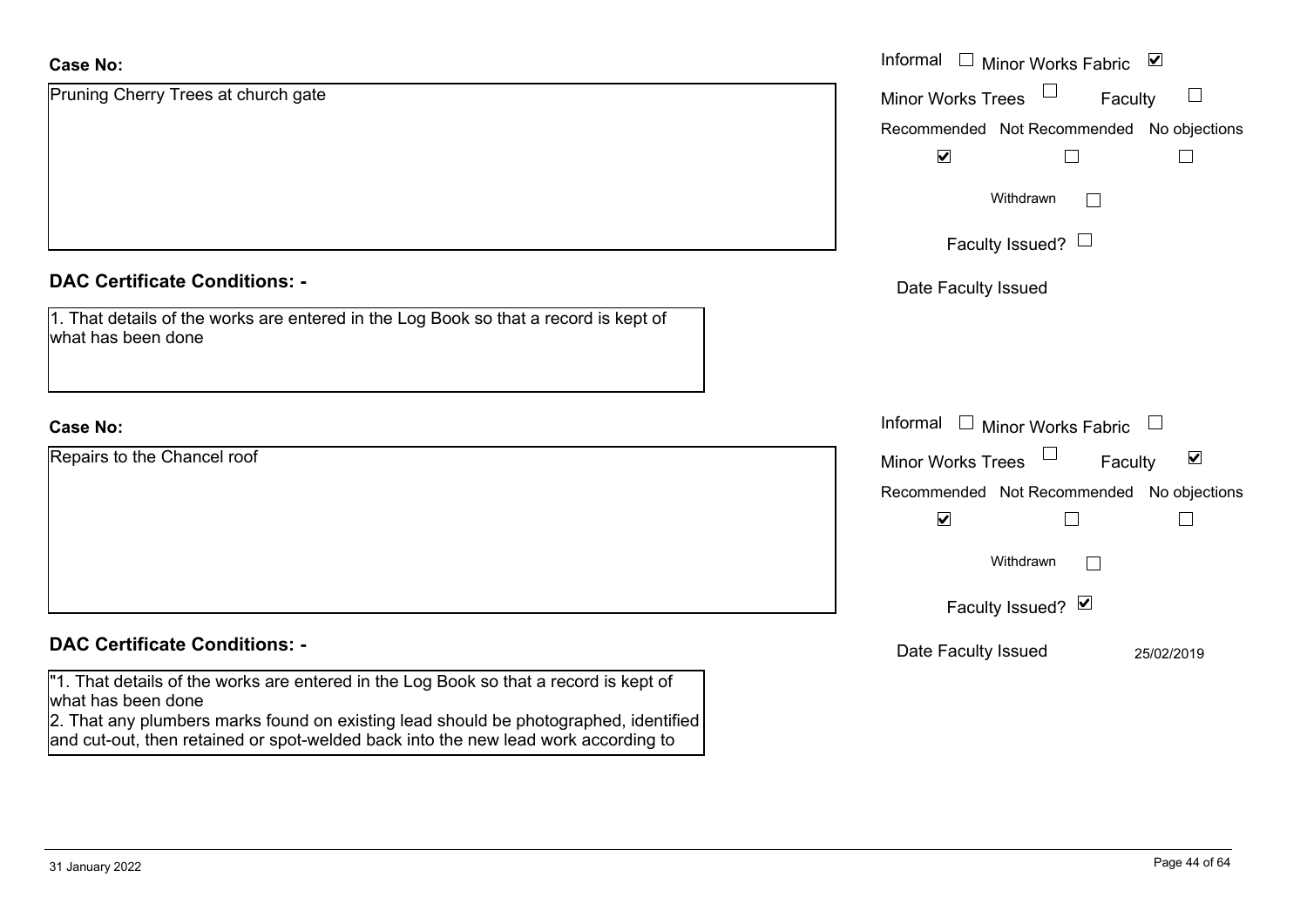| <b>Case No:</b>                                                                                                                                                                                                                  | Informal $\square$<br><b>Minor Works Fabric</b>                                                                                            |
|----------------------------------------------------------------------------------------------------------------------------------------------------------------------------------------------------------------------------------|--------------------------------------------------------------------------------------------------------------------------------------------|
| CONFIRMATORY APPLICATION for works undertaken with Interim Faculty: -                                                                                                                                                            | $\blacktriangledown$<br><b>Minor Works Trees</b><br>Faculty                                                                                |
| Replacement of stolen guttering and associated repairs                                                                                                                                                                           | Recommended Not Recommended No objections<br>$\blacktriangledown$<br>$\mathbb{R}$                                                          |
|                                                                                                                                                                                                                                  | Withdrawn                                                                                                                                  |
|                                                                                                                                                                                                                                  | Faculty Issued? $\Box$                                                                                                                     |
| <b>DAC Certificate Conditions: -</b>                                                                                                                                                                                             | Date Faculty Issued<br>15/01/2020                                                                                                          |
| 1. That details of the works are entered in the Log Book so that a record is kept of<br>what has been done                                                                                                                       |                                                                                                                                            |
| <b>Case No:</b>                                                                                                                                                                                                                  | Informal $\Box$ Minor Works Fabric $\Box$                                                                                                  |
| In the South Aisle: -<br>1. Removal of Victorian Font and re-positioning in the churchyard<br>2. Re-location of the Georgian Font at the east end<br>3. Re-location of 3 x Georgian Box pews from the north side to the west end | $\blacktriangledown$<br>Minor Works Trees<br>Faculty<br>Recommended Not Recommended No objections<br>$\Box$<br>Withdrawn<br>$\mathbb{R}^n$ |
|                                                                                                                                                                                                                                  | Faculty Issued? $\Box$                                                                                                                     |
| <b>DAC Certificate Conditions: -</b>                                                                                                                                                                                             | Date Faculty Issued                                                                                                                        |
| 1. That details of the works are entered in the Log Book so that a record is kept of<br>what has been done                                                                                                                       |                                                                                                                                            |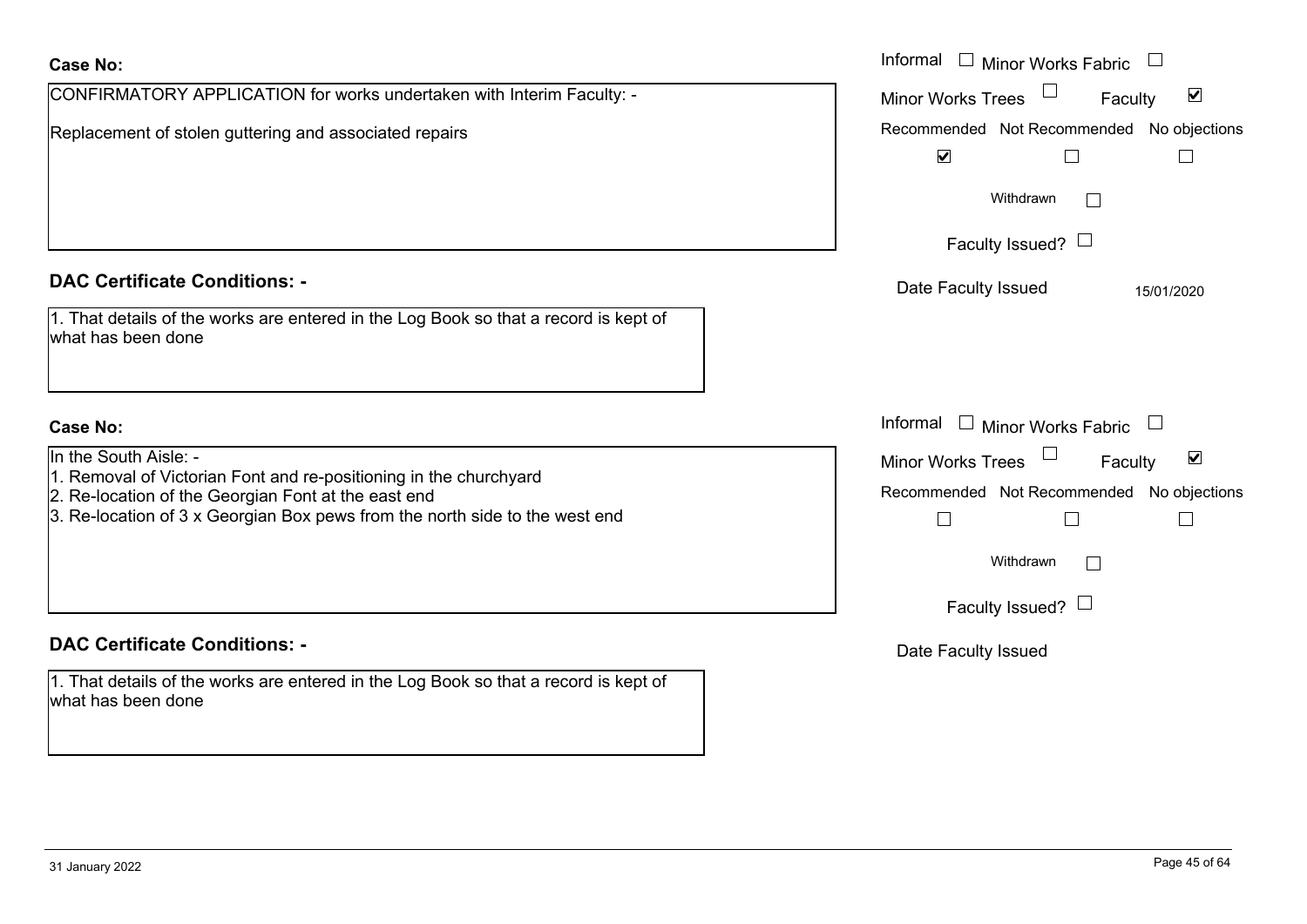| <b>Case No:</b>                      | Informal $\Box$<br>Minor Works Fabric                          |
|--------------------------------------|----------------------------------------------------------------|
| Repairs to: -<br>1. Windows          | $\overline{\mathbf{v}}$<br><b>Minor Works Trees</b><br>Faculty |
| 2. Stone                             | Recommended Not Recommended No objections                      |
| 3. Plaster                           | $\blacktriangledown$                                           |
|                                      | Withdrawn                                                      |
|                                      | Faculty Issued? $\Box$                                         |
| <b>DAC Certificate Conditions: -</b> | Dota Foouth Loouad<br>101010000                                |

1. That details of the works are entered in the Log Book so that a record is kept of what has been done

2.That, when the scaffolding is erected and access is available and prior to the commencement of any repairs, the PCC has an Ecologist attend the site and look at

### **Case No:**

Creation of 2 Gardens of Remembrance

## **DAC Certificate Conditions: -**

1. That details of the works are entered in the Log Book so that a record is kept of what has been done

|                                                                                                                                                                                                                                                     | M                                                       |
|-----------------------------------------------------------------------------------------------------------------------------------------------------------------------------------------------------------------------------------------------------|---------------------------------------------------------|
|                                                                                                                                                                                                                                                     | Withdrawn                                               |
|                                                                                                                                                                                                                                                     | Faculty Issued? $\Box$                                  |
| rtificate Conditions: -                                                                                                                                                                                                                             | Date Faculty Issued<br>18/01/2022                       |
| etails of the works are entered in the Log Book so that a record is kept of<br>been done<br>then the scaffolding is erected and access is available and prior to the<br>cement of any repairs, the PCC has an Ecologist attend the site and look at |                                                         |
|                                                                                                                                                                                                                                                     | Informal<br>Minor Works Fabric $\quad \Box$             |
| of 2 Gardens of Remembrance                                                                                                                                                                                                                         | Minor Works Trees<br>$\overline{\mathbf{v}}$<br>Faculty |
|                                                                                                                                                                                                                                                     | Recommended Not Recommended No objections               |
|                                                                                                                                                                                                                                                     | Withdrawn                                               |
|                                                                                                                                                                                                                                                     |                                                         |

Faculty Issued?  $\Box$ 

Date Faculty Issued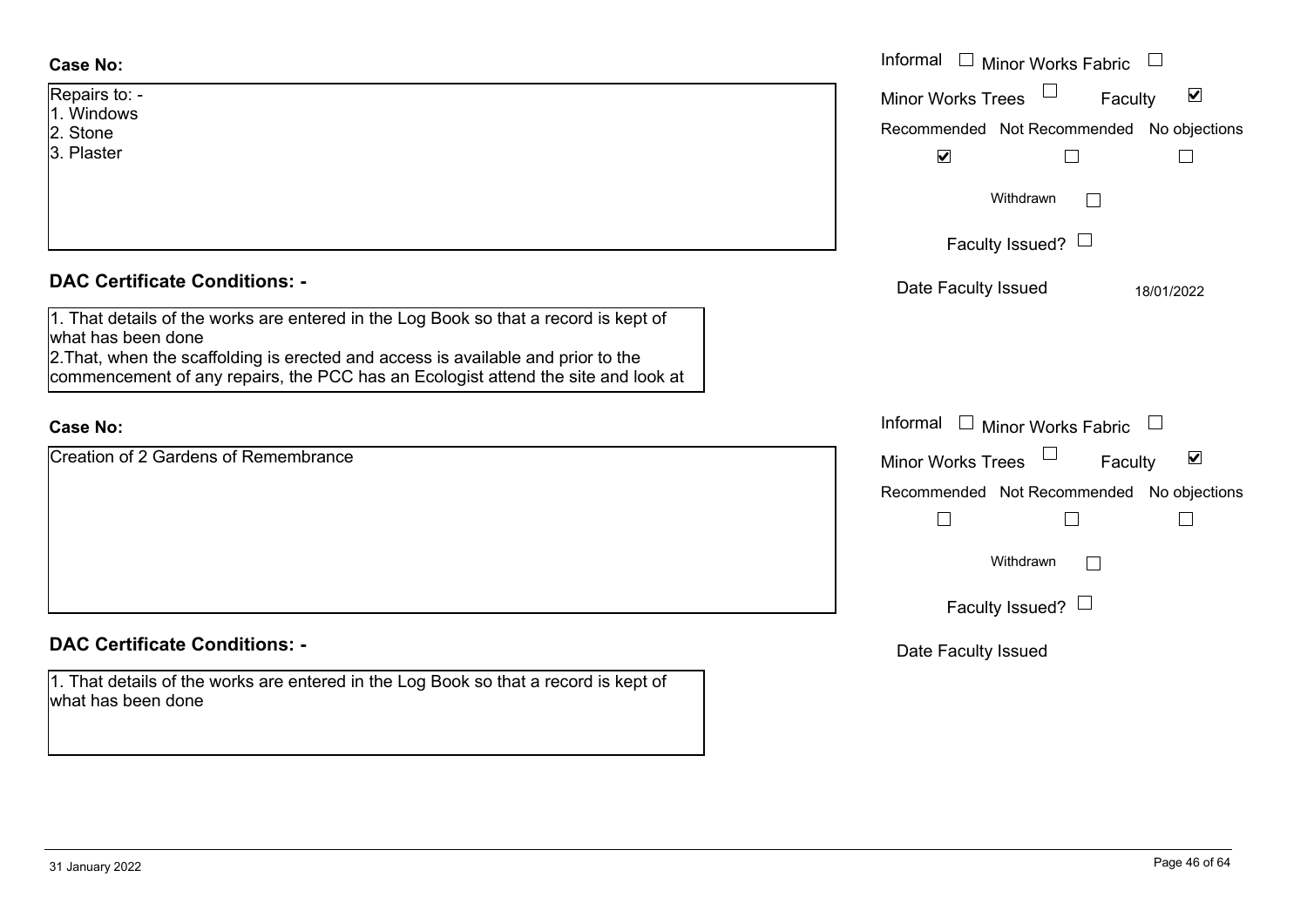### **20103 Osgathorpe, St Mary the Virgin**

| <b>Case No:</b><br>L108/2005                                      | Informal $\Box$ Minor Works Fabric                          |
|-------------------------------------------------------------------|-------------------------------------------------------------|
| Installation of regulator to stop night time chiming of the Clock | Minor Works Trees $\Box$<br>$\blacktriangledown$<br>Faculty |
|                                                                   | Recommended Not Recommended No objections                   |
|                                                                   | $\blacktriangledown$                                        |
|                                                                   | Withdrawn<br>$\mathbf{L}$                                   |
|                                                                   | Faculty Issued? Ø                                           |
| <b>DAC Certificate Conditions: -</b>                              | Date Faculty Issued<br>03/11/2005                           |
| 1. A time limit of 12 months                                      |                                                             |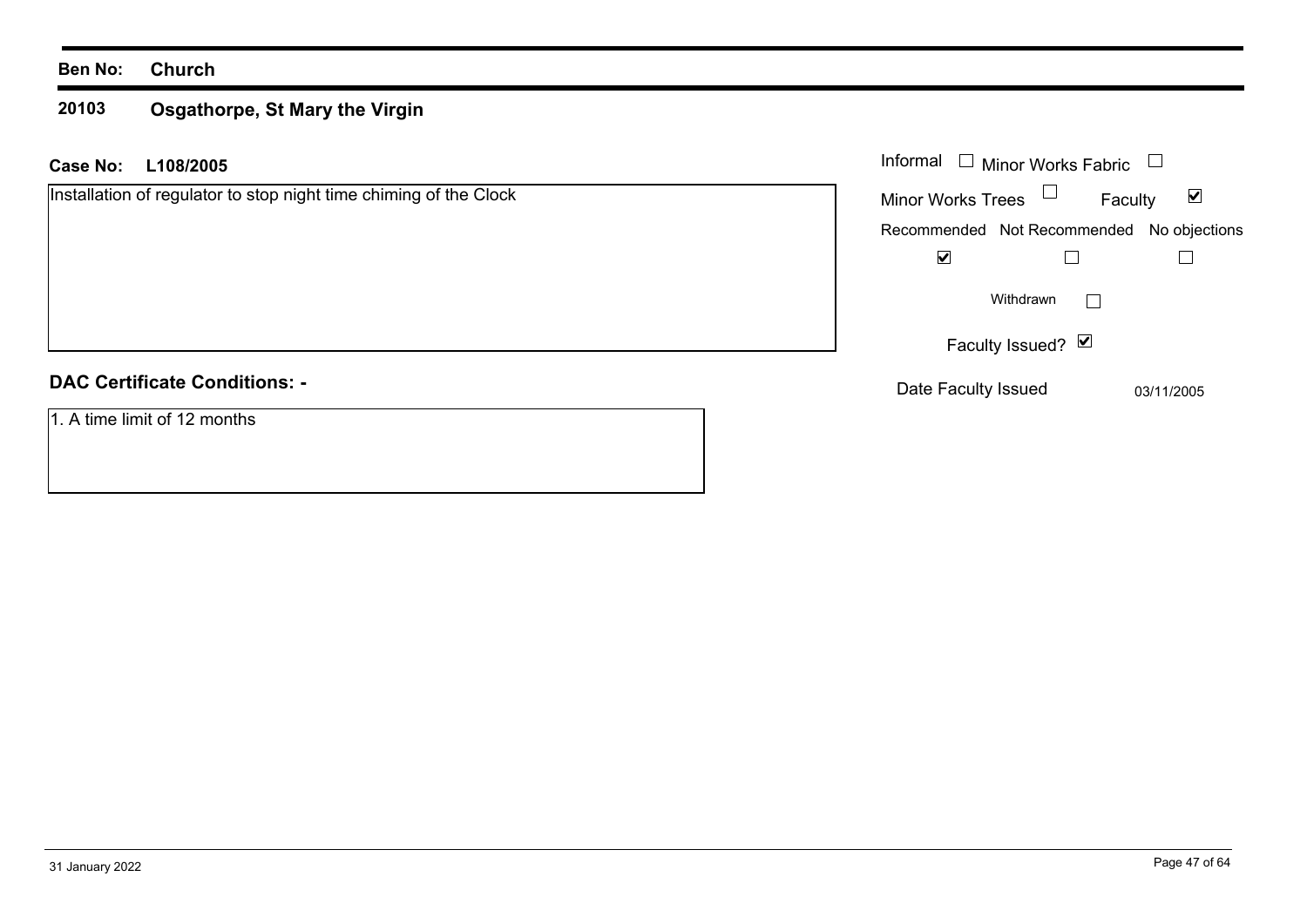### **L106/2005Case No:**

| <b>Case No:</b><br>L106/2005                                     | Informal $\Box$ Minor Works Fabric $\Box$                         |
|------------------------------------------------------------------|-------------------------------------------------------------------|
| Overhaul of the Taylor Organ                                     | Minor Works Trees <sup>1</sup><br>$\blacktriangledown$<br>Faculty |
|                                                                  | Recommended Not Recommended No objections                         |
|                                                                  | $\blacktriangledown$<br>$\Box$                                    |
|                                                                  | Withdrawn<br>$\Box$                                               |
|                                                                  | Faculty Issued? Ø                                                 |
| <b>DAC Certificate Conditions: -</b>                             | Date Faculty Issued<br>27/03/2006                                 |
| 1. A time limit of 12 months                                     |                                                                   |
|                                                                  |                                                                   |
| L107/2005<br><b>Case No:</b>                                     | Informal $\Box$ Minor Works Fabric $\Box$                         |
| Removal and disposal of screen behind the Altar (installed 1964) | Minor Works Trees<br>$\blacktriangledown$<br>Faculty              |
|                                                                  | Recommended Not Recommended No objections                         |
|                                                                  | $\blacktriangledown$<br>$\Box$                                    |
|                                                                  | Withdrawn<br>$\Box$                                               |
|                                                                  | Faculty Issued? $\Box$                                            |
| <b>DAC Certificate Conditions: -</b>                             | Date Faculty Issued<br>28/11/2005                                 |
| 1. A time limit of 12 months                                     |                                                                   |
|                                                                  |                                                                   |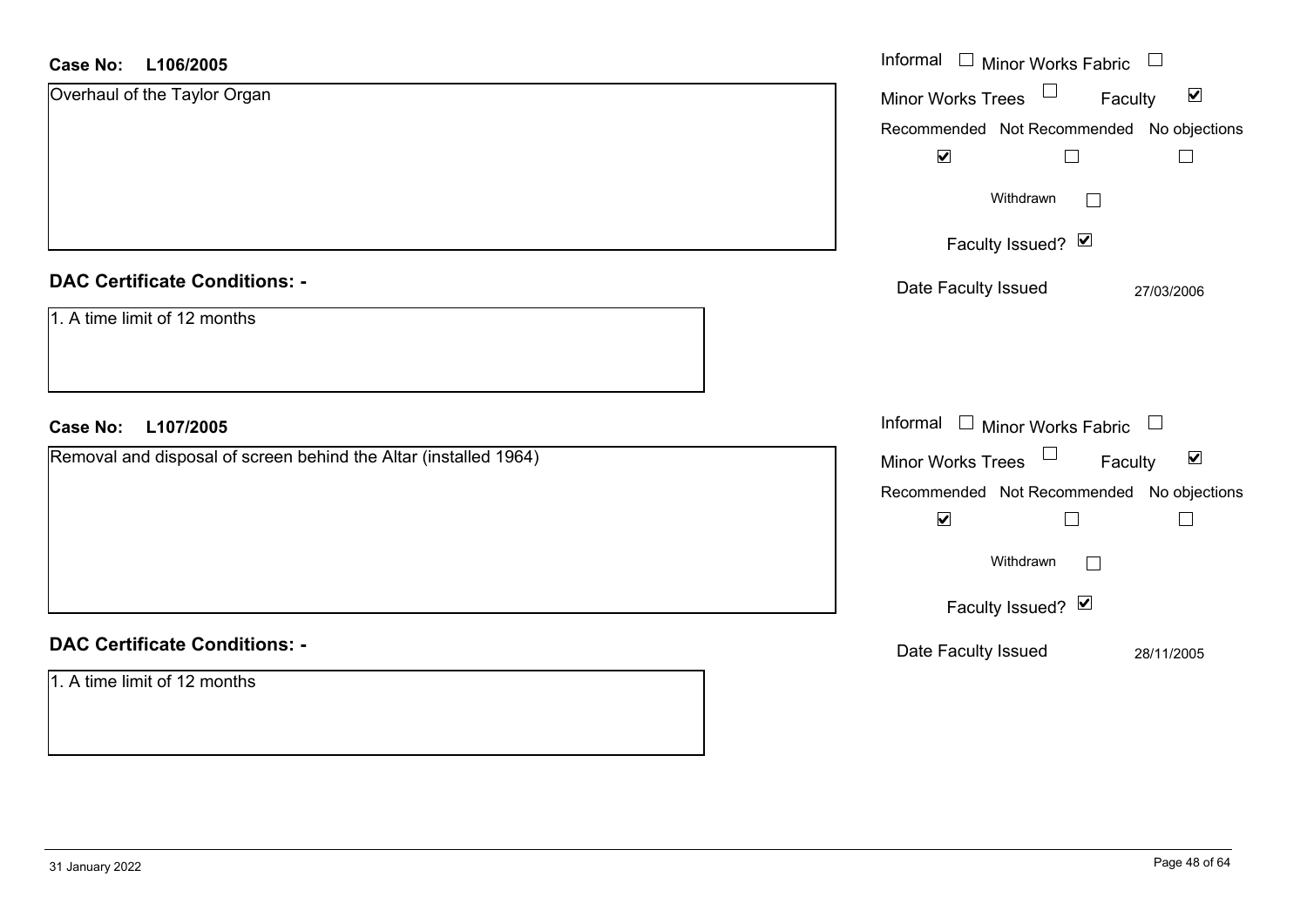### **L132/2005Case No:**

| <b>Case No:</b><br>L132/2005                                                                        | Informal □ Minor Works Fabric<br>$\mathcal{L}$                          |
|-----------------------------------------------------------------------------------------------------|-------------------------------------------------------------------------|
| Re-location of the Thomas Harley monument                                                           | $\blacktriangledown$<br><b>Minor Works Trees</b><br>Faculty             |
|                                                                                                     | Recommended Not Recommended No objections                               |
|                                                                                                     | $\blacktriangledown$<br>$\Box$<br>$\Box$                                |
|                                                                                                     | Withdrawn                                                               |
|                                                                                                     | Faculty Issued? Ø                                                       |
| <b>DAC Certificate Conditions: -</b>                                                                | Date Faculty Issued<br>11/04/2006                                       |
| 1. A time limit of 12 months                                                                        |                                                                         |
| L133/2005<br><b>Case No:</b>                                                                        | Informal $\square$<br>Minor Works Fabric<br>$\mathcal{L}_{\mathcal{A}}$ |
| Replace the existing Oil Tank, 1200 litres capacity, with a double-bunded tank of the same capacity | $\blacktriangledown$<br>Minor Works Trees<br>Faculty                    |
| and colour, in the same location                                                                    | Recommended Not Recommended<br>No objections                            |
|                                                                                                     | $\blacktriangledown$<br>$\Box$                                          |
|                                                                                                     | Withdrawn                                                               |
|                                                                                                     | Faculty Issued? Ø                                                       |
| <b>DAC Certificate Conditions: -</b>                                                                | Date Faculty Issued<br>28/11/2005                                       |
| 1. A time limit of 12 months                                                                        |                                                                         |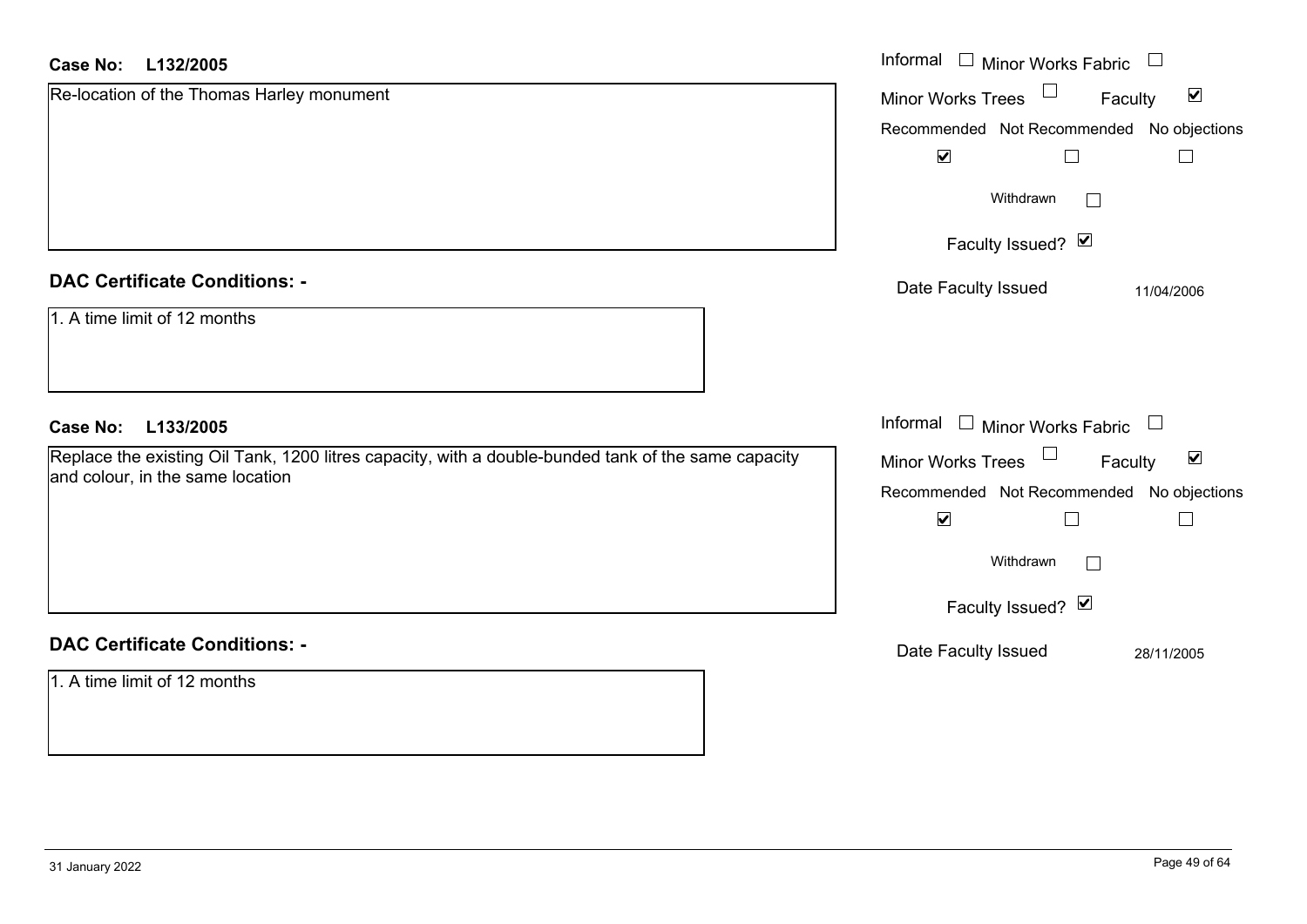### **L049/2006Case No:**

| L049/2006<br><b>Case No:</b>                                                                                                                                  | Informal □ Minor Works Fabric ☑                                |
|---------------------------------------------------------------------------------------------------------------------------------------------------------------|----------------------------------------------------------------|
| Renewal of church Bell retaining bolts                                                                                                                        | $\Box$<br>$\Box$<br>Minor Works Trees<br>Faculty               |
|                                                                                                                                                               | Recommended Not Recommended No objections                      |
|                                                                                                                                                               | $\Box$<br>$\Box$                                               |
|                                                                                                                                                               | Withdrawn                                                      |
|                                                                                                                                                               | Faculty Issued? $\Box$                                         |
| <b>DAC Certificate Conditions: -</b>                                                                                                                          | Date Faculty Issued                                            |
| 1. A time limit of 12 months                                                                                                                                  |                                                                |
| L149/2006<br><b>Case No:</b>                                                                                                                                  | Informal $\Box$ Minor Works Fabric $\Box$                      |
| Replacement of existing Noticeboard                                                                                                                           | $\Box$<br>$\blacktriangledown$<br>Minor Works Trees<br>Faculty |
|                                                                                                                                                               | Recommended Not Recommended No objections                      |
|                                                                                                                                                               | $\blacktriangledown$<br>$\sqcup$                               |
|                                                                                                                                                               | Withdrawn<br>П                                                 |
|                                                                                                                                                               | Faculty Issued? Ø                                              |
| <b>DAC Certificate Conditions: -</b>                                                                                                                          | Date Faculty Issued<br>30/11/2006                              |
| 1. A time limit of 12 months<br>2. That the designer follows the requirements contained in the Diocesan Advisory<br>Committee's Guidance Note on Noticeboards |                                                                |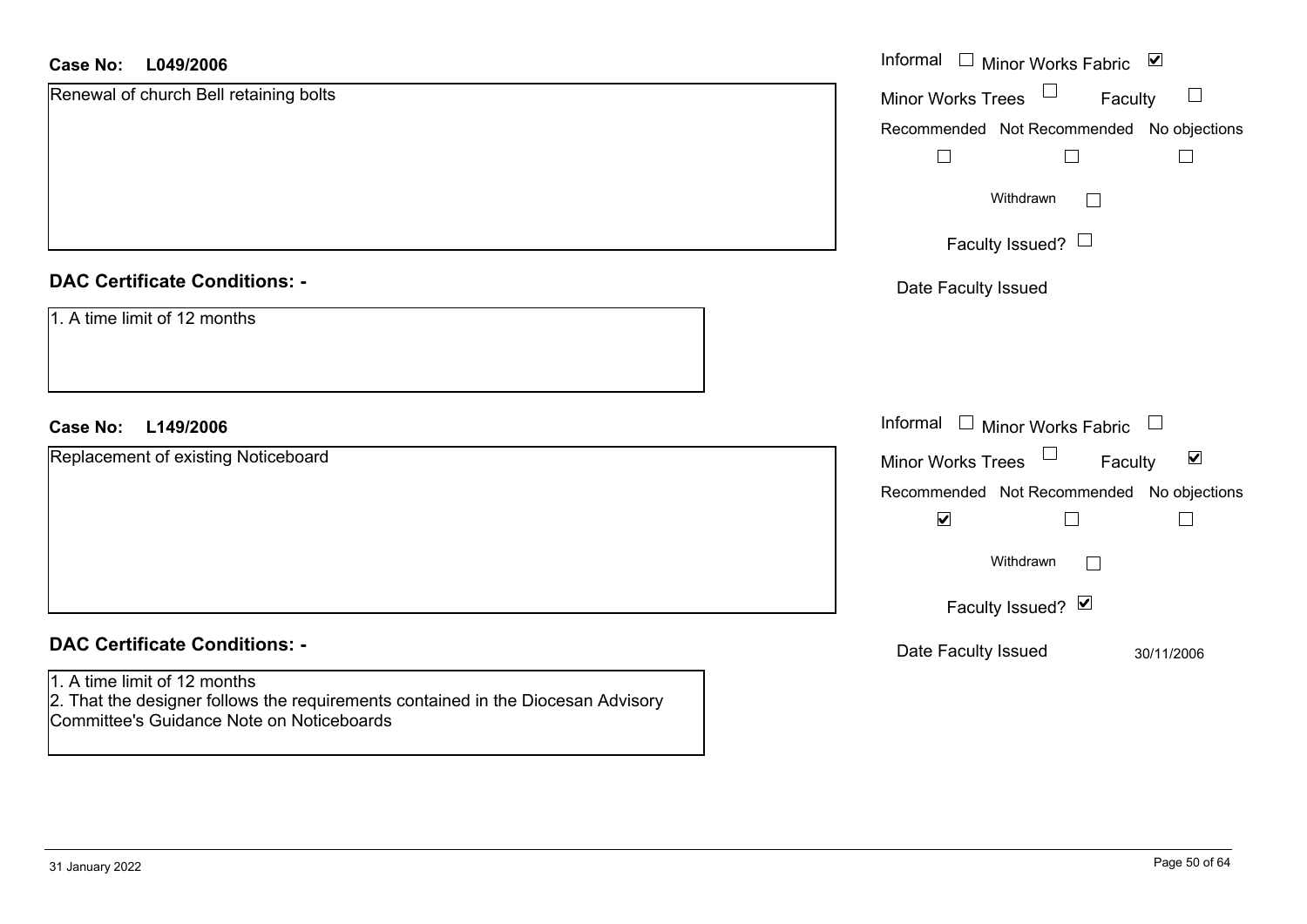| <b>Case No:</b><br>L179/2006                                                                                                                                                                                                                                   | Informal<br><b>Minor Works Fabric</b>                       |
|----------------------------------------------------------------------------------------------------------------------------------------------------------------------------------------------------------------------------------------------------------------|-------------------------------------------------------------|
| Installation of Sound and Induction Loop System                                                                                                                                                                                                                | $\blacktriangledown$<br><b>Minor Works Trees</b><br>Faculty |
|                                                                                                                                                                                                                                                                | Recommended Not Recommended No objections                   |
|                                                                                                                                                                                                                                                                | $\blacktriangledown$                                        |
|                                                                                                                                                                                                                                                                | Withdrawn<br>$\vert \ \ \vert$                              |
|                                                                                                                                                                                                                                                                | Faculty Issued? Ø                                           |
| <b>DAC Certificate Conditions: -</b>                                                                                                                                                                                                                           | Date Faculty Issued<br>03/01/2007                           |
| 1. A time limit of 12 months<br>2. That, where possible, all fixings should be made into joints, not stonework, using<br>stainless steel or non-ferrous screws in fibre plugs<br>3. That the wiring and speakers should be as unobtrusive as possible an of an |                                                             |
| <b>Case No:</b><br>L010/2007                                                                                                                                                                                                                                   | Informal □ Minor Works Fabric<br>$\overline{\phantom{a}}$   |
| Repair churchyard wall immediately adjacent to the gates                                                                                                                                                                                                       | $\blacktriangledown$<br>Minor Works Trees<br>Faculty        |
|                                                                                                                                                                                                                                                                | Recommended Not Recommended No objections                   |
|                                                                                                                                                                                                                                                                | $\blacktriangledown$                                        |
|                                                                                                                                                                                                                                                                | Withdrawn<br>$\Box$                                         |
|                                                                                                                                                                                                                                                                | Faculty Issued? Ø                                           |
| <b>DAC Certificate Conditions: -</b>                                                                                                                                                                                                                           | Date Faculty Issued<br>08/03/2007                           |
| 1. A time limit of 12 months                                                                                                                                                                                                                                   |                                                             |

 $\sim$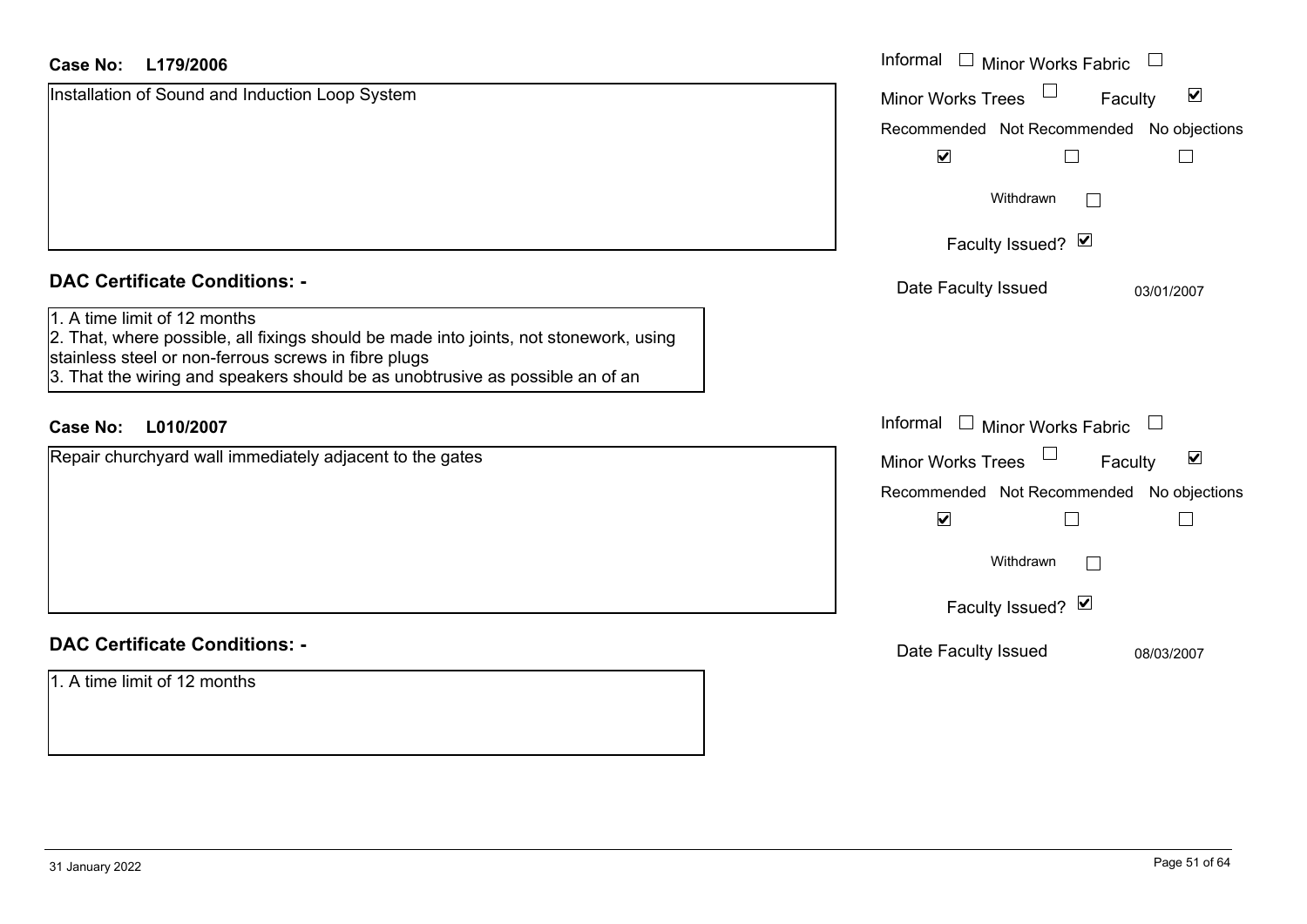Repairs to the Tower comprising: - 1. Works to the guttering

- 2. 10 sq metres of re-pointing
- 3. Renovation of the flagpole

### **DAC Certificate Conditions: -**

1. A time limit of 12 months

2. That details of the works are entered in the Log Book so that a record is kept of what has been done

## **L087/2009Case No:** Informal

Repairs identified by the 2005 Quinquennial Inspection: -

- 1. Windows:
	- a) External stonework
- b) Glazing, ventilation hoppers and bird guards
- 2. External west wall
- a) Re-pointing

## **DAC Certificate Conditions: -**

1. A time limit of 12 months

2. That details of the works are entered in the Log Book so that a record is kept of what has been done

3. That the Church Architect oversees the selection of replacement stone so as to

| L097/2008                                                                                                                                                    | Informal $\Box$ Minor Works Fabric $\Box$                                                                                                                             |
|--------------------------------------------------------------------------------------------------------------------------------------------------------------|-----------------------------------------------------------------------------------------------------------------------------------------------------------------------|
| o the Tower comprising: -<br>to the guttering<br>metres of re-pointing<br>ation of the flagpole                                                              | Minor Works Trees<br>$\blacktriangledown$<br>Faculty<br>Recommended Not Recommended No objections<br>$\blacktriangledown$                                             |
|                                                                                                                                                              | Withdrawn<br>Faculty Issued? Ø                                                                                                                                        |
| rtificate Conditions: -                                                                                                                                      | Date Faculty Issued<br>13/08/2008                                                                                                                                     |
| limit of 12 months<br>etails of the works are entered in the Log Book so that a record is kept of<br>been done                                               |                                                                                                                                                                       |
| L087/2009                                                                                                                                                    | Informal $\Box$ Minor Works Fabric $\Box$                                                                                                                             |
| dentified by the 2005 Quinquennial Inspection: -<br><b>WS: -</b><br>ernal stonework<br>zing, ventilation hoppers and bird guards<br>al west wall<br>pointing | Minor Works Trees<br>$\blacktriangledown$<br>Faculty<br>Recommended Not Recommended No objections<br>$\blacktriangledown$<br>$\Box$<br>Withdrawn<br>Faculty Issued? Ø |
| rtificate Conditions: -                                                                                                                                      | Date Faculty Issued<br>16/07/2009                                                                                                                                     |
| limit of 12 months<br>etails of the works are entered in the Log Book so that a record is kent of                                                            |                                                                                                                                                                       |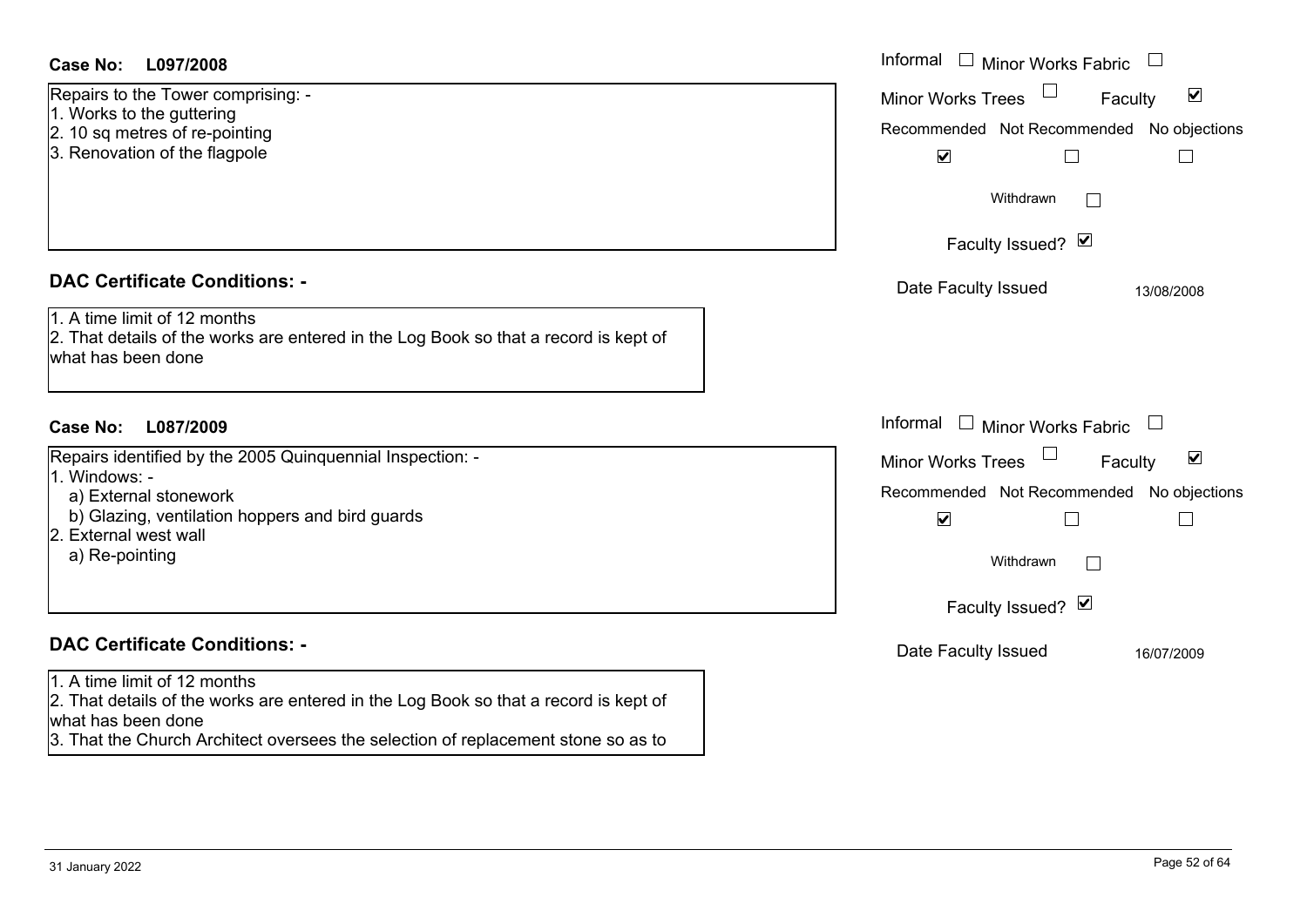| <b>Case No:</b><br>L056/2015                                                                                                                                                                        | Informal<br>$\Box$ Minor Works Fabric $\Box$                                                                                    |
|-----------------------------------------------------------------------------------------------------------------------------------------------------------------------------------------------------|---------------------------------------------------------------------------------------------------------------------------------|
| Installation of: -<br>1. WC                                                                                                                                                                         | $\Box$<br>$\blacktriangledown$<br>Minor Works Trees<br>Faculty                                                                  |
| 2. Servery                                                                                                                                                                                          | Recommended Not Recommended No objections                                                                                       |
| 3. Trench-arch Drainage System                                                                                                                                                                      | $\blacktriangledown$                                                                                                            |
|                                                                                                                                                                                                     | Withdrawn                                                                                                                       |
|                                                                                                                                                                                                     | Faculty Issued? Ø                                                                                                               |
| <b>DAC Certificate Conditions: -</b>                                                                                                                                                                | Date Faculty Issued<br>14/05/2019                                                                                               |
| 1. That details of the works are entered in the Log Book so that a record is kept of<br>what has been done<br>2. That no works shall take place until the PCC, after consultation with the Diocesan |                                                                                                                                 |
| Archaeological Adviser, has secured the implementation of a programme of                                                                                                                            |                                                                                                                                 |
| <b>Case No:</b>                                                                                                                                                                                     | Informal<br>□ Minor Works Fabric $\vert \mathbf{v} \vert$                                                                       |
| Repairs to the north side of the Nave floor                                                                                                                                                         | <b>Minor Works Trees</b><br>$\begin{array}{c} \begin{array}{c} \begin{array}{c} \end{array} \end{array} \end{array}$<br>Faculty |
|                                                                                                                                                                                                     | Recommended Not Recommended No objections                                                                                       |
|                                                                                                                                                                                                     | $\blacktriangledown$                                                                                                            |
|                                                                                                                                                                                                     | Withdrawn<br>$\mathbb{R}^n$                                                                                                     |
|                                                                                                                                                                                                     | Faculty Issued? $\Box$                                                                                                          |
| <b>DAC Certificate Conditions: -</b>                                                                                                                                                                | Date Faculty Issued                                                                                                             |
| 1. That details of the works are entered in the Log Book so that a record is kept of<br>what has been done                                                                                          |                                                                                                                                 |
| 2. That Human Remains should be expected when excavating within a church. Any<br>remains should be recovered, treated in a respectful manner and boxed or bagged,                                   |                                                                                                                                 |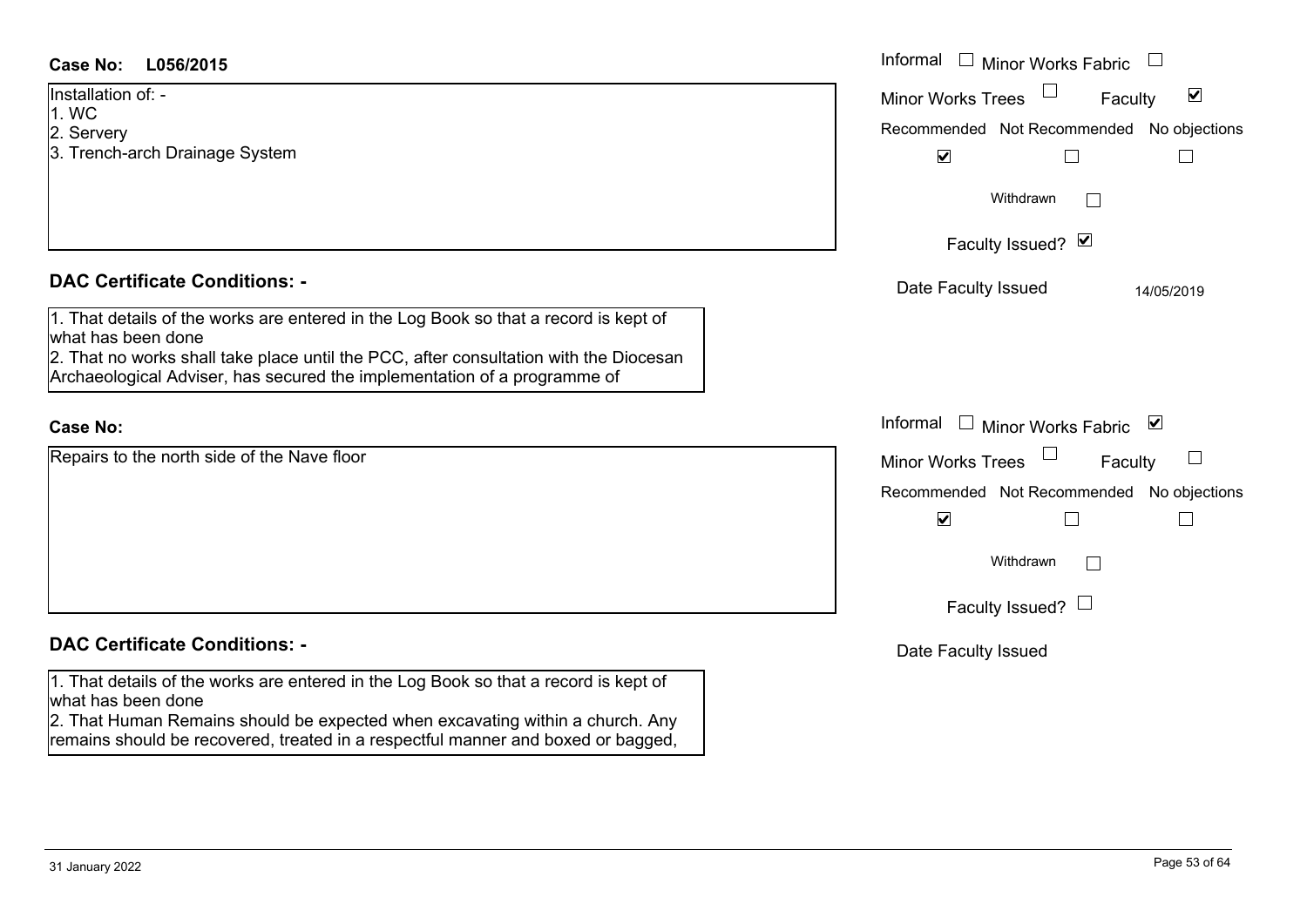| <b>Case No:</b>                                                                                                                                                                                                                                                             | Informal<br>$\Box$<br>Minor Works Fabric                          |
|-----------------------------------------------------------------------------------------------------------------------------------------------------------------------------------------------------------------------------------------------------------------------------|-------------------------------------------------------------------|
| Installation of autowinding mechanism for the Clock                                                                                                                                                                                                                         | $\blacktriangledown$<br><b>Minor Works Trees</b><br>Faculty       |
|                                                                                                                                                                                                                                                                             | No objections<br>Recommended Not Recommended                      |
|                                                                                                                                                                                                                                                                             | $\blacktriangledown$                                              |
|                                                                                                                                                                                                                                                                             | Withdrawn<br>$\blacksquare$                                       |
|                                                                                                                                                                                                                                                                             | Faculty Issued? Ø                                                 |
| <b>DAC Certificate Conditions: -</b>                                                                                                                                                                                                                                        | Date Faculty Issued<br>21/12/2017                                 |
| 1. That details of the works are entered in the Log Book so that a record is kept of<br>what has been done                                                                                                                                                                  |                                                                   |
| <b>Case No:</b>                                                                                                                                                                                                                                                             | Informal<br>$\Box$ Minor Works Fabric                             |
| CONFIRMATORY APPLICATION for works undertaken with Chancellor's Licence: -                                                                                                                                                                                                  | $\blacktriangledown$<br>Faculty<br><b>Minor Works Trees</b>       |
| Installation of new Water Main across the churchyard                                                                                                                                                                                                                        | Recommended Not Recommended No objections<br>$\blacktriangledown$ |
|                                                                                                                                                                                                                                                                             | Withdrawn<br>$\blacksquare$                                       |
|                                                                                                                                                                                                                                                                             | Faculty Issued? Ø                                                 |
| <b>DAC Certificate Conditions: -</b>                                                                                                                                                                                                                                        | Date Faculty Issued<br>21/12/2017                                 |
| 1. That details of the works are entered in the Log Book so that a record is kept of<br>what has been done<br>2. That Human Remains should be expected when excavating within a churchyard.<br>Any remains should be recovered, treated in a respectful manner and boxed or |                                                                   |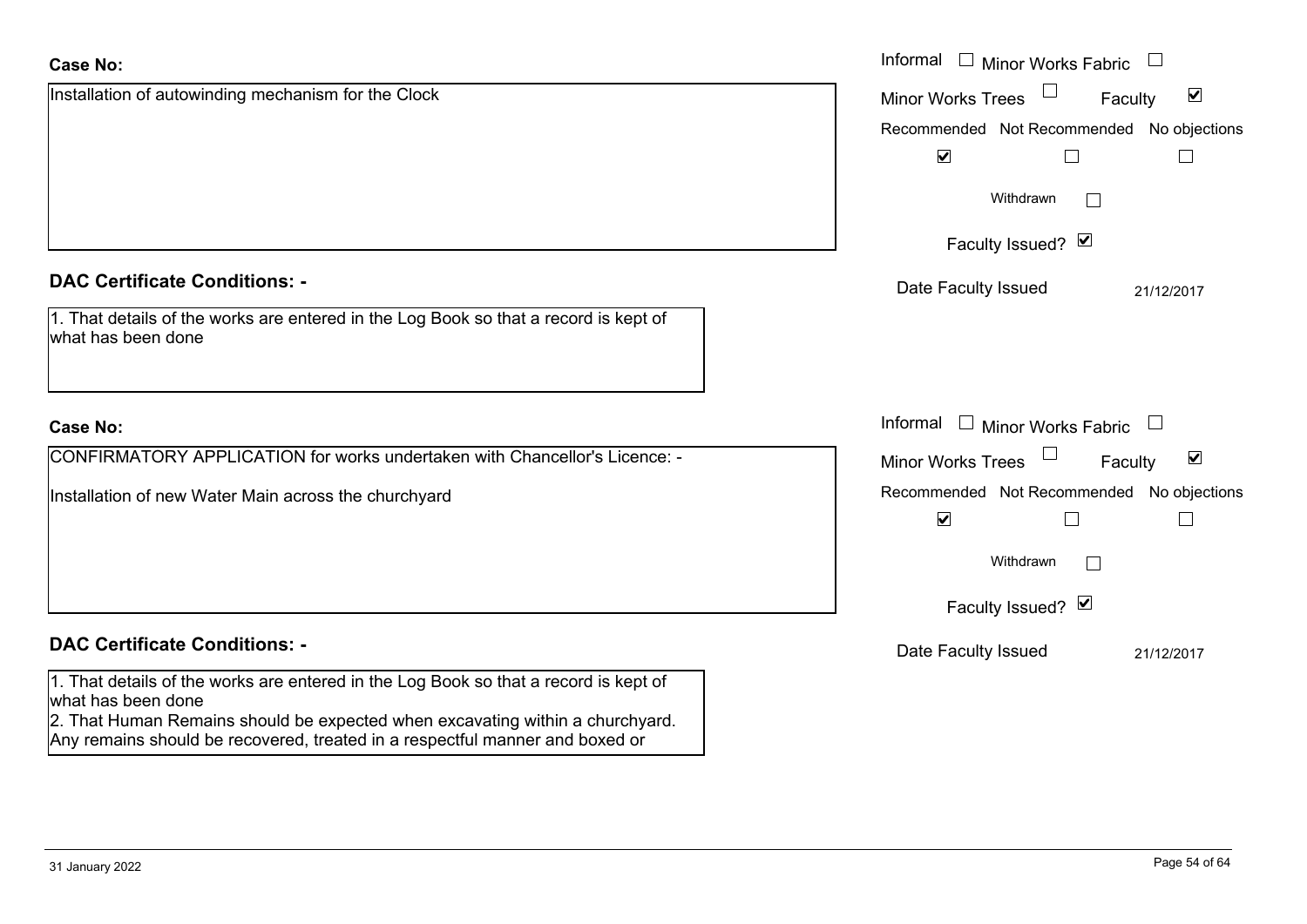| <b>Case No:</b>                                                                                                                                                                                     | Informal<br>$\Box$ Minor Works Fabric                          |
|-----------------------------------------------------------------------------------------------------------------------------------------------------------------------------------------------------|----------------------------------------------------------------|
| Installation of handrail adjacent to the churchyard path                                                                                                                                            | $\overline{\mathbf{v}}$<br><b>Minor Works Trees</b><br>Faculty |
|                                                                                                                                                                                                     | Recommended Not Recommended No objections                      |
|                                                                                                                                                                                                     | $\blacktriangledown$                                           |
|                                                                                                                                                                                                     | Withdrawn                                                      |
|                                                                                                                                                                                                     | Faculty Issued? $\Box$                                         |
| <b>DAC Certificate Conditions: -</b>                                                                                                                                                                | Date Faculty Issued<br>07/06/2019                              |
| 1. That details of the works are entered in the Log Book so that a record is kept of<br>what has been done                                                                                          |                                                                |
| 2. That any trenches &/or post holes should be dug by hand and the DAC<br>Archaeological Adviser invited to be present during the excavations                                                       |                                                                |
| <b>Case No:</b>                                                                                                                                                                                     | Informal □ Minor Works Fabric                                  |
| 1. Repair of slates around Chancel using tingles                                                                                                                                                    | $\blacktriangledown$<br><b>Minor Works Trees</b><br>Faculty    |
| 2. Replacement of corroded guttering                                                                                                                                                                | Recommended Not Recommended No objections                      |
|                                                                                                                                                                                                     | $\blacktriangledown$<br>$\Box$                                 |
|                                                                                                                                                                                                     | Withdrawn<br>$\Box$                                            |
|                                                                                                                                                                                                     | Faculty Issued? $\Box$                                         |
| <b>DAC Certificate Conditions: -</b>                                                                                                                                                                | Date Faculty Issued<br>12/01/2021                              |
| 1. That details of the works are entered in the Log Book so that a record is kept of<br>what has been done<br>2. That, where possible, all fixings should be made into joints, not stonework, using |                                                                |
|                                                                                                                                                                                                     |                                                                |

stainless steel or non-ferrous screws in fibre plugs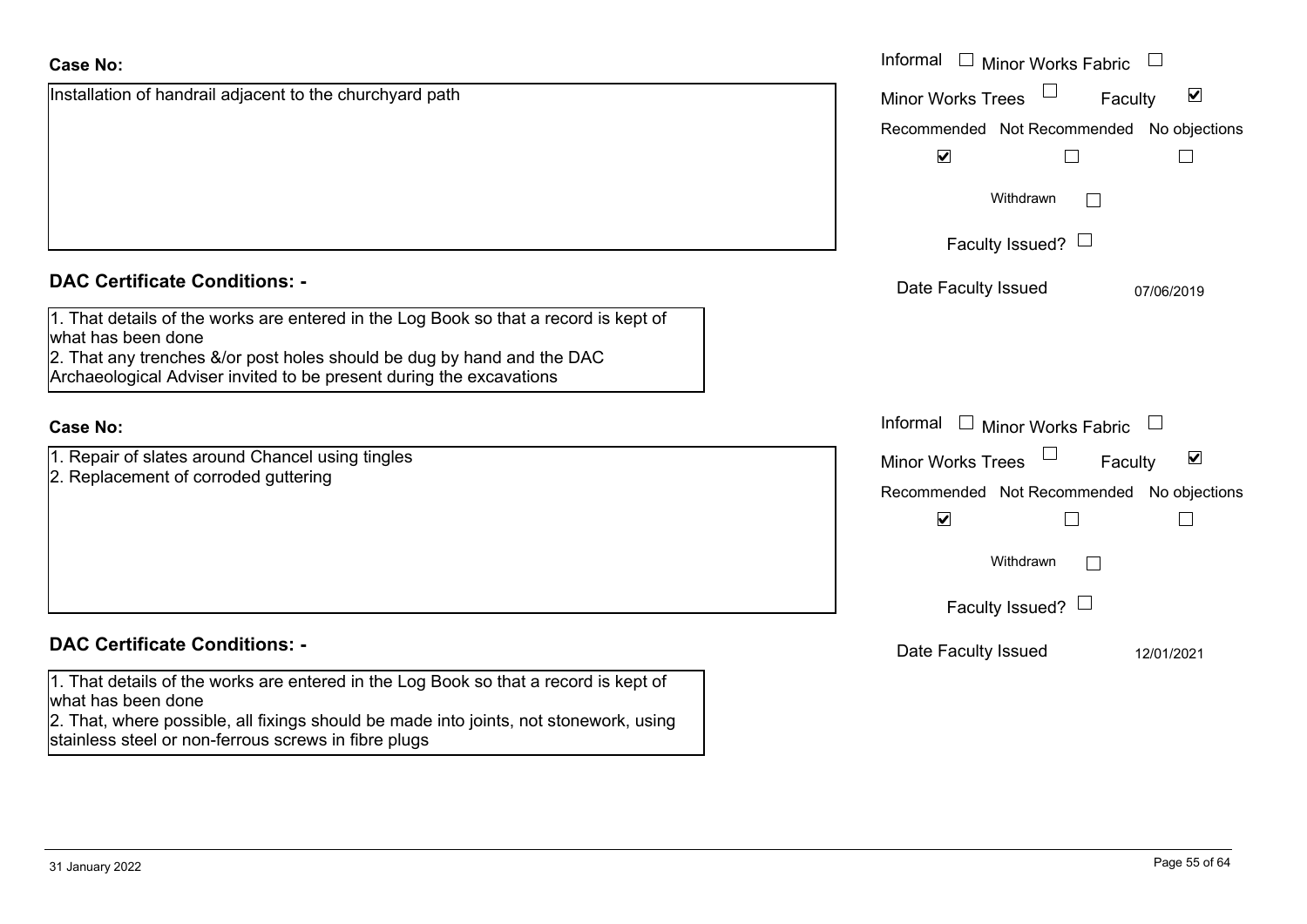| <b>Case No:</b>                                                                                                                                                            | Informal $\Box$ Minor Works Fabric $\Box$                                                                                                                                       |
|----------------------------------------------------------------------------------------------------------------------------------------------------------------------------|---------------------------------------------------------------------------------------------------------------------------------------------------------------------------------|
| Sale of church silver comprising: -<br>1. Charles II Silver Communion Cup<br>2. George II Silver Communion Cup<br>3. George II Silver Salver<br>4. George II Silver Flagon | $\blacktriangledown$<br>Minor Works Trees<br>Faculty<br>Recommended Not Recommended No objections<br>$\Box$<br>$\Box$<br>$\vert \ \ \vert$<br>Withdrawn<br>$\blacktriangledown$ |
|                                                                                                                                                                            | Faculty Issued? $\Box$                                                                                                                                                          |
| <b>DAC Certificate Conditions: -</b>                                                                                                                                       | Date Faculty Issued                                                                                                                                                             |
| 1. That details of the works are entered in the Log Book so that a record is kept of<br>what has been done                                                                 |                                                                                                                                                                                 |
| <b>Case No:</b>                                                                                                                                                            | Informal $\Box$ Minor Works Fabric<br>$\Box$                                                                                                                                    |
| Repairs to the Chancel roof comprising: -<br>1. Repair displaced/missing/fractured slates with tingles                                                                     | $\blacktriangledown$<br>Minor Works Trees<br>Faculty                                                                                                                            |
| 2. Replacement of broken guttering in cast aluminium                                                                                                                       | Recommended Not Recommended No objections<br>$\Box$<br>$\Box$                                                                                                                   |
|                                                                                                                                                                            | Withdrawn                                                                                                                                                                       |
|                                                                                                                                                                            | Faculty Issued? $\Box$                                                                                                                                                          |
| <b>DAC Certificate Conditions: -</b>                                                                                                                                       | Date Faculty Issued                                                                                                                                                             |
| 1. That details of the works are entered in the Log Book so that a record is kept of<br>what has been done                                                                 |                                                                                                                                                                                 |
|                                                                                                                                                                            |                                                                                                                                                                                 |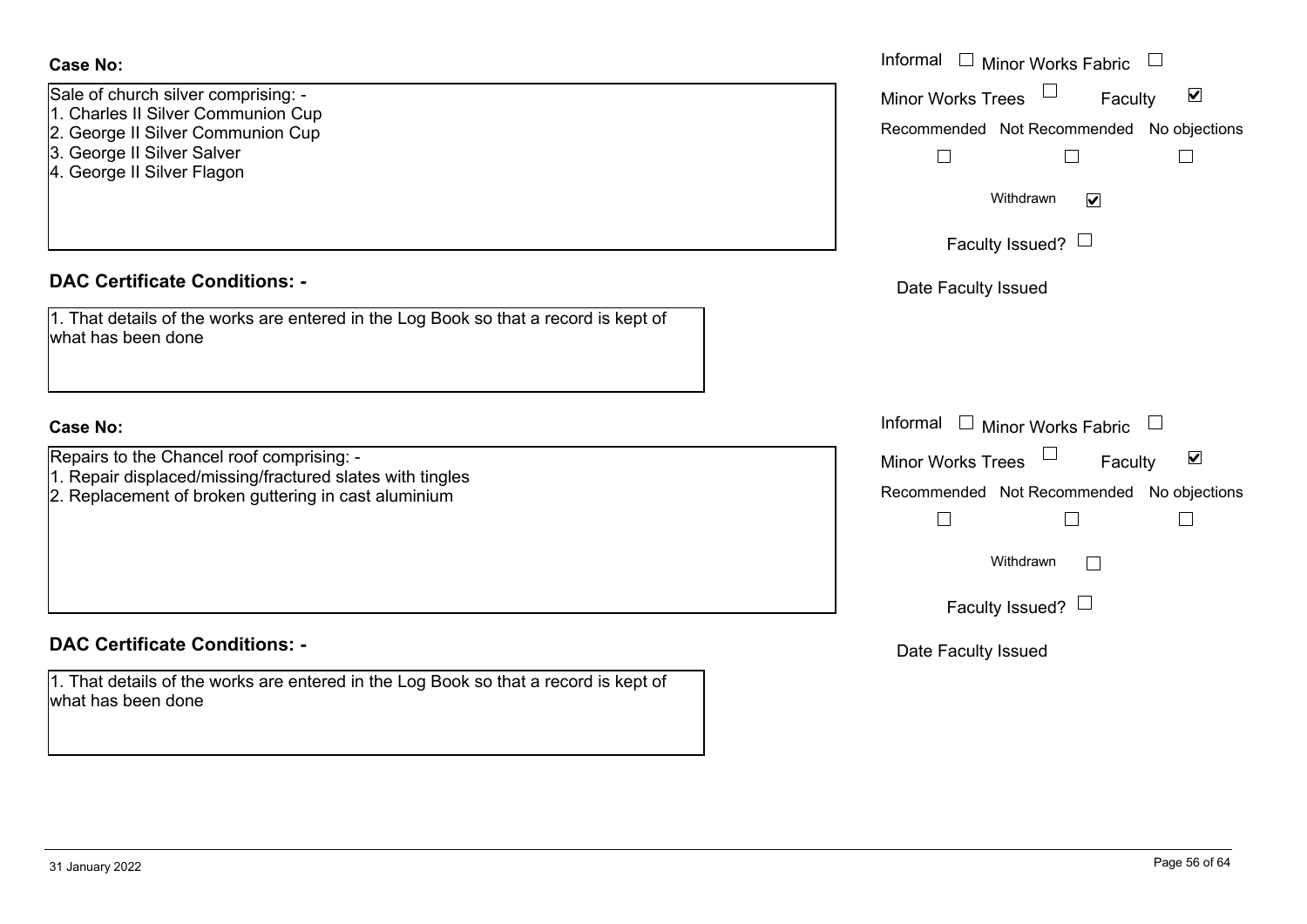| <b>Case No:</b>                                                                                                                                                                                                                                                                                           | Informal $\square$<br><b>Minor Works Fabric</b>                                                             |
|-----------------------------------------------------------------------------------------------------------------------------------------------------------------------------------------------------------------------------------------------------------------------------------------------------------|-------------------------------------------------------------------------------------------------------------|
| Repairs to the Chancel roof comprising: -<br>1. Repair displaced/missing/fractured slates with tingles<br>2. Install the largest section of black plastic ogee type gutter that can be fitted (will also require the<br>angles to be right) with running outlets to say 4" dia rps with offsets and shoes | $\blacktriangledown$<br>Minor Works Trees<br>Faculty<br>Recommended Not Recommended No objections<br>$\Box$ |
|                                                                                                                                                                                                                                                                                                           | Withdrawn<br>$\sim$                                                                                         |
|                                                                                                                                                                                                                                                                                                           | Faculty Issued? $\Box$                                                                                      |
| <b>DAC Certificate Conditions: -</b>                                                                                                                                                                                                                                                                      | Date Faculty Issued                                                                                         |
| 1. That details of the works are entered in the Log Book so that a record is kept of<br>what has been done<br>2. That the PCC brings forward proposals for the permanent replacement of the<br>guttering within 18 months                                                                                 |                                                                                                             |
| <b>Case No:</b>                                                                                                                                                                                                                                                                                           | Informal<br>$\begin{array}{c} \hline \end{array}$<br>Minor Works Fabric<br>⊻                                |
| Re-decoration of the Chancel walls and inner arch                                                                                                                                                                                                                                                         | <b>Minor Works Trees</b><br>Faculty                                                                         |
|                                                                                                                                                                                                                                                                                                           | Recommended Not Recommended No objections<br>$\overline{\phantom{a}}$                                       |
|                                                                                                                                                                                                                                                                                                           | Withdrawn<br>$\Box$                                                                                         |
|                                                                                                                                                                                                                                                                                                           | Faculty Issued? $\Box$                                                                                      |
| <b>DAC Certificate Conditions: -</b>                                                                                                                                                                                                                                                                      | Date Faculty Issued                                                                                         |
| 1. That details of the works are entered in the Log Book so that a record is kept of<br>what has been done                                                                                                                                                                                                |                                                                                                             |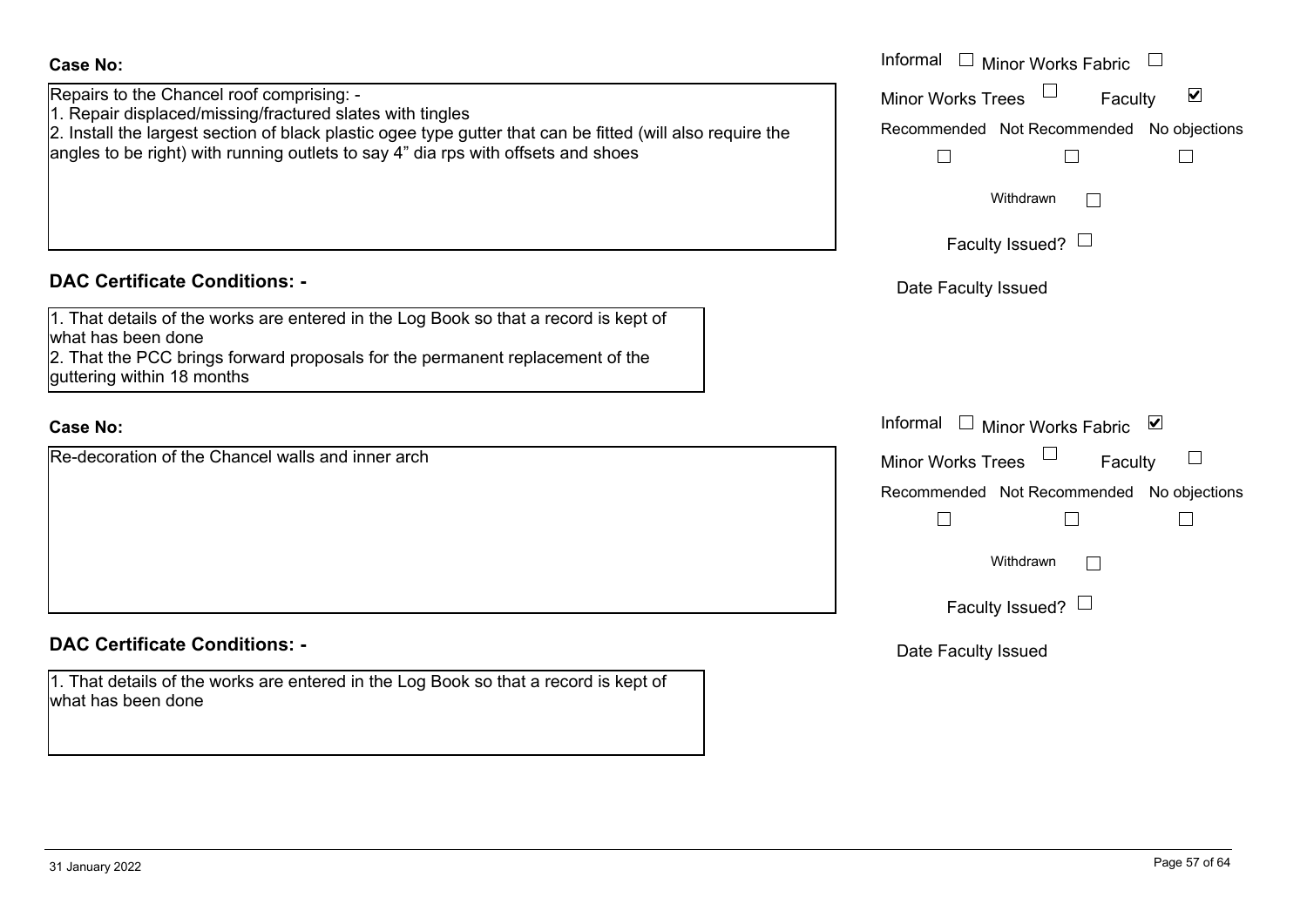### **10209Owston, St Andrew**

Replace all lighting in church as per quote ILLQ1959-03, B270-01 and ILLQ2245-01 from Illuma Lighting Ltd

## **DAC Certificate Conditions: -**

1. A time limit of 12 months

 2. That all wiring should be as unobtrusive as possible and of an appropriate colour to blend with the background

3. That, where possible, all fixings should be made into joints, not stonework, using

| L039/2005                                                                                   | Informal $\Box$ Minor Works Fabric        |  |
|---------------------------------------------------------------------------------------------|-------------------------------------------|--|
| all lighting in church as per quote ILLQ1959-03, B270-01 and ILLQ2245-01 from Illuma<br>_td | ⊻<br><b>Minor Works Trees</b><br>Faculty  |  |
|                                                                                             | Recommended Not Recommended No objections |  |
|                                                                                             | $\blacktriangledown$                      |  |
|                                                                                             | Withdrawn<br>$\mathbf{1}$                 |  |
|                                                                                             | Faculty Issued? ⊠                         |  |
| rtificate Conditions: -                                                                     | Date Faculty Issued<br>10/01/2006         |  |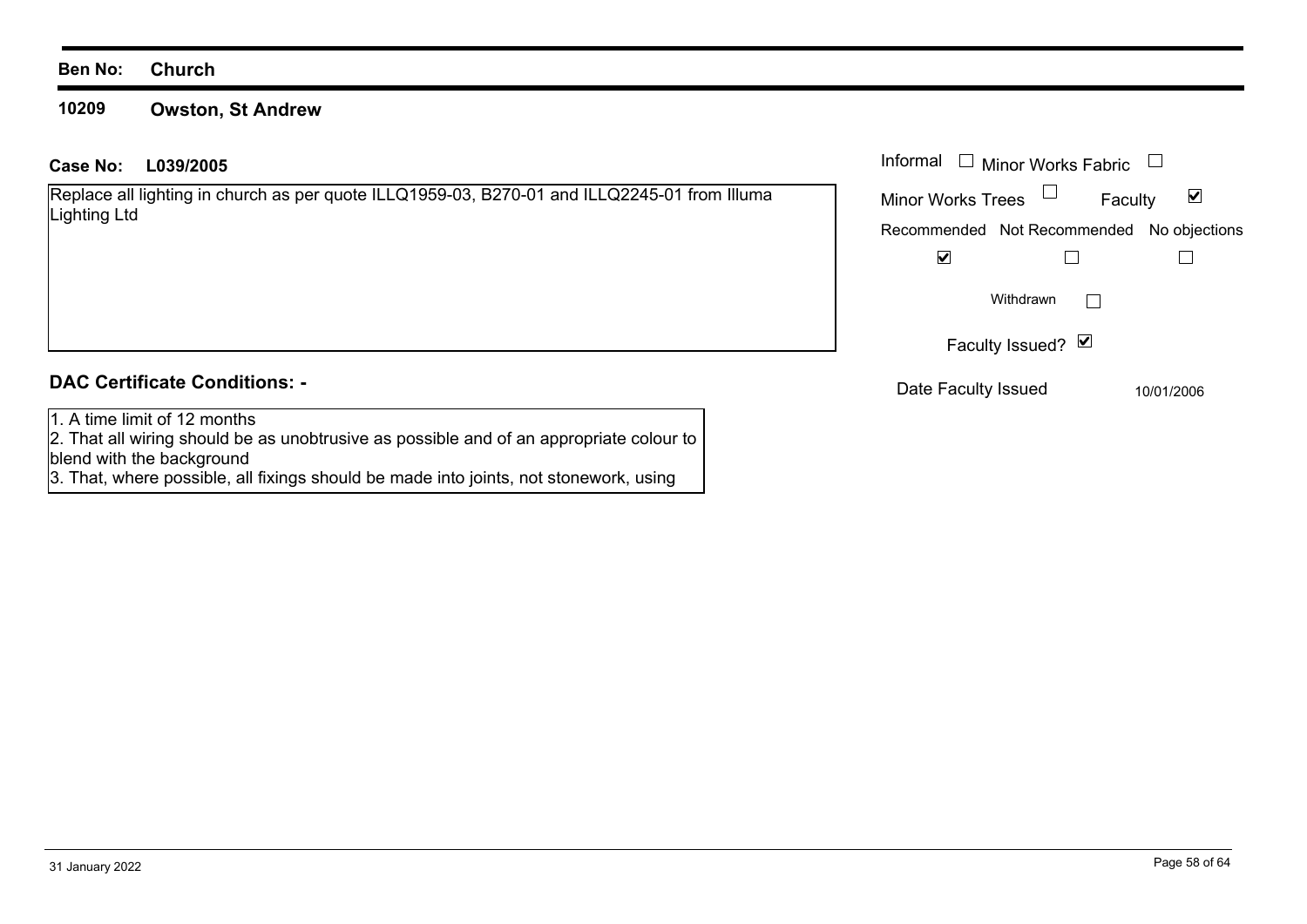| <b>Case No:</b><br>L083/2005                                                                                                                                                                                  | Informal $\Box$ Minor Works Fabric<br>$\begin{array}{c} \hline \end{array}$                                                                                                                           |
|---------------------------------------------------------------------------------------------------------------------------------------------------------------------------------------------------------------|-------------------------------------------------------------------------------------------------------------------------------------------------------------------------------------------------------|
| Improvements and adaptations to the surface water drainage to try and resolve the long-standing damp<br>and humidity problem in the chapel by installing French Drains leading to a one metre square soakaway | $\blacktriangledown$<br><b>Minor Works Trees</b><br>Faculty<br>Recommended Not Recommended No objections<br>$\Box$<br>$\Box$<br>$\Box$<br>Withdrawn<br>$\blacktriangledown$<br>Faculty Issued? $\Box$ |
| <b>DAC Certificate Conditions: -</b><br>1. A time limit of 12 months                                                                                                                                          | Date Faculty Issued                                                                                                                                                                                   |
| L207/2012<br><b>Case No:</b><br><b>Fell dead Chestnut Tree</b>                                                                                                                                                | Informal<br>$\Box$ Minor Works Fabric<br>$\vee$<br><b>Minor Works Trees</b><br>Faculty<br>Recommended Not Recommended No objections<br>$\Box$<br>$\Box$<br>$\Box$                                     |
| <b>DAC Certificate Conditions: -</b>                                                                                                                                                                          | Withdrawn<br>$\mathbb{R}^n$<br>Faculty Issued? $\Box$                                                                                                                                                 |
| 1. A time limit of 12 months<br>2. That details of the works are entered in the Log Book so that a record is kept of<br>what has been done                                                                    | Date Faculty Issued                                                                                                                                                                                   |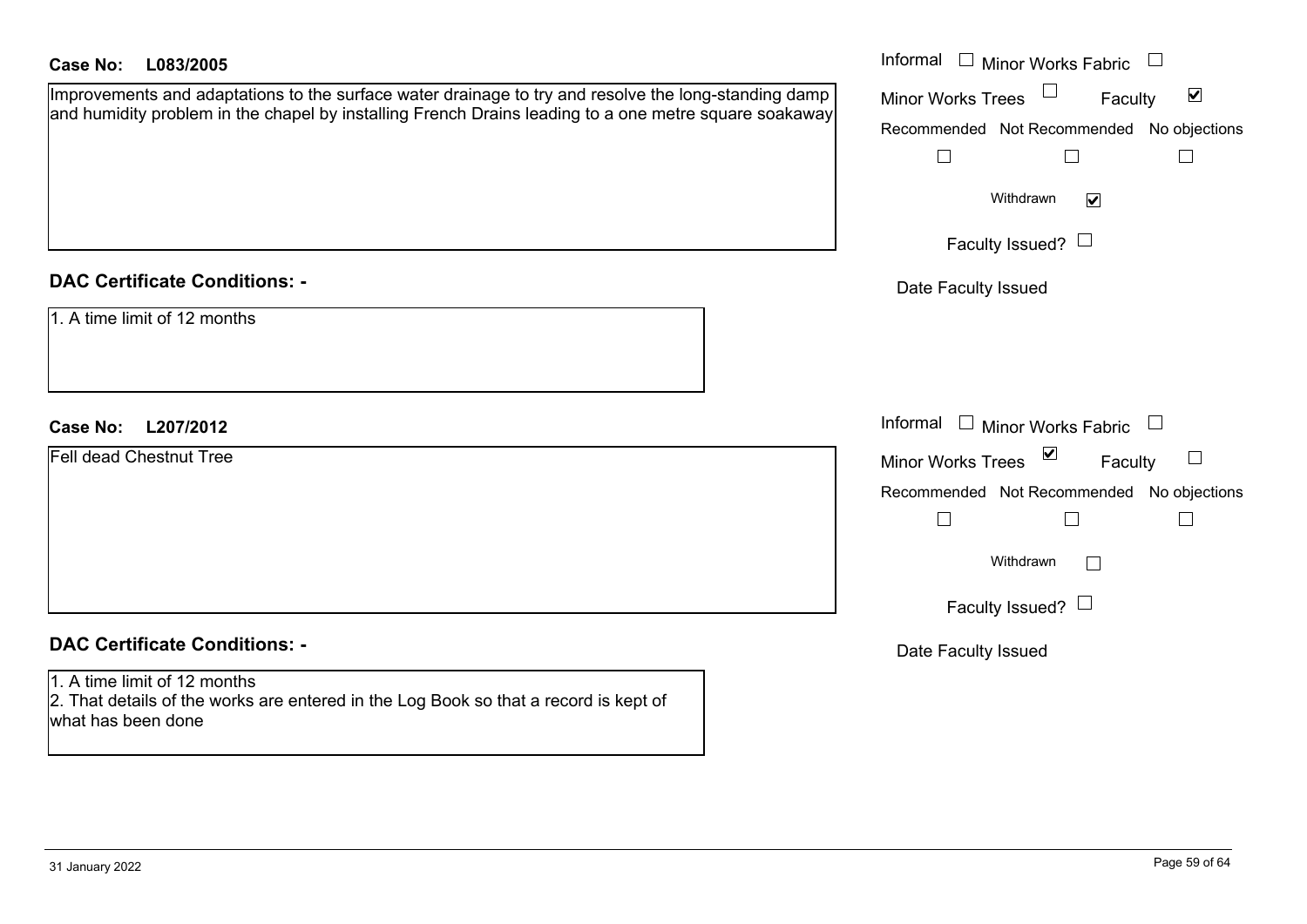### **L214/2014Case No:** Informal

| Case No:<br>L214/2014                                                                                                                      | Informal $\Box$ Minor Works Fabric $\Box$                             |
|--------------------------------------------------------------------------------------------------------------------------------------------|-----------------------------------------------------------------------|
| Felling of diseased Ash Tree                                                                                                               | $\blacktriangledown$<br><b>Minor Works Trees</b><br>$\Box$<br>Faculty |
|                                                                                                                                            | Recommended Not Recommended No objections                             |
|                                                                                                                                            |                                                                       |
|                                                                                                                                            | Withdrawn<br>$\Box$                                                   |
|                                                                                                                                            | Faculty Issued? $\Box$                                                |
| <b>DAC Certificate Conditions: -</b>                                                                                                       | Date Faculty Issued                                                   |
| 1. A time limit of 12 months<br>2. That details of the works are entered in the Log Book so that a record is kept of<br>what has been done |                                                                       |
| <b>Case No:</b><br>L114/2014                                                                                                               | Informal<br>$\Box$ Minor Works Fabric                                 |
| 1. Replacement of all the joists under 17 Pews and, where necessary, replace any floorboards<br>2. Re-setting of any loose floor tiles     | Minor Works Trees<br>$\blacktriangledown$<br>Faculty                  |
|                                                                                                                                            | Recommended Not Recommended No objections                             |
|                                                                                                                                            | $\blacktriangledown$                                                  |
|                                                                                                                                            | Withdrawn<br>$\Box$                                                   |
|                                                                                                                                            | Faculty Issued? Ø                                                     |
| <b>DAC Certificate Conditions: -</b>                                                                                                       | Date Faculty Issued<br>01/08/2014                                     |
| 1. That details of the works are entered in the Log Book so that a record is kept of<br>what has been done                                 |                                                                       |

2. That, following the investigation phase, the a report on the inspection and the specification for the remedial works be submitted to be approved by the DAC before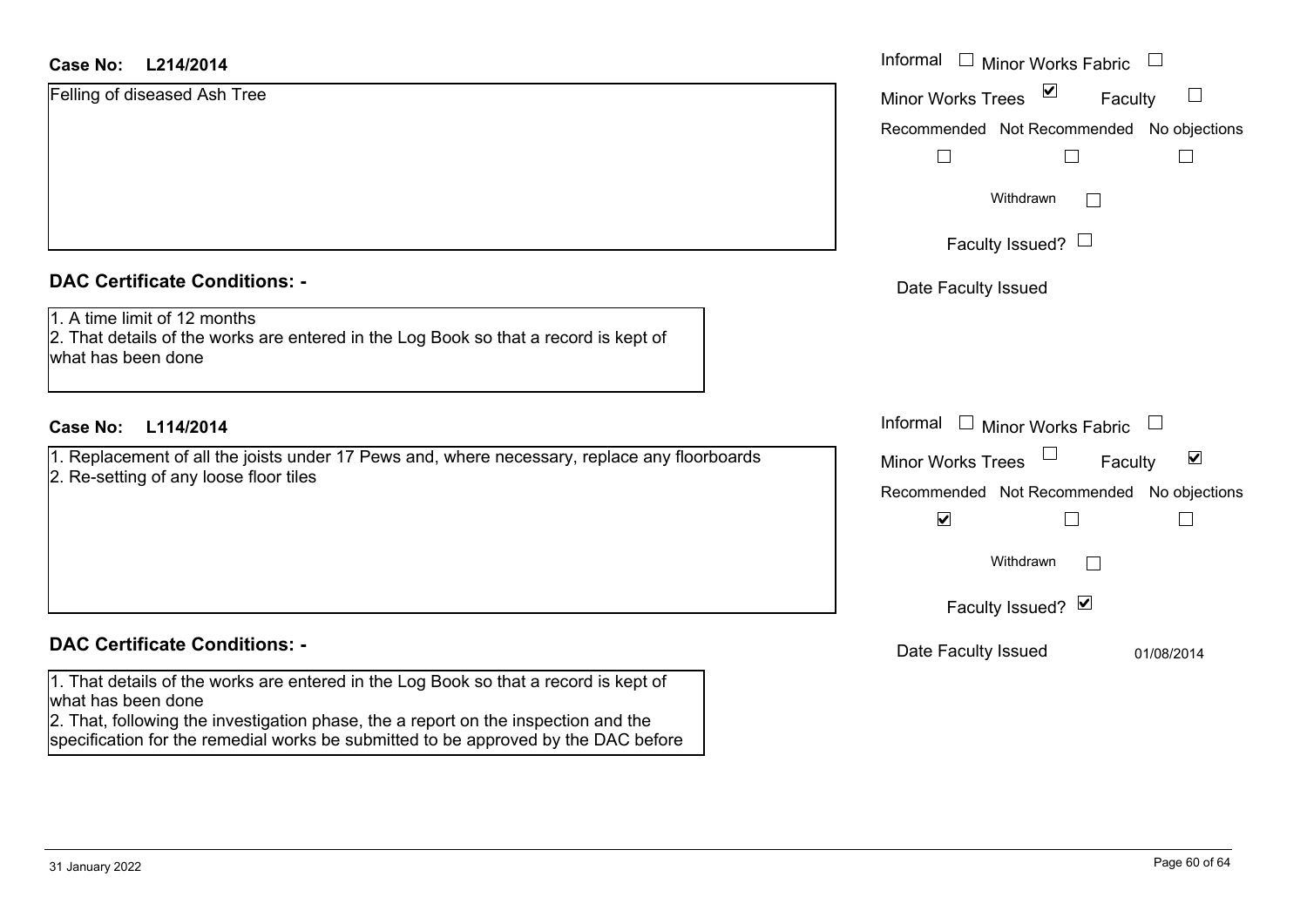| <b>Case No:</b>                                                                                                                                                                                                                                             | Informal $\square$<br>Minor Works Fabric ⊠ |
|-------------------------------------------------------------------------------------------------------------------------------------------------------------------------------------------------------------------------------------------------------------|--------------------------------------------|
| Installation of a roof alarm                                                                                                                                                                                                                                | Minor Works Trees<br>$\Box$<br>Faculty     |
|                                                                                                                                                                                                                                                             | Recommended Not Recommended No objections  |
|                                                                                                                                                                                                                                                             | $\blacktriangledown$<br>L                  |
|                                                                                                                                                                                                                                                             | Withdrawn<br>$\vert \ \ \vert$             |
|                                                                                                                                                                                                                                                             | Faculty Issued? $\Box$                     |
| <b>DAC Certificate Conditions: -</b>                                                                                                                                                                                                                        | Date Faculty Issued                        |
| 1. That details of the works are entered in the Log Book so that a record is kept of<br>what has been done<br>2. That, where possible, all fixings should be made into joints, not stonework, using<br>stainless steel or non-ferrous screws in fibre plugs |                                            |
| <b>Case No:</b>                                                                                                                                                                                                                                             | Informal<br>Minor Works Fabric ⊠           |
| Felling of diseased Common Beech Tree                                                                                                                                                                                                                       | Minor Works Trees<br>Faculty<br>⊔          |
|                                                                                                                                                                                                                                                             | Recommended Not Recommended No objections  |
|                                                                                                                                                                                                                                                             | $\blacktriangledown$<br>$\Box$             |
|                                                                                                                                                                                                                                                             | Withdrawn<br>$\mathbb{R}^n$                |
|                                                                                                                                                                                                                                                             | Faculty Issued? $\Box$                     |
| <b>DAC Certificate Conditions: -</b>                                                                                                                                                                                                                        | Date Faculty Issued                        |
| 1. That details of the works are entered in the Log Book so that a record is kept of<br>what has been done                                                                                                                                                  |                                            |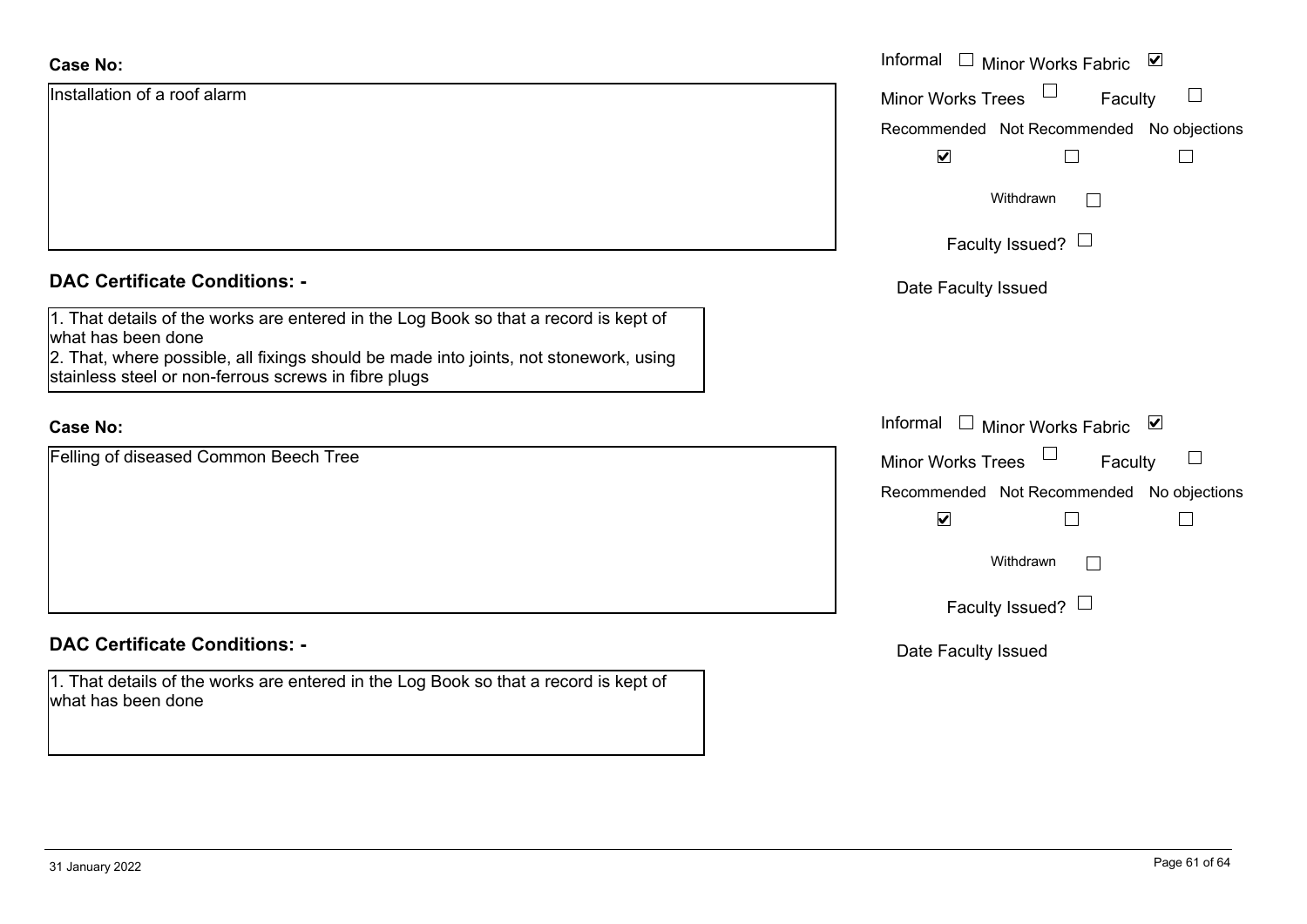| <b>Case No:</b>                                                                                                                                            | Informal □ Minor Works Fabric ⊠                             |
|------------------------------------------------------------------------------------------------------------------------------------------------------------|-------------------------------------------------------------|
| Trimming of Holly Tree near the North door                                                                                                                 | <b>Minor Works Trees</b><br>Faculty                         |
|                                                                                                                                                            | Recommended Not Recommended No objections                   |
|                                                                                                                                                            | $\blacktriangledown$                                        |
|                                                                                                                                                            | Withdrawn<br>$\Box$                                         |
|                                                                                                                                                            | Faculty Issued? $\Box$                                      |
| <b>DAC Certificate Conditions: -</b>                                                                                                                       | Date Faculty Issued                                         |
| 1. That details of the works are entered in the Log Book so that a record is kept of<br>what has been done                                                 |                                                             |
| <b>Case No:</b>                                                                                                                                            | Informal □ Minor Works Fabric<br>$\Box$                     |
| Installation of a hand-gate into the churchyard wall                                                                                                       | $\blacktriangledown$<br><b>Minor Works Trees</b><br>Faculty |
|                                                                                                                                                            | Recommended Not Recommended No objections                   |
|                                                                                                                                                            | $\blacktriangledown$<br>$\vert$                             |
|                                                                                                                                                            | Withdrawn<br>$\Box$                                         |
|                                                                                                                                                            | Faculty Issued? $\Box$                                      |
| <b>DAC Certificate Conditions: -</b>                                                                                                                       | Date Faculty Issued<br>31/10/2019                           |
| 1. That details of the works are entered in the Log Book so that a record is kept of<br>what has been done                                                 |                                                             |
| 2. That the PCC ensures that the pedestrian access does not make the access worse<br>for people tripping over and falling due to the proximity of the tree |                                                             |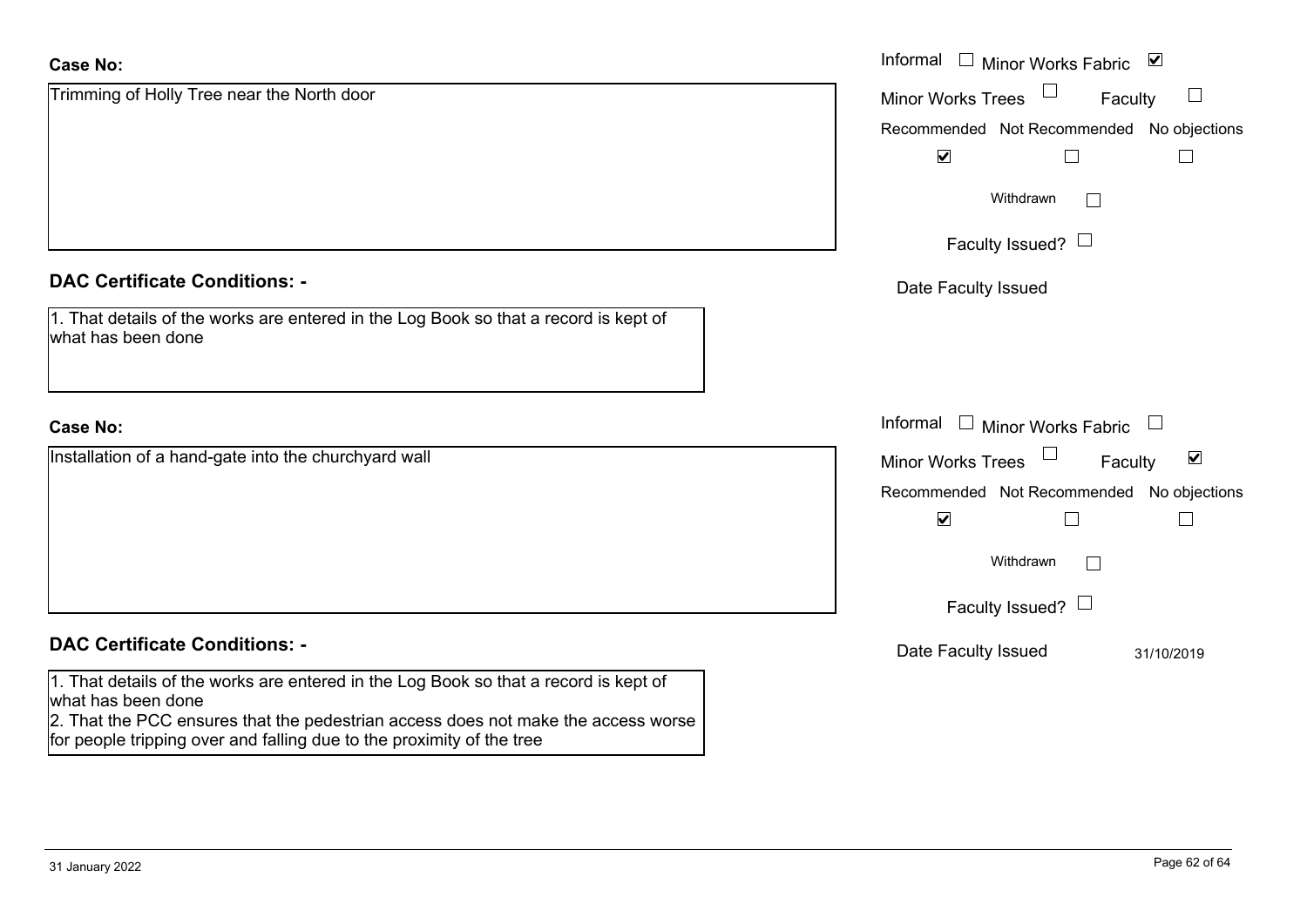| <b>Case No:</b>                                                                                                                                                                                       | Informal $\square$<br><b>Minor Works Fabric</b>      |  |  |
|-------------------------------------------------------------------------------------------------------------------------------------------------------------------------------------------------------|------------------------------------------------------|--|--|
| Repairs to Tower windows                                                                                                                                                                              | $\blacktriangledown$<br>Minor Works Trees<br>Faculty |  |  |
|                                                                                                                                                                                                       | Recommended Not Recommended No objections            |  |  |
|                                                                                                                                                                                                       | $\blacktriangledown$                                 |  |  |
|                                                                                                                                                                                                       | Withdrawn<br>$\Box$                                  |  |  |
|                                                                                                                                                                                                       | Faculty Issued? $\Box$                               |  |  |
| <b>DAC Certificate Conditions: -</b>                                                                                                                                                                  | Date Faculty Issued                                  |  |  |
| 1. That details of the works are entered in the Log Book so that a record is kept of<br>what has been done                                                                                            |                                                      |  |  |
| <b>Case No:</b>                                                                                                                                                                                       | Informal □ Minor Works Fabric ⊠                      |  |  |
| Urgent repairs to the spire and upper masonry                                                                                                                                                         | $\perp$<br>Minor Works Trees<br>Faculty              |  |  |
|                                                                                                                                                                                                       | Recommended Not Recommended No objections            |  |  |
|                                                                                                                                                                                                       | $\blacktriangledown$<br>$\Box$<br>$\Box$             |  |  |
|                                                                                                                                                                                                       | Withdrawn<br>$\Box$                                  |  |  |
|                                                                                                                                                                                                       | Faculty Issued? $\Box$                               |  |  |
| <b>DAC Certificate Conditions: -</b>                                                                                                                                                                  | Date Faculty Issued                                  |  |  |
| 1. That details of the works are entered in the Log Book so that a record is kept of<br>what has been done<br>2. That any stonework to be replaced is carefully checked for tool marks and, if found, |                                                      |  |  |

the stones are set aside and Diocesan Archaeological Adviser is notified